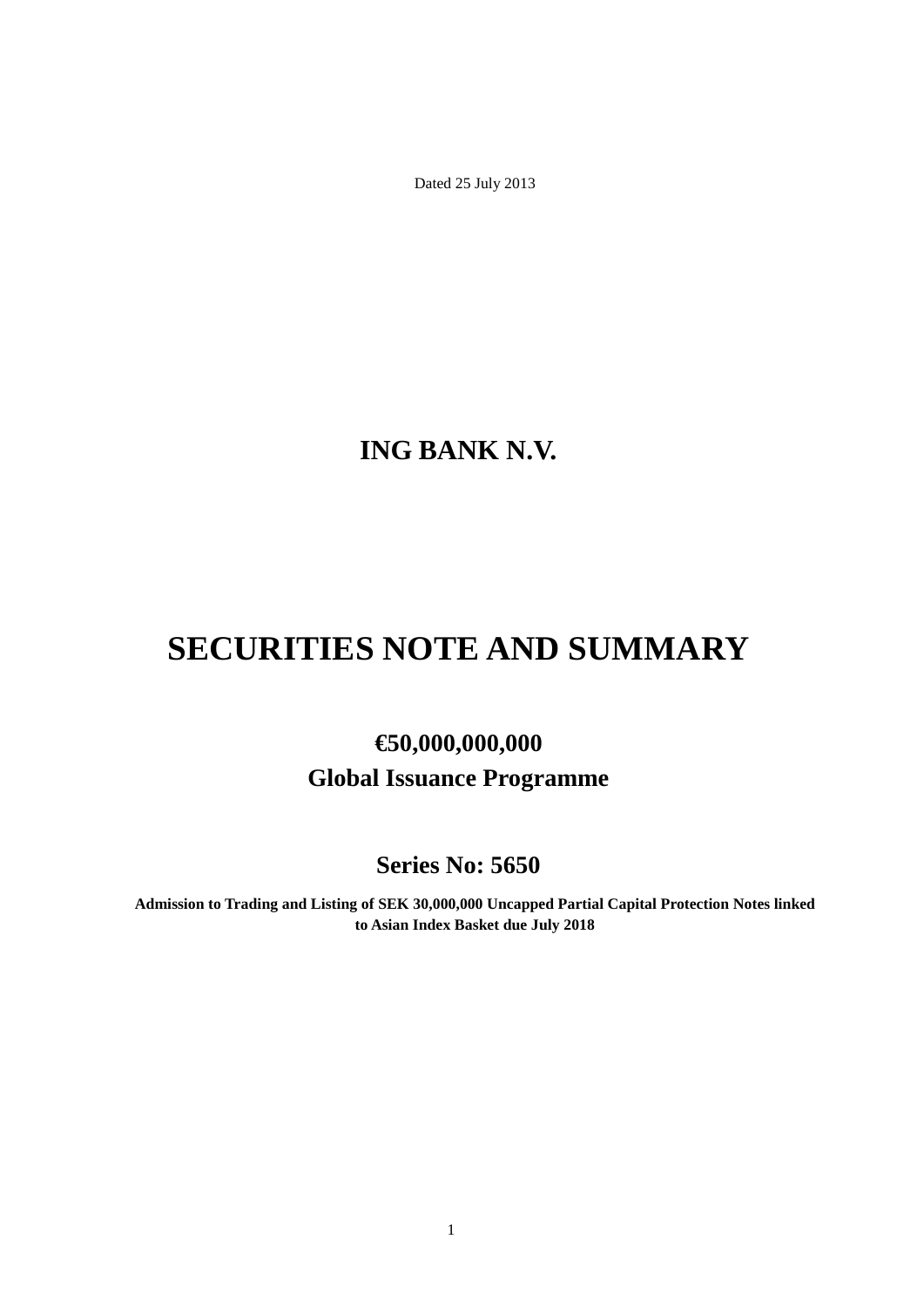# **TABLE OF CONTENTS**

# Page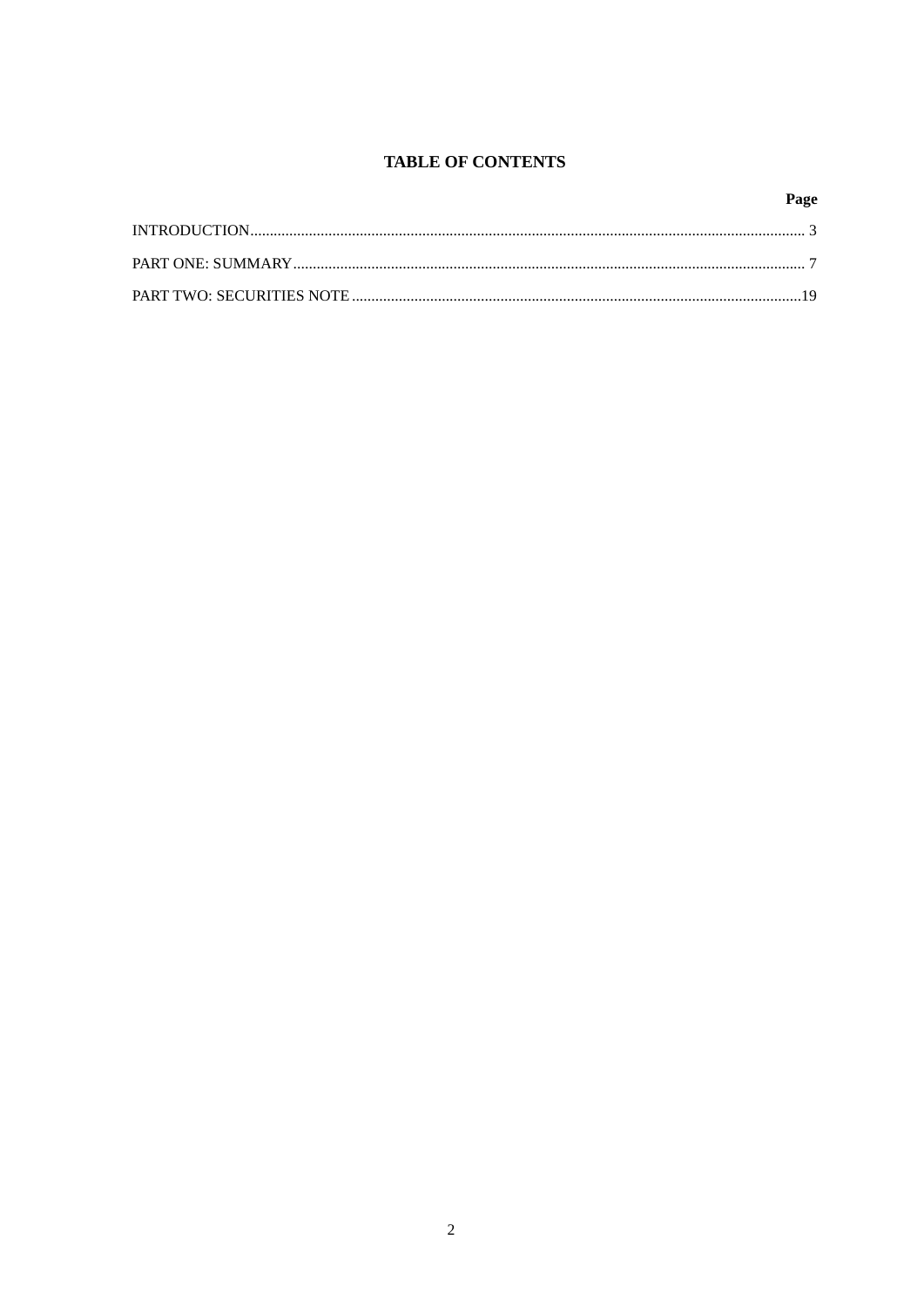# **INTRODUCTION**

This document comprises two parts. Part One is a summary of the Registration Document and Securities Note (the "**Summary**") and Part Two is a securities note (the "**Securities Note**"), both prepared for the purposes of Article 5.3 of Directive 2003/71/EC, as amended from time to time (the "**Prospectus Directive**"). The Summary and Securities Note have been prepared in connection with the admission to trading of the Notes on the Nordic Derivatives Exchange by ING Bank N.V. (the "**Issuer**") of SEK 30,000,000 Uncapped Partial Capital Protection Notes linked to Asian Index Basket due July 2018 (the "**Notes**"). The Notes have been issued by the Issuer under its €50,000,000,000 Global Issuance Programme (the "**Programme**").

On 28 June 2012, the Issuer published a base prospectus (the "**Original Base Prospectus**") in respect of the Programme. On 10 August 2012, 4 September 2012, 11 October 2012, 13 November 2012, 22 November 2012, 19 February 2013, 25 February 2013 and 13 May 2013 respectively, the Issuer published a supplement to the Original Base Prospectus (the "**BP Supplements**" and, together with the Original Base Prospectus, the "**Base Prospectus**"). On 13 May 2013, the Issuer published a registration document (the "**Registration Document**").

This Securities Note and Summary should be read and construed in conjunction with the Registration Document, each of the sections headed "Summary of the Programme", "Risk Factors" (Parts 1 and 2), "Taxation", "Subscription and Sale" and "General Information" of Chapter 1 of the Base Prospectus, "General Terms and Conditions of the Notes" of Chapter 2 of the Base Prospectus", "Terms and Conditions of Notes Linked to a Basket of Indices" of Chapter 4, Part 1(B) of the Base Prospectus and the details of relevant parties to the Programme on the last four pages of the Base Prospectus (the "**List of Parties**") (all of which are incorporated by reference in the Securities Note as described below), in each case where and to the extent such section refers to "Global Issuer" and to "Notes" (as defined in the Base Prospectus). Together, the Registration Document and this Securities Note and Summary comprise a "prospectus" (the "**Prospectus**") for the Notes, prepared for the purposes of Article 5.1 of the Prospectus Directive.

The Issuer accepts responsibility for the information contained in the Prospectus. To the best of the knowledge of the Issuer (which has taken all reasonable care to ensure that such is the case), the information contained in the Prospectus is in accordance with the facts and does not omit anything likely to affect the import of such information.

Copies of this Securities Note and Summary, the Base Prospectus, the Registration Document and/or any document incorporated by reference in the Securities Note as specified in the paragraph below may be obtained free of charge from the Issuer at Bijlmerplein 888, 1102 MG Amsterdam Zuid-Oost, The Netherlands, and/or on the website of the Issuer www.ingmarkets.com under the section "Products" and "Downloads" respectively.

This Securities Note and Summary and the Registration Document have each been filed with, and approved by, the Netherlands Authority for the Financial Markets (*Autoriteit Financiële Markten*) (the "**AFM**") in its capacity as competent authority under the *Wet op het financieel toezicht* (Dutch Financial Supervision Act). The Original Base Prospectus was filed with the AFM and approved by it on 28 June 2012. The BP Supplements were filed with the AFM and approved by it on 10 August 2012, 4 September 2012, 11 October 2012, 13 November 2012, 22 November 2012, 19 February 2013, 25 February 2013 and 13 May 2013 respectively. The Registration Document was filed with the AFM and approved by it on 13 May 2013. The Prospectus should be read and construed in conjunction with the following documents (or part thereof) as listed in (a) to (e) below, which (a) have previously been published (or are published simultaneously with the Prospectus) and (b) have been approved by the AFM or filed with it, and shall be deemed to be incorporated in, and to form part of, the Prospectus: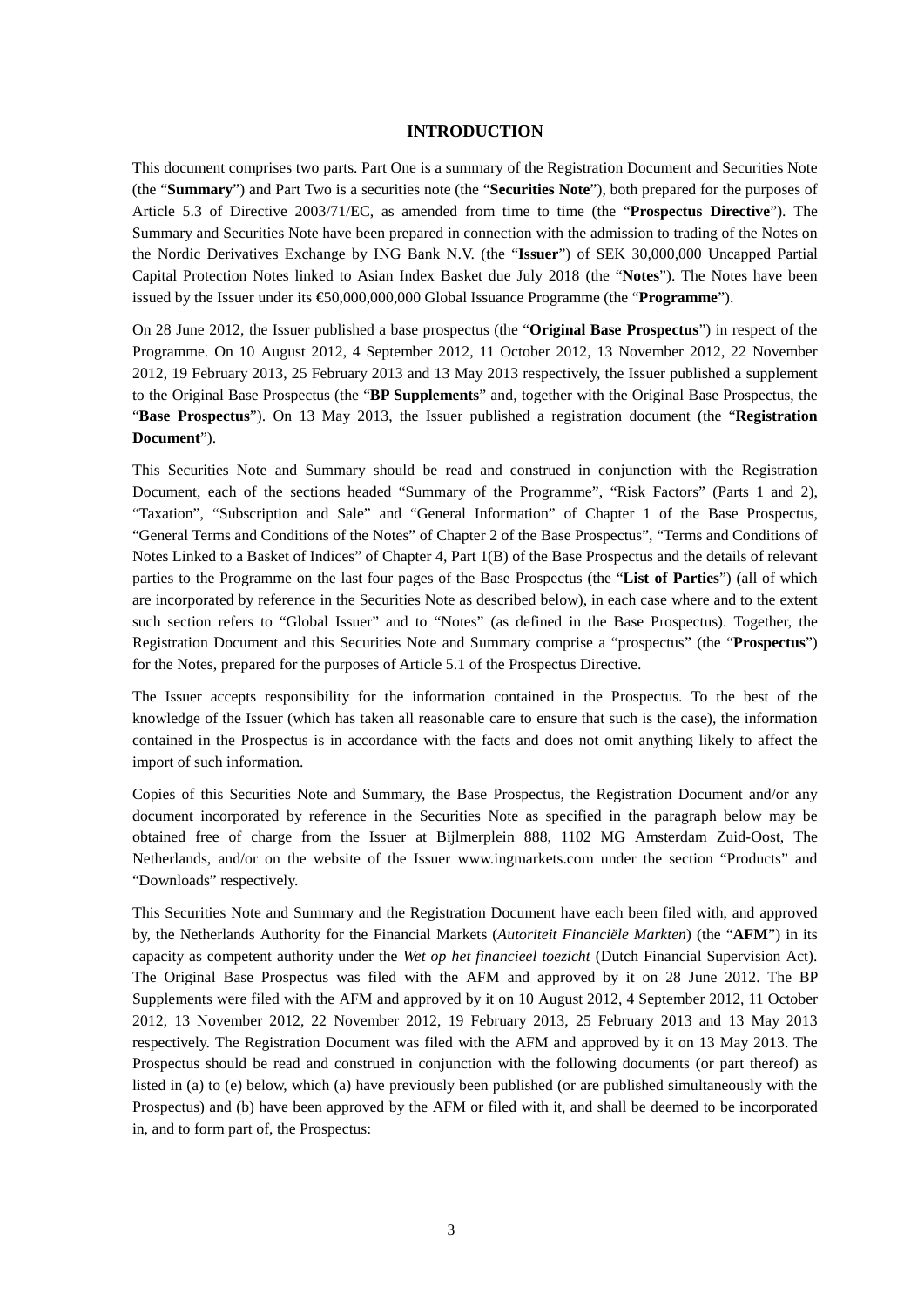- (a) the following parts of the Base Prospectus:
	- (i) the List of Parties;
	- (ii) the section headed "Summary of the Programme" in Chapter 1 of the Base Prospectus;
	- (iii) Parts 1 and 2 of the section headed "Risk Factors" in Chapter 1 of the Base Prospectus;
	- (iv) the section headed "Form of Notes" in Chapter 1 of the Base Prospectus;
	- (v) the section headed "Use of Proceeds" in Chapter 1 of the Base Prospectus;
	- (vi) the section headed "Taxation" in Chapter 1 of the Base Prospectus;
	- (vii) the section headed "Subscription and Sale" in Chapter 1 of the Base Prospectus;
	- (viii) the section headed "General Information" in Chapter 1 of the Base Prospectus;
	- (ix) Part 1 headed "General Terms and Conditions of the Notes" of Chapter 2 of the Base Prospectus; and
	- (x) Part 1(B) headed "Terms and Conditions of Notes Linked to a Basket of Indices" of Chapter 4, of the Base Prospectus;
- (b) the Articles of Association (*statuten*) of the Issuer;
- (c) the publicly available annual reports of the Issuer in respect of the years ended 31 December 2010, 2011 and 2012, including the audited financial statements and auditors' reports in respect of such years;
- (d) the press release published by ING on 19 November 2012 titled "ING reaches agreement on amended EC Restructuring Plan"; and
- (e) pages 11 and 13 to 28 (inclusive) of the unaudited ING Group 2013 quarterly report for the first quarter of 2013, as published by ING Group on 8 May 2013 (the "**Q1 Report**"). The Q1 Report contains, among other things, the consolidated unaudited interim results of ING Group as at, and for the three month period ended, 31 March 2013, as well as information about recent developments during this period in the banking business of ING Group, which is conducted substantially through the Issuer and its consolidated group, in each case where and to the extent such document refers to the Issuer and to Notes (as defined in the Base Prospectus). Terms used but not defined herein shall have the meanings given to them in the Base Prospectus. References in the Base Prospectus to "Final Terms" shall be deemed to be references to the Terms and Conditions of the Notes as set out in this Securities Note and Summary.

With respect to the Q1 Report, prospective investors should note that the Issuer's consolidated operations, while materially the same, are not identical with the reported financial and statistical information on a segment basis for the banking business of ING Group as described in the Q1 Report. ING Group is not responsible for the preparation of this Prospectus.

The Issuer has requested the AFM to provide Finansinspektionen (*Swedish Financial Supervisory Authority*) in Sweden in its capacity as competent authority in Sweden as host Member State for the purposes of the Prospectus Directive, with a certificate of approval in accordance with Article 18 of the Prospectus Directive attesting that the Prospectus has been drawn up in accordance with the Prospectus Directive.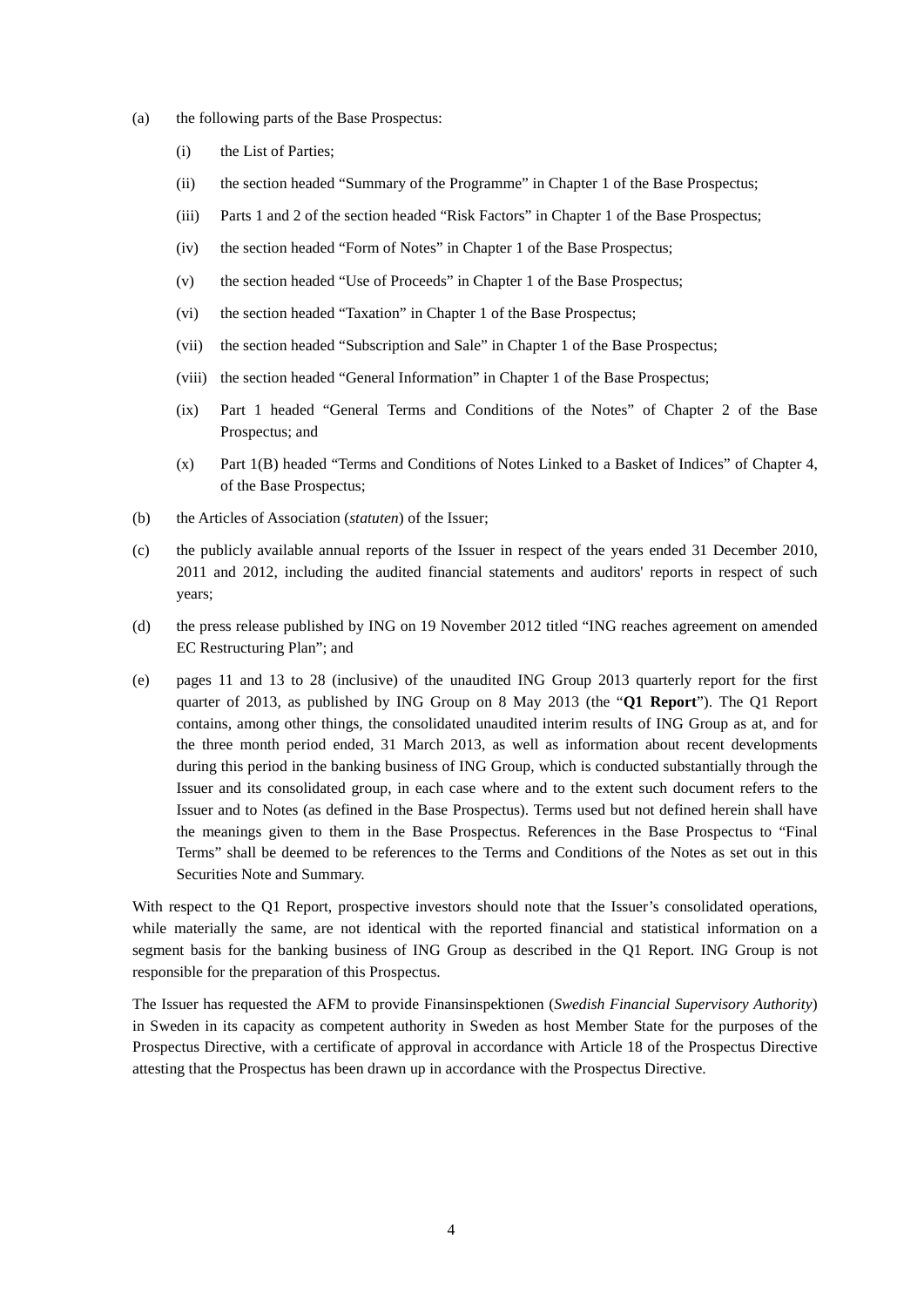No person has been authorised to give any information or to make any representation not contained in or not consistent with this Securities Note and Summary, the Registration Document and the relevant sections of the Base Prospectus and the List of Parties incorporated by reference into the Prospectus as described above, and, if given or made, such information or representation must not be relied upon as having been authorised by the Issuer.

This document (i) is not intended to provide the basis of any evaluation of the financial condition, creditworthiness or affairs of the Issuer and (ii) should not be considered as a recommendation by the Issuer that any recipient of this Securities Note and Summary or the Registration Document should purchase the Notes. Each investor contemplating purchasing the Notes should make its own independent investigation of the financial condition and affairs, and its own appraisal of the creditworthiness, of the Issuer. This document does not constitute an offer or invitation by or on behalf of the Issuer to any person to subscribe for or to purchase the Notes.

Structured securities such as the Notes involve a high degree of risk and are intended for sale only to those investors capable of understanding the risk entailed in such instruments. Prospective purchasers of the Notes should ensure that they understand the nature of the Notes and the extent of their exposure to risk, and that they understand the nature of the Notes as an investment in the light of their own circumstances and financial condition. Prospective purchasers of the Notes should conduct their own investigations and, in deciding whether or not to purchase Notes, should form their own views of the merits of an investment related to the Notes based upon such investigations and not in reliance upon any information given in the Prospectus. If in doubt potential investors are strongly recommended to consult with their financial advisers before making any investment decision.

The delivery of this document shall not in any circumstances imply that the information contained herein concerning the Issuer or the Notes is correct at any time subsequent to the date hereof. Potential investors should carefully review and evaluate, inter alia, the most recent financial statements of the Issuer when deciding whether or not to purchase the Notes.

The Issuer does not represent that the Prospectus may be lawfully distributed, or that the Notes may be lawfully offered, in compliance with any applicable registration or other requirements in any jurisdiction, or pursuant to an exemption available thereunder, or assume any responsibility for facilitating any such distribution or offering. In particular, no action has been taken by the Issuer which would permit a public offering of the Notes or distribution of this document in any jurisdiction where action for that purpose is required. Accordingly, the Notes may not be offered or sold, directly or indirectly, and neither the Prospectus nor any advertisement or other offering material may be distributed or published in any jurisdiction where such offer, sale, distribution and/or publication would be prohibited.

The distribution of the Prospectus and the offer or sale of the Notes may be restricted by law in certain jurisdictions. Persons into whose possession the Prospectus or the Notes come must inform themselves about, and observe, any such restrictions. In particular, the restrictions set out in the "Subscription and Sale" section of Chapter 1 of the Base Prospectus (incorporated by reference into the Prospectus) on the distribution of the Base Prospectus and the offer or sale of Notes in the United States, the European Economic Area, the United Kingdom, Austria, The Netherlands, France, Italy, Ireland, Australia, India, Mexico, People's Republic of China, Brazil, Chile, Switzerland, Japan, Hong Kong, Korea, Norway and Singapore also apply to the Securities Note and the Notes.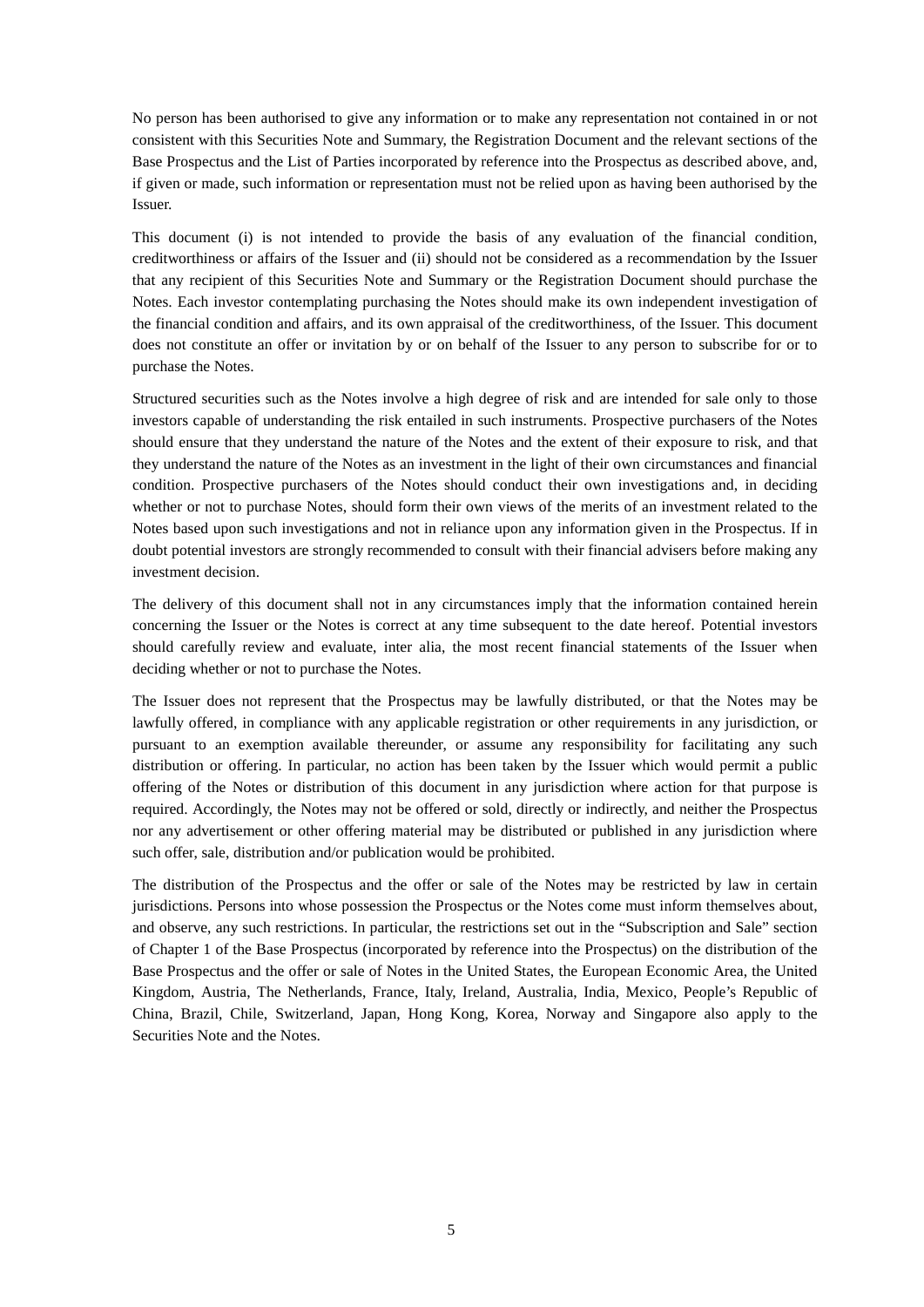The Notes have not been and will not be registered under the United States Securities Act of 1933, as amended (the "**Securities Act**") or with any securities regulatory authority of any state or other jurisdiction of the United States. Accordingly, the Notes may not be offered, sold, pledged or otherwise transferred within the United States or to or for the account or benefit of U.S. persons except in accordance with Regulation S under the Securities Act or pursuant to an exemption from the registration requirements of the Securities Act and any applicable state securities laws.

The Notes have not been approved or disapproved by the U.S. Securities and Exchange Commission, any state securities commission in the United States or any other U.S. regulatory authority, nor have any of the foregoing authorities passed upon or endorsed the merits of the offering of the Notes or the accuracy or the adequacy of the Prospectus. Any representation to the contrary is a criminal offence in the United States.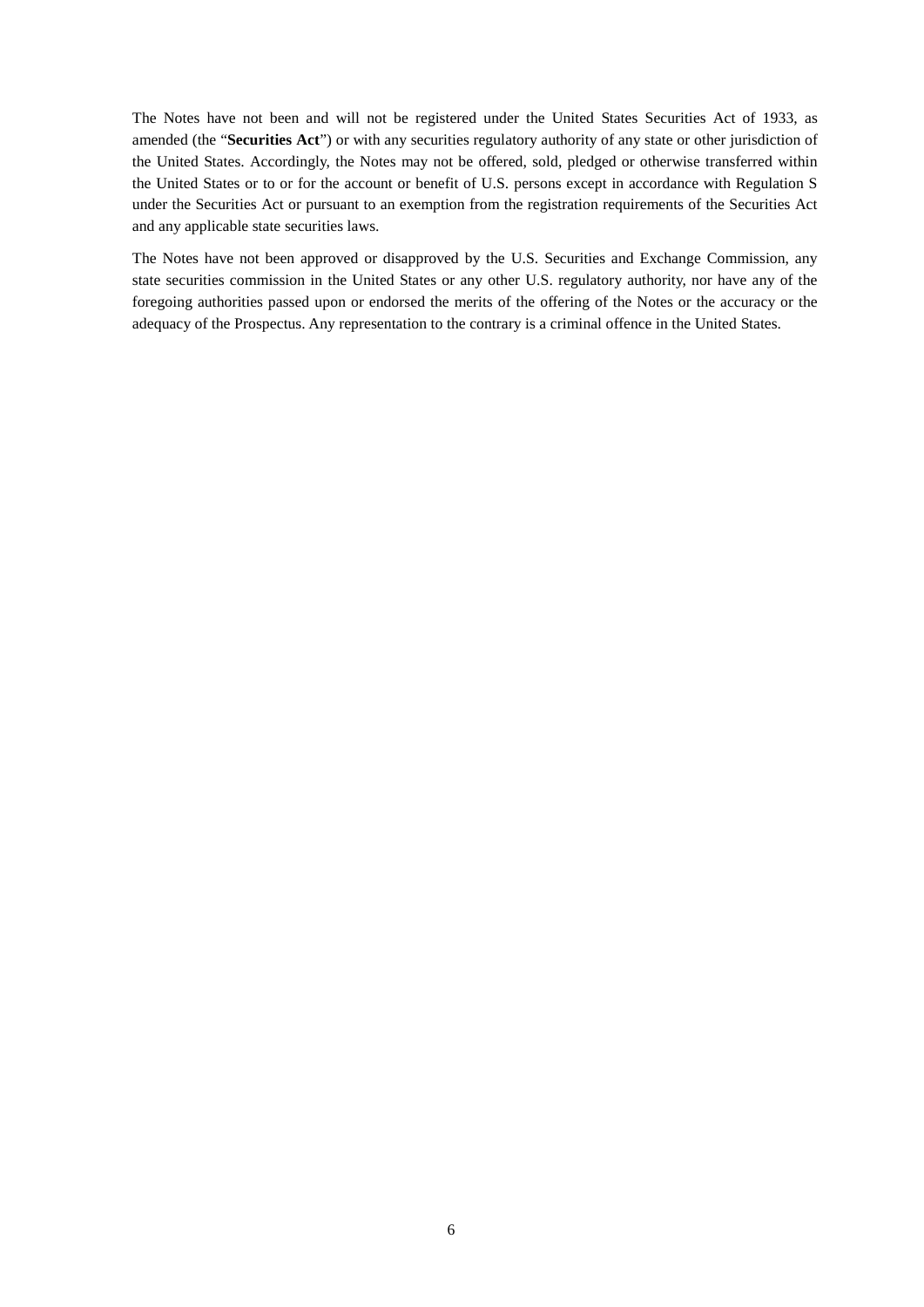# **PART ONE: SUMMARY**

*The summary is comprised of disclosure requirements known as "Elements". These Elements are numbered in Sections A – E (A.1 – E.7). This Summary includes all the Elements required to be included for the Notes and the Issuer. As some Elements are not required to be addressed, there may be gaps in the numbering sequence of the Elements. Even though an Element may be required to be inserted in this summary because of the nature of the Notes and the Issuer, it is possible that no relevant information can be given regarding each Element. In this case, a short description of the Element is included in the summary and marked as "Not Applicable".*

|     | <b>Section A - Introduction and warnings</b>                                                                                                               |                                                                                                                                                                                                                                                                                                                                                                                                                                                                                                                                               |  |  |
|-----|------------------------------------------------------------------------------------------------------------------------------------------------------------|-----------------------------------------------------------------------------------------------------------------------------------------------------------------------------------------------------------------------------------------------------------------------------------------------------------------------------------------------------------------------------------------------------------------------------------------------------------------------------------------------------------------------------------------------|--|--|
| A.1 | Warning:                                                                                                                                                   | This Summary must be read as an introduction to the Prospectus and any decision to invest in<br>the Notes should be based on a consideration of the Prospectus as a whole by the investor,<br>including the documents incorporated by reference.                                                                                                                                                                                                                                                                                              |  |  |
|     |                                                                                                                                                            | Civil liability in respect of this Summary, including any translation thereof, will attach to the<br>Issuer in any Member State of the EEA in which the relevant provisions of the Prospectus<br>Directive have been implemented, but only if this Summary is misleading, inaccurate or<br>inconsistent when read together with the other parts of the Prospectus or it does not provide,<br>when read together with the other parts of the Prospectus, key information in order to aid<br>investors when considering to invest in the Notes. |  |  |
|     |                                                                                                                                                            | Where a claim relating to the information contained in the Prospectus is brought before a court<br>in such Member State, the plaintiff investor may, under the national legislation of that Member<br>State, have to bear the costs of translating the Prospectus before the legal proceedings are<br>initiated.                                                                                                                                                                                                                              |  |  |
| A.2 | Consent to use the<br>Prospectus<br>for<br>subsequent resales<br>or final placement<br>of the Notes by<br>financial<br>intermediaries                      | The Issuer has not expressed its consent to the use of the Prospectus for subsequent resales or<br>placements of the Notes.                                                                                                                                                                                                                                                                                                                                                                                                                   |  |  |
|     |                                                                                                                                                            | <b>Section B - Issuer</b>                                                                                                                                                                                                                                                                                                                                                                                                                                                                                                                     |  |  |
| B.1 | The<br>legal<br>and<br>commercial name<br>of the Issuer:                                                                                                   | ING Bank N.V. (the "Issuer")                                                                                                                                                                                                                                                                                                                                                                                                                                                                                                                  |  |  |
| B.2 | The domicile and<br>legal form of the<br>Issuer,<br>the<br>legislation<br>under<br>which the Issuer<br>operates and its<br>country<br>of<br>incorporation: | The Issuer is a public limited company (naamloze vennootschap) incorporated under the laws of<br>the Netherlands with its corporate seat (statutaire zetel) in Amsterdam, The Netherlands. The<br>Issuer is registered at the Chamber of Commerce of Amsterdam under no. 33031431.                                                                                                                                                                                                                                                            |  |  |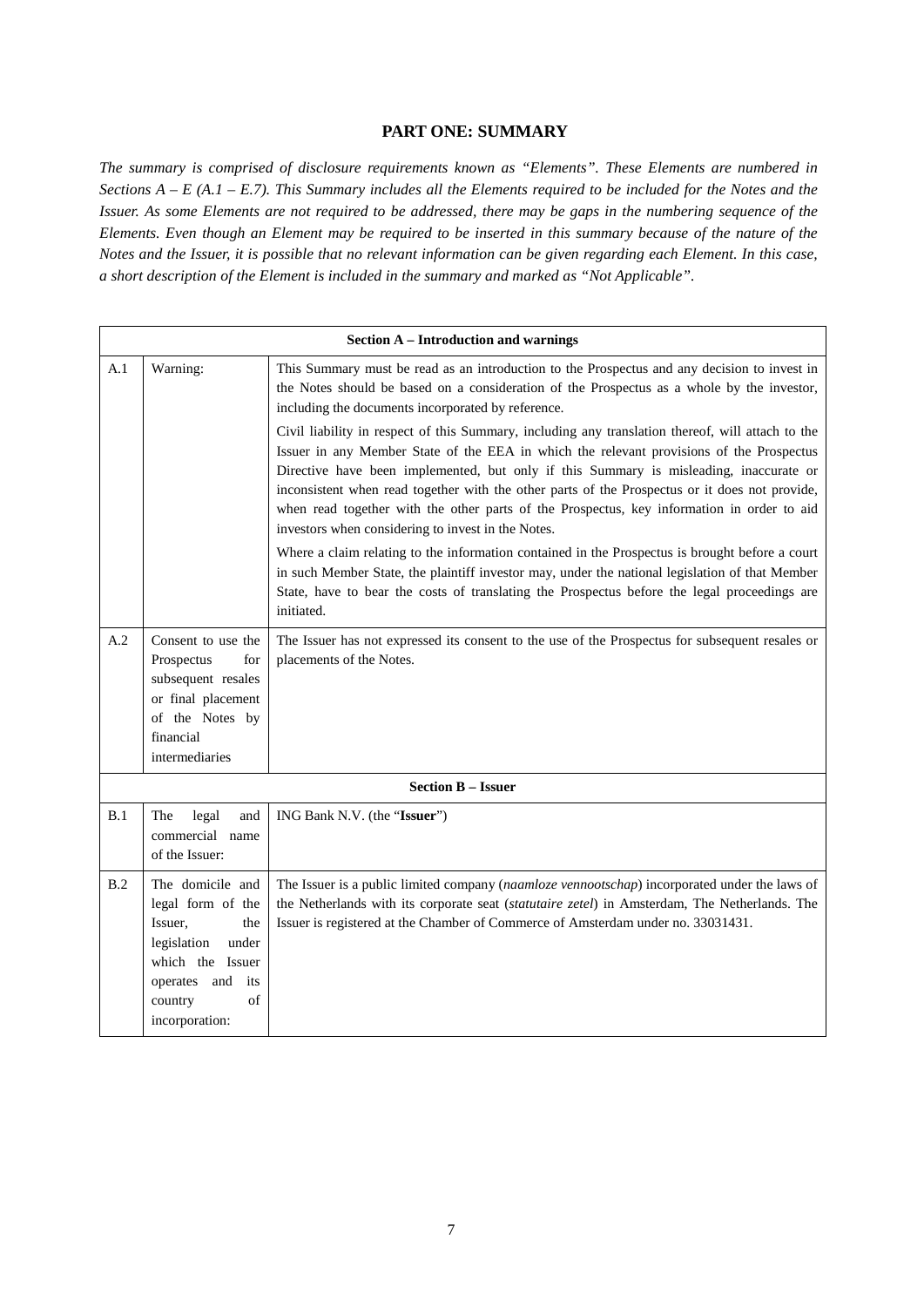| B.4b        | A description of<br>any known trends                                                   | The information provided under this item which refers to ING (as defined under item B.5)<br>applies equally to the Issuer.                                                                                                                                                                                                                                                                                                                                                                                                                                                                                                                                                                                                                                                                                                                                                                                                                                                                                                                                                                                                                                                    |
|-------------|----------------------------------------------------------------------------------------|-------------------------------------------------------------------------------------------------------------------------------------------------------------------------------------------------------------------------------------------------------------------------------------------------------------------------------------------------------------------------------------------------------------------------------------------------------------------------------------------------------------------------------------------------------------------------------------------------------------------------------------------------------------------------------------------------------------------------------------------------------------------------------------------------------------------------------------------------------------------------------------------------------------------------------------------------------------------------------------------------------------------------------------------------------------------------------------------------------------------------------------------------------------------------------|
|             | affecting the Issuer<br>and the industries<br>which<br>in<br>it                        | The results of operations of the Issuer are affected by demographics and by a variety of market<br>conditions, including economic cycles, banking industry cycles and fluctuations in stock<br>markets, interest and foreign exchange rates.                                                                                                                                                                                                                                                                                                                                                                                                                                                                                                                                                                                                                                                                                                                                                                                                                                                                                                                                  |
|             | operates:                                                                              | In 2012 the external environment continued to have an impact on the Issuer as the euro<br>sovereign debt crisis in the Eurozone maintained a challenging economic and financial market<br>environment for a major part of the year. This led to international capital and money markets not<br>functioning in the manner they would in more normal circumstances. This had repercussions<br>(for the Issuer, its industry and the broader economy) especially in Europe where funding for<br>governments and financial institutions continues to be difficult in certain markets.<br>The operations of the Issuer are exposed to fluctuations in equity markets. The Issuer maintains<br>an internationally diversified and mainly client-related trading portfolio. Accordingly, market<br>downturns are likely to lead to declines in securities trading and brokerage activities which it<br>executes for customers and therefore to a decline in related commissions and trading results. In<br>addition to this, the Issuer also maintains equity investments in its own non-trading books.<br>Fluctuations in equity markets may affect the value of these investments. |
|             |                                                                                        | The operations of the Issuer are exposed to fluctuations in interest rates. The Issuer's<br>management of interest rate sensitivity affects the results of its operations. Interest rate<br>sensitivity refers to the relationship between changes in market interest rates on the one hand<br>and future interest earnings and economic value of its underlying banking portfolios on the other<br>hand. Both the composition of the Issuer's assets and liabilities and the fact that interest rate<br>changes may affect client behaviour in a different way than assumed in the Issuer's internal<br>models may result in a mismatch which causes the banking longer term operations' net interest<br>income and trading results to be affected by changes in interest rates.                                                                                                                                                                                                                                                                                                                                                                                             |
|             |                                                                                        | The Issuer is exposed to fluctuations in exchange rates. The Issuer's management of exchange<br>rate sensitivity affects the results of its operations through the trading activities for its own<br>account and because ING prepares and publishes its consolidated financial statements in euros.<br>Because a substantial portion of the Issuer's income and expenses is denominated in currencies<br>other than euros, fluctuations in the exchange rates used to translate foreign currencies into<br>euros will impact its reported results of operations and cash flows from year to year. This<br>exposure is mitigated by the fact that realised results in non-euro currencies are translated into<br>euros by monthly hedging.                                                                                                                                                                                                                                                                                                                                                                                                                                     |
| <b>B.5</b>  | Description of the<br>Group<br>the<br>and<br>Issuer's<br>position<br>within the Group: | The Issuer is part of ING Groep N.V. ("ING Group"). ING Group is the holding company for a<br>broad spectrum of companies (together, "ING"), offering banking, investments, life insurance<br>and retirement services to meet the needs of a broad customer base. The Issuer is a wholly-<br>owned, non-listed subsidiary of ING Group and is a large international player with an extensive<br>global network in over 40 countries. Since 2011, the Issuer has been operating as a stand-alone<br>business under the umbrella of ING Group.                                                                                                                                                                                                                                                                                                                                                                                                                                                                                                                                                                                                                                  |
| B.9         | Profit forecast or<br>estimate:                                                        | Not Applicable; no profit forecasts or estimates have been made by the Issuer.                                                                                                                                                                                                                                                                                                                                                                                                                                                                                                                                                                                                                                                                                                                                                                                                                                                                                                                                                                                                                                                                                                |
| <b>B.10</b> | Qualifications<br>in<br>auditors'<br>the<br>report:                                    | Not Applicable; Ernst & Young Accountants LLP has issued an unqualified auditors' report on<br>the financial statements for each of the financial years ended 31 December 2012, 31 December<br>2011 and 31 December 2010.                                                                                                                                                                                                                                                                                                                                                                                                                                                                                                                                                                                                                                                                                                                                                                                                                                                                                                                                                     |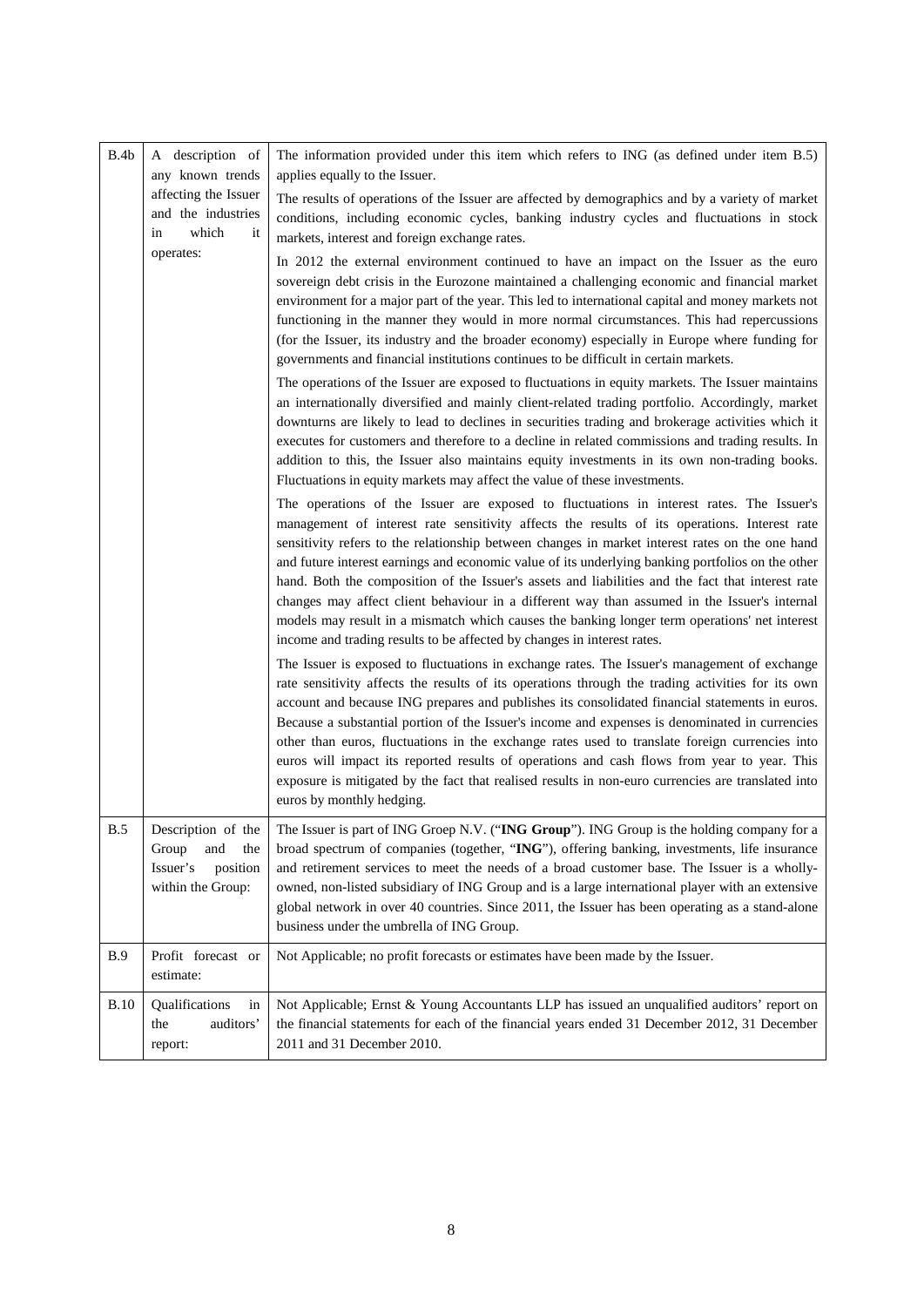| <b>B.12</b> | Selected financial                         | <b>Key Consolidated Figures ING Bank N.V.</b> <sup>(1)</sup>                                                                                                                                   |         |         |  |
|-------------|--------------------------------------------|------------------------------------------------------------------------------------------------------------------------------------------------------------------------------------------------|---------|---------|--|
|             | information:                               | (In EUR million)                                                                                                                                                                               | 2012    | 2011    |  |
|             |                                            | Balance sheet <sup>(2)</sup>                                                                                                                                                                   |         |         |  |
|             |                                            |                                                                                                                                                                                                | 836,068 | 961,165 |  |
|             |                                            |                                                                                                                                                                                                | 37,512  | 35,060  |  |
|             |                                            |                                                                                                                                                                                                | 633,756 | 682,523 |  |
|             |                                            | Loans and advances                                                                                                                                                                             | 541,546 | 577,569 |  |
|             |                                            | Results(4)                                                                                                                                                                                     |         |         |  |
|             |                                            |                                                                                                                                                                                                | 16,298  | 17,195  |  |
|             |                                            |                                                                                                                                                                                                | 9,843   | 10,226  |  |
|             |                                            |                                                                                                                                                                                                | 2,125   | 1,670   |  |
|             |                                            |                                                                                                                                                                                                | 4,330   | 5,299   |  |
|             |                                            |                                                                                                                                                                                                | 1,124   | 1,216   |  |
|             |                                            | Net result (before minority interests)                                                                                                                                                         | 3,206   | 4,083   |  |
|             |                                            | Attributable to Shareholders of the parent                                                                                                                                                     | 3,115   | 4,005   |  |
|             |                                            | Ratios (in $\%$ )                                                                                                                                                                              |         |         |  |
|             |                                            |                                                                                                                                                                                                | 16.91   | 14.26   |  |
|             |                                            |                                                                                                                                                                                                | 14.35   | 11.69   |  |
|             |                                            | Notes:                                                                                                                                                                                         |         |         |  |
|             |                                            | These figures have been derived from the audited annual accounts of ING Bank N.V. in<br>(1)<br>respect of the financial years ended 31 December 2012 and 2011, respectively.                   |         |         |  |
|             |                                            | At 31 December.<br>(2)                                                                                                                                                                         |         |         |  |
|             |                                            | Figures including Banks and Debt securities.<br>(3)                                                                                                                                            |         |         |  |
|             |                                            | (4)<br>For the year ended 31 December.                                                                                                                                                         |         |         |  |
|             |                                            | BIS ratio = BIS capital as a percentage of Risk Weighted Assets. Note: These Risk Weighted<br>(5)<br>Assets are based on Basel II.                                                             |         |         |  |
|             |                                            | Tier-1 ratio = Available Tier-1 capital as a percentage of Risk Weighted Assets. Note: These<br>(6)<br>Risk Weighted Assets are based on Basel II.                                             |         |         |  |
|             |                                            |                                                                                                                                                                                                |         |         |  |
|             |                                            | <b>Significant or Material Adverse Change:</b>                                                                                                                                                 |         |         |  |
|             |                                            | At the date hereof, there has been no significant change in the financial or trading position of the                                                                                           |         |         |  |
|             |                                            | Issuer and its consolidated subsidiaries and there has been no material adverse change in the<br>prospects of the Issuer, since 31 December 2012, except for the announcement in the Q1 Report |         |         |  |
|             |                                            | on page 11 under "ING Group" that the Issuer plans to pay a dividend of EUR 1.5 billion to ING                                                                                                 |         |         |  |
|             |                                            | Group.                                                                                                                                                                                         |         |         |  |
| <b>B.13</b> | Recent<br>events                           | Not Applicable. There are no recent events particular to the Issuer which are to a material extent                                                                                             |         |         |  |
|             | material<br>the<br>to<br>evaluation of the | relevant to the evaluation of the solvency of the Issuer.                                                                                                                                      |         |         |  |
|             | Issuer's solvency:                         |                                                                                                                                                                                                |         |         |  |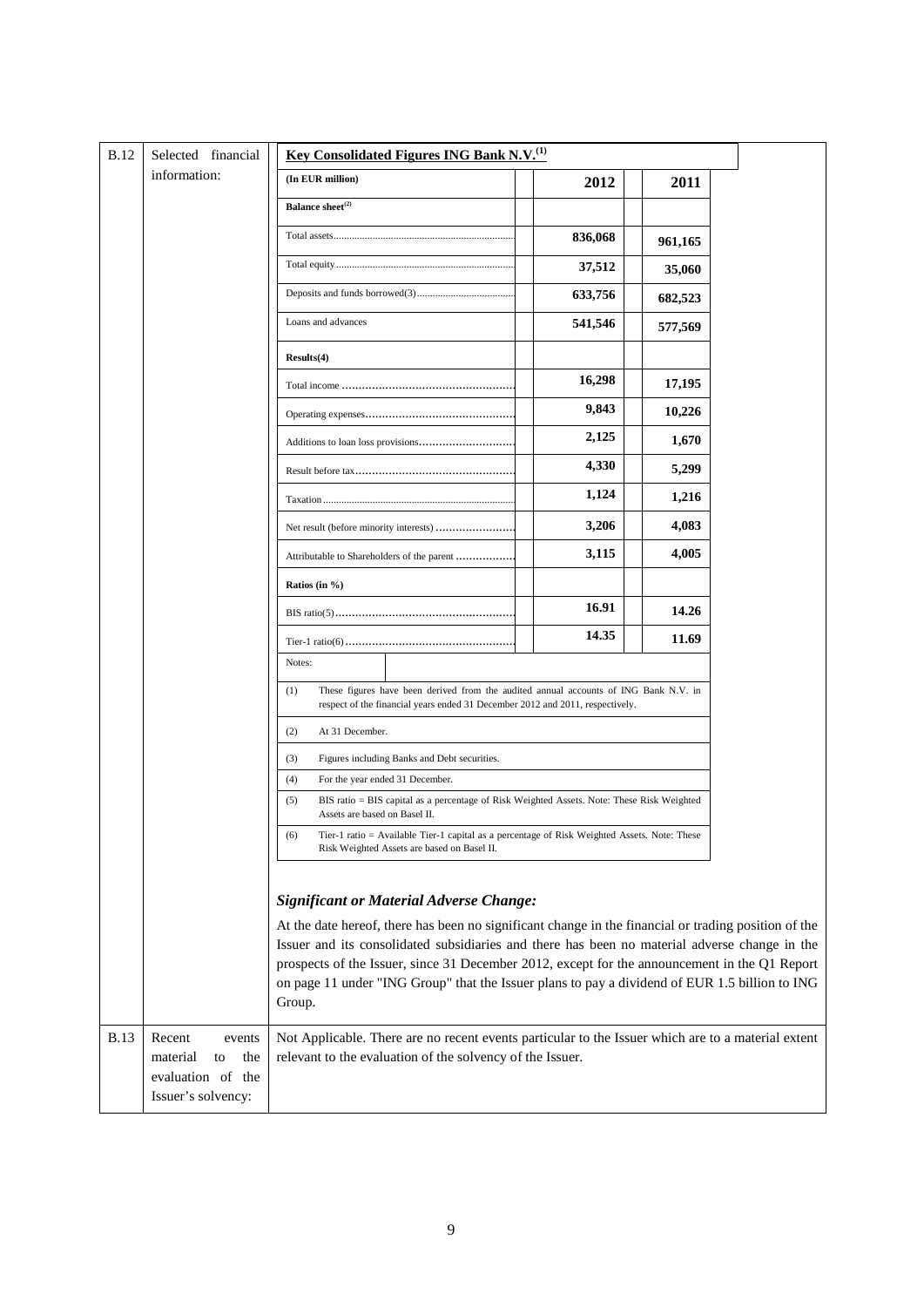| Principal activities:                                                              |                                                                                                                                                                                                                                                                                                                                                                                                                                                                                                                                              |
|------------------------------------------------------------------------------------|----------------------------------------------------------------------------------------------------------------------------------------------------------------------------------------------------------------------------------------------------------------------------------------------------------------------------------------------------------------------------------------------------------------------------------------------------------------------------------------------------------------------------------------------|
|                                                                                    | ING Bank is a large international player in the financial services industry with an extensive<br>global network in over 40 countries.                                                                                                                                                                                                                                                                                                                                                                                                        |
|                                                                                    | Since 1 January 2011, the Issuer has been operating as a stand-alone business under the<br>umbrella of ING Group.                                                                                                                                                                                                                                                                                                                                                                                                                            |
|                                                                                    | The Issuer is active through the following business lines: Retail Banking, including the business<br>line ING Direct which provides direct banking services in Spain, Australia, France, Italy,<br>Germany, the United Kingdom and Austria ("ING Direct"), and Commercial Banking.                                                                                                                                                                                                                                                           |
| Control/ownership:                                                                 | The Issuer is a wholly-owned, non-listed subsidiary of ING Groep N.V.                                                                                                                                                                                                                                                                                                                                                                                                                                                                        |
|                                                                                    | <b>Section C - Securities</b>                                                                                                                                                                                                                                                                                                                                                                                                                                                                                                                |
| Type and Class:<br>ISIN:                                                           | The Notes qualify as Basket Index Linked Notes.<br>Aggregate Nominal Amount: SEK 30,000,000<br>Series Number: 5650                                                                                                                                                                                                                                                                                                                                                                                                                           |
|                                                                                    | Form of Notes: Swedish Notes, see under C.17 below.                                                                                                                                                                                                                                                                                                                                                                                                                                                                                          |
|                                                                                    | ISIN Code: SE0005190261                                                                                                                                                                                                                                                                                                                                                                                                                                                                                                                      |
| Currency:                                                                          | The Notes are denominated in SEK.                                                                                                                                                                                                                                                                                                                                                                                                                                                                                                            |
| Description of any<br>restrictions on the<br>free transferability<br>of the Notes: | There are no restrictions on the free transferability of the Notes except for certain selling<br>restrictions with respect to the offer, sale and delivery of the Notes, which include amongst<br>others but not limited to, offer, sale and delivery of the Notes within the United States or to, or<br>for the account of benefit of, U.S. persons.                                                                                                                                                                                        |
| Description of the                                                                 | <b>Status of the Notes:</b>                                                                                                                                                                                                                                                                                                                                                                                                                                                                                                                  |
| rights attaching to<br>the Notes:                                                  | The Notes are Senior Notes and will constitute direct, unconditional, unsubordinated and<br>unsecured obligations of the Issuer and will rank pari passu among themselves and (subject as<br>aforesaid and save for certain debts required to be preferred by law) equally with all other<br>unsecured obligations (other than subordinated obligations, if any) of the Issuer from time to<br>time outstanding.                                                                                                                             |
|                                                                                    | No interest:                                                                                                                                                                                                                                                                                                                                                                                                                                                                                                                                 |
|                                                                                    | The Notes do not pay interest.                                                                                                                                                                                                                                                                                                                                                                                                                                                                                                               |
|                                                                                    | <b>Events of Default:</b>                                                                                                                                                                                                                                                                                                                                                                                                                                                                                                                    |
|                                                                                    | The Conditions contain Events of Default pertaining to the Issuer, including those relating to (a)<br>non-payment, (b) breach of other obligations, (c) bankruptcy or moratorium, (d) emergency<br>measures and (e) winding-up or liquidation. The provisions include certain minimum thresholds<br>and grace periods.                                                                                                                                                                                                                       |
|                                                                                    | Withholding tax:                                                                                                                                                                                                                                                                                                                                                                                                                                                                                                                             |
|                                                                                    | All payments made by the Issuer in respect of the Notes shall be made subject to any tax, duty,<br>withholding or other payment which may be required to be made, paid, withheld or deducted.<br>Noteholders will not be entitled to receive grossed-up amounts to compensate for any such tax,<br>duty, withholding or other payment. The Issuer may also elect to redeem the Notes if it would be<br>required, on the occasion of the next payment due in respect of the Notes, to withhold or account<br>for tax in respect of the Notes. |
|                                                                                    |                                                                                                                                                                                                                                                                                                                                                                                                                                                                                                                                              |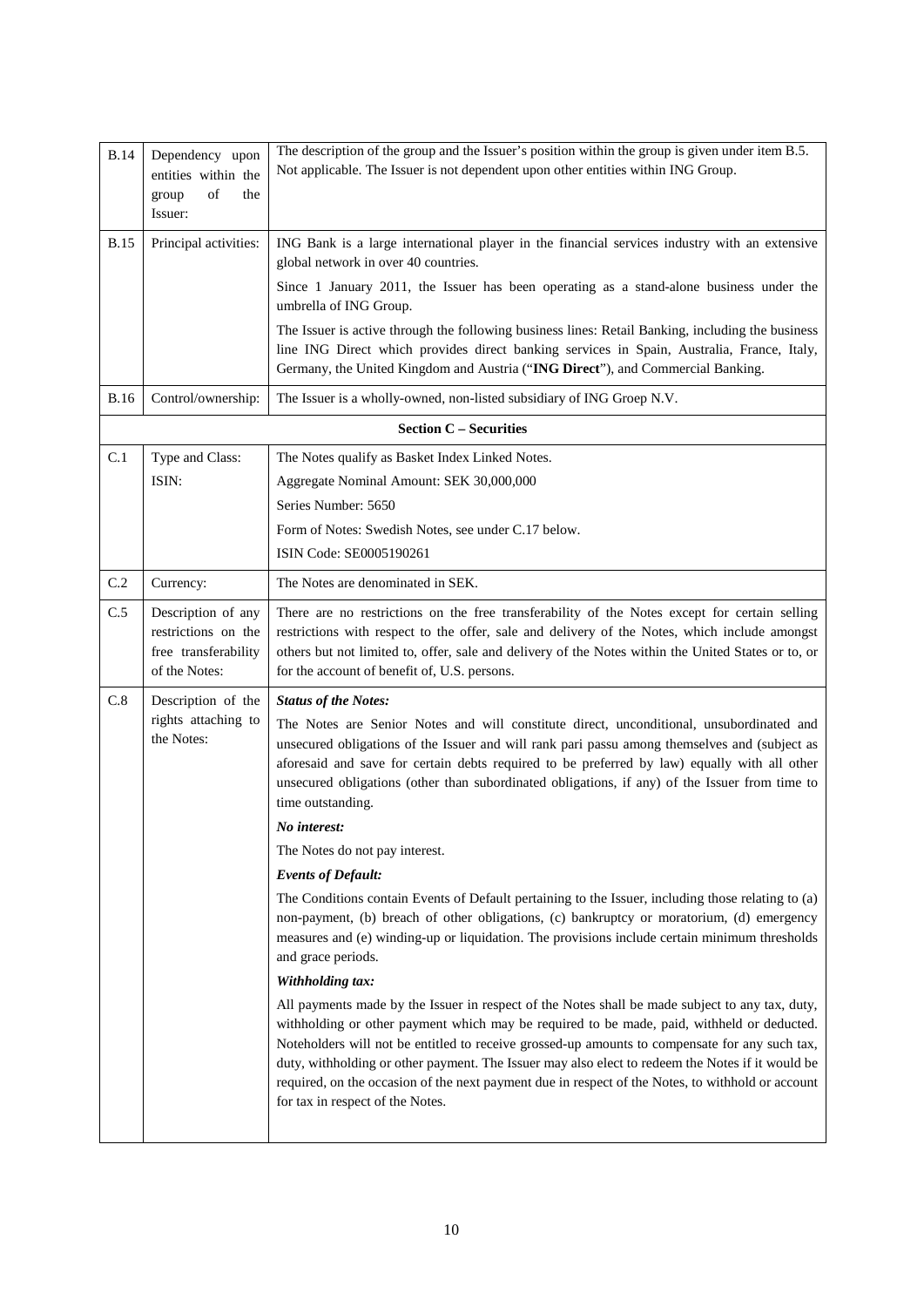| The Conditions contain provisions for convening meetings of Noteholders to consider any<br>matters affecting their interests. These provisions permit defined majorities to bind all<br>Noteholders including Noteholders who did not vote on the relevant resolution and Noteholders<br>who voted in a manner contrary to the majority. Actions may also be taken by means of written<br>The Issuer may agree, without the consent of the Noteholders, any modification of the Notes,<br>which is of a formal, minor or technical nature or is made to correct a manifest or proven error<br>or to comply with mandatory provisions of the law of the jurisdiction in which the Issuer is<br>A request will be made to have the Notes admitted to trading on the regulated market of the |
|-------------------------------------------------------------------------------------------------------------------------------------------------------------------------------------------------------------------------------------------------------------------------------------------------------------------------------------------------------------------------------------------------------------------------------------------------------------------------------------------------------------------------------------------------------------------------------------------------------------------------------------------------------------------------------------------------------------------------------------------------------------------------------------------|
|                                                                                                                                                                                                                                                                                                                                                                                                                                                                                                                                                                                                                                                                                                                                                                                           |
|                                                                                                                                                                                                                                                                                                                                                                                                                                                                                                                                                                                                                                                                                                                                                                                           |
|                                                                                                                                                                                                                                                                                                                                                                                                                                                                                                                                                                                                                                                                                                                                                                                           |
|                                                                                                                                                                                                                                                                                                                                                                                                                                                                                                                                                                                                                                                                                                                                                                                           |
|                                                                                                                                                                                                                                                                                                                                                                                                                                                                                                                                                                                                                                                                                                                                                                                           |
|                                                                                                                                                                                                                                                                                                                                                                                                                                                                                                                                                                                                                                                                                                                                                                                           |
|                                                                                                                                                                                                                                                                                                                                                                                                                                                                                                                                                                                                                                                                                                                                                                                           |
|                                                                                                                                                                                                                                                                                                                                                                                                                                                                                                                                                                                                                                                                                                                                                                                           |
|                                                                                                                                                                                                                                                                                                                                                                                                                                                                                                                                                                                                                                                                                                                                                                                           |
|                                                                                                                                                                                                                                                                                                                                                                                                                                                                                                                                                                                                                                                                                                                                                                                           |
|                                                                                                                                                                                                                                                                                                                                                                                                                                                                                                                                                                                                                                                                                                                                                                                           |
| Unless redeemed early, the Notes will be redeemed on the Maturity Date (16 July 2018).                                                                                                                                                                                                                                                                                                                                                                                                                                                                                                                                                                                                                                                                                                    |
|                                                                                                                                                                                                                                                                                                                                                                                                                                                                                                                                                                                                                                                                                                                                                                                           |
|                                                                                                                                                                                                                                                                                                                                                                                                                                                                                                                                                                                                                                                                                                                                                                                           |
|                                                                                                                                                                                                                                                                                                                                                                                                                                                                                                                                                                                                                                                                                                                                                                                           |
|                                                                                                                                                                                                                                                                                                                                                                                                                                                                                                                                                                                                                                                                                                                                                                                           |
|                                                                                                                                                                                                                                                                                                                                                                                                                                                                                                                                                                                                                                                                                                                                                                                           |
| if 90 per cent. or more in nominal amount of the Notes issued have already been redeemed                                                                                                                                                                                                                                                                                                                                                                                                                                                                                                                                                                                                                                                                                                  |
|                                                                                                                                                                                                                                                                                                                                                                                                                                                                                                                                                                                                                                                                                                                                                                                           |
| If the Notes are to be redeemed in the circumstances described in (i), (ii) or (iii) above, the<br>Issuer shall redeem each Note at an amount equal to the fair market value of a Note determined<br>by the Calculation Agent in its sole and absolute discretion, acting reasonably.                                                                                                                                                                                                                                                                                                                                                                                                                                                                                                     |
|                                                                                                                                                                                                                                                                                                                                                                                                                                                                                                                                                                                                                                                                                                                                                                                           |
| The Notes qualify as "Swedish Notes" and will therefore be issued in uncertificated and<br>dematerialised book-entry form in accordance with the Swedish Financial Instruments Accounts<br>Act (Sw. lag (1998:1479) om kontoföring av finansiella instrument) and all other applicable<br>Swedish laws, regulations and operating procedures applicable to and/or issued by the Swedish<br>central securities depository (Sw. central värdepappersförvarare) from time to time (the                                                                                                                                                                                                                                                                                                       |
|                                                                                                                                                                                                                                                                                                                                                                                                                                                                                                                                                                                                                                                                                                                                                                                           |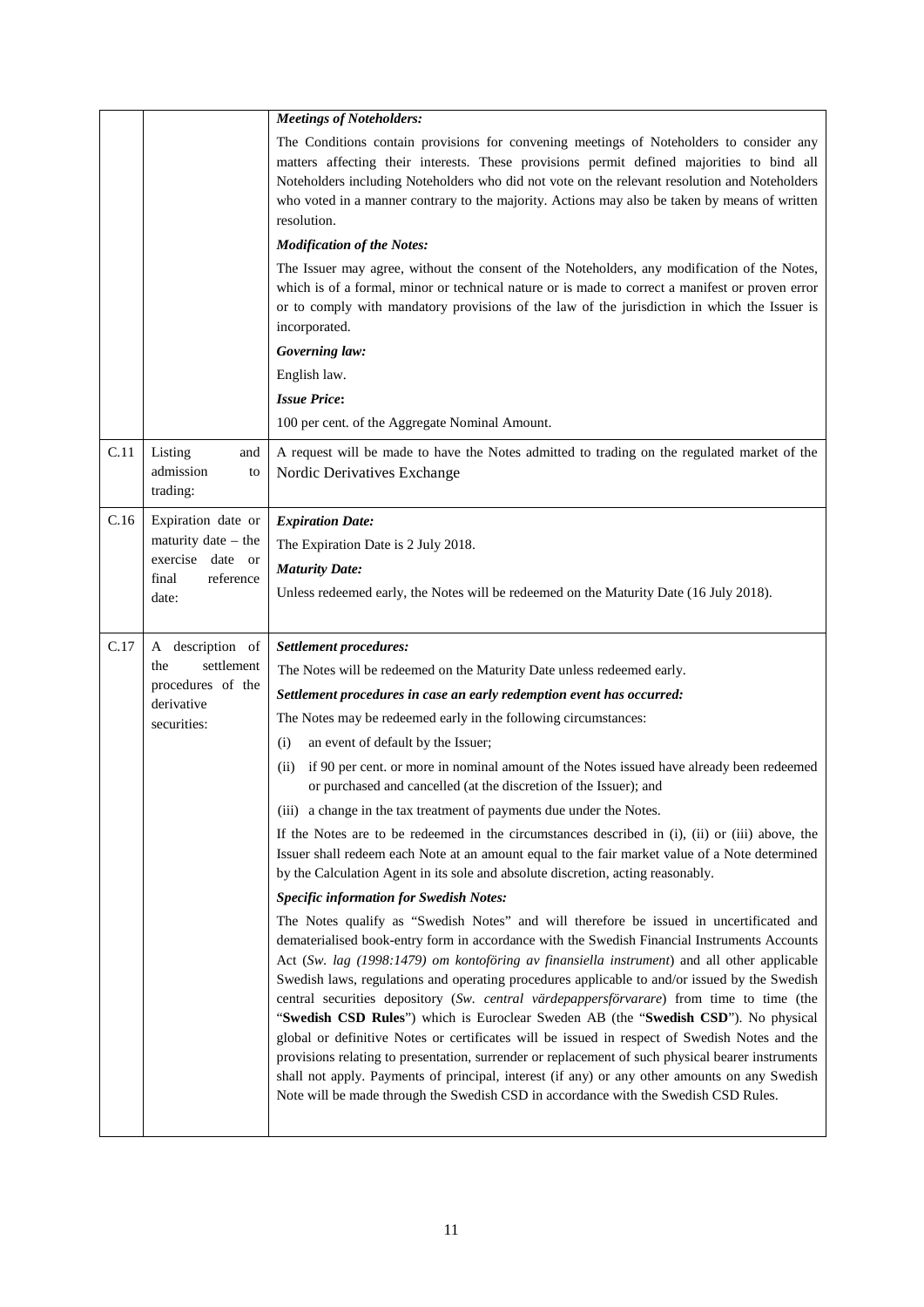| C.18 | A description of                                                 | <b>Final Redemption Amount</b>                                                                                                                                                                                                                                                                                                                                                                                                                                                                                                                                                                                                                                                                                                                                                        |
|------|------------------------------------------------------------------|---------------------------------------------------------------------------------------------------------------------------------------------------------------------------------------------------------------------------------------------------------------------------------------------------------------------------------------------------------------------------------------------------------------------------------------------------------------------------------------------------------------------------------------------------------------------------------------------------------------------------------------------------------------------------------------------------------------------------------------------------------------------------------------|
|      | how the return on<br>derivative<br>securities<br>takes<br>place: | The Final Redemption Amount of the Notes will depend on (i) the Minimum Redemption, (ii)<br>the Participation factor, (iii) performance of each of the Indices equally weighted in the Basket<br>(calculated on the basis of the average Index Level during the period from 4 July 2016 until 2<br>July 2018 divided by the Initial Index Level minus 1) (the "Basket Performance") and (iv)<br>when the Basket Performance is positive, the United States Dollars to Swedish Krona currency<br>exchange rate (i.e. exchange rate is expressed in kronor per dollar) during the period from 1 July<br>2013 to the first Business Day following the Expiration Date (the "FX Rate").                                                                                                   |
|      |                                                                  | <b>Basket Performance</b>                                                                                                                                                                                                                                                                                                                                                                                                                                                                                                                                                                                                                                                                                                                                                             |
|      |                                                                  | The level of the Indices comprised in the basket will affect the Final Redemption Amount, as the<br>right of the Noteholders to receive any amount in excess of the Participation by way of Final<br>Redemption Amount depends on the Basket Performance being positive. If the Basket<br>Performance is negative (i.e. below zero), Noteholders will only be entitled to receive the<br>Minimum Redemption, which is 90% of the Specified Denomination.<br><b>FX</b> Rate                                                                                                                                                                                                                                                                                                            |
|      |                                                                  |                                                                                                                                                                                                                                                                                                                                                                                                                                                                                                                                                                                                                                                                                                                                                                                       |
|      |                                                                  | The FX Rate is applicable to a positive Basket Performance and is calculated as the currency<br>exchange rate based on EUR/SEK divided by EUR/USD on first Business Day immediately<br>following the Expiration Date (the "Final FX Rate) divided by the currency exchange rate<br>based on EUR/SEK divided by EUR/USD on 1 July 2013 (the "Initial FX Rate"). If the Final<br>FX Rate is lower than the Initial FX Rate, this represents a decrease in the value of the US dollar<br>versus the Swedish Krona and the investors will receive a lower redemption amount. If the Final<br>FX Rate is higher than the Initial FX Rate, this represents an increase in the value of the US<br>dollar versus the Swedish Krona and the investors will receive a higher redemption amount. |
|      |                                                                  | By way of example with a positive Basket Performance and an increasing FX Rate:                                                                                                                                                                                                                                                                                                                                                                                                                                                                                                                                                                                                                                                                                                       |
|      |                                                                  | Based on a Specified Denomination of SEK 10,000 and an increasing FX Rate (the Final FX<br>Rate is higher than the Initial FX Rate), investors will be entitled to a return on the Notes that is<br>calculated on the basis of sum of: (i) the Specified Denomination multiplied by the Participation<br>(ii) multiplied by the higher of zero and the Basket Performance (iii) multiplied by the FX Rate<br>(iv) plus the Specified Denomination multiplied by the Minimum Redemption.                                                                                                                                                                                                                                                                                               |
|      |                                                                  | Average performance of each of the Indices in the Basket during the period from 4<br>July 2016 to 2 July 2018:                                                                                                                                                                                                                                                                                                                                                                                                                                                                                                                                                                                                                                                                        |
|      |                                                                  | Index <sub>(1)</sub> : 200                                                                                                                                                                                                                                                                                                                                                                                                                                                                                                                                                                                                                                                                                                                                                            |
|      |                                                                  | Index <sub>(2)</sub> : 170                                                                                                                                                                                                                                                                                                                                                                                                                                                                                                                                                                                                                                                                                                                                                            |
|      |                                                                  | Index <sub>(3)</sub> : 180                                                                                                                                                                                                                                                                                                                                                                                                                                                                                                                                                                                                                                                                                                                                                            |
|      |                                                                  | Initial Index Level of each of the Indices in the Basket:                                                                                                                                                                                                                                                                                                                                                                                                                                                                                                                                                                                                                                                                                                                             |
|      |                                                                  | Index <sub>(1)</sub> : 130                                                                                                                                                                                                                                                                                                                                                                                                                                                                                                                                                                                                                                                                                                                                                            |
|      |                                                                  | Index <sub>(2)</sub> : 150                                                                                                                                                                                                                                                                                                                                                                                                                                                                                                                                                                                                                                                                                                                                                            |
|      |                                                                  | Index <sub>(3)</sub> : 100                                                                                                                                                                                                                                                                                                                                                                                                                                                                                                                                                                                                                                                                                                                                                            |
|      |                                                                  | Minimum Redemption: 90%                                                                                                                                                                                                                                                                                                                                                                                                                                                                                                                                                                                                                                                                                                                                                               |
|      |                                                                  | Participation: 208%                                                                                                                                                                                                                                                                                                                                                                                                                                                                                                                                                                                                                                                                                                                                                                   |
|      |                                                                  | Initial FX Rate: 6,5 (i.e. 6,5 Swedish Krona for 1 United States Dollar)                                                                                                                                                                                                                                                                                                                                                                                                                                                                                                                                                                                                                                                                                                              |
|      |                                                                  | Final FX Rate: 7,5 (i.e. 7,5 Swedish Krona for 1 United States Dollar)                                                                                                                                                                                                                                                                                                                                                                                                                                                                                                                                                                                                                                                                                                                |
|      |                                                                  | The investor will receive the following Final Redemption Amount: SEK 20,800* multiplied by<br>0.4906** multiplied by the FX Rate 1.1538*** plus SEK 9,000**** in total SEK 20,774.3590                                                                                                                                                                                                                                                                                                                                                                                                                                                                                                                                                                                                |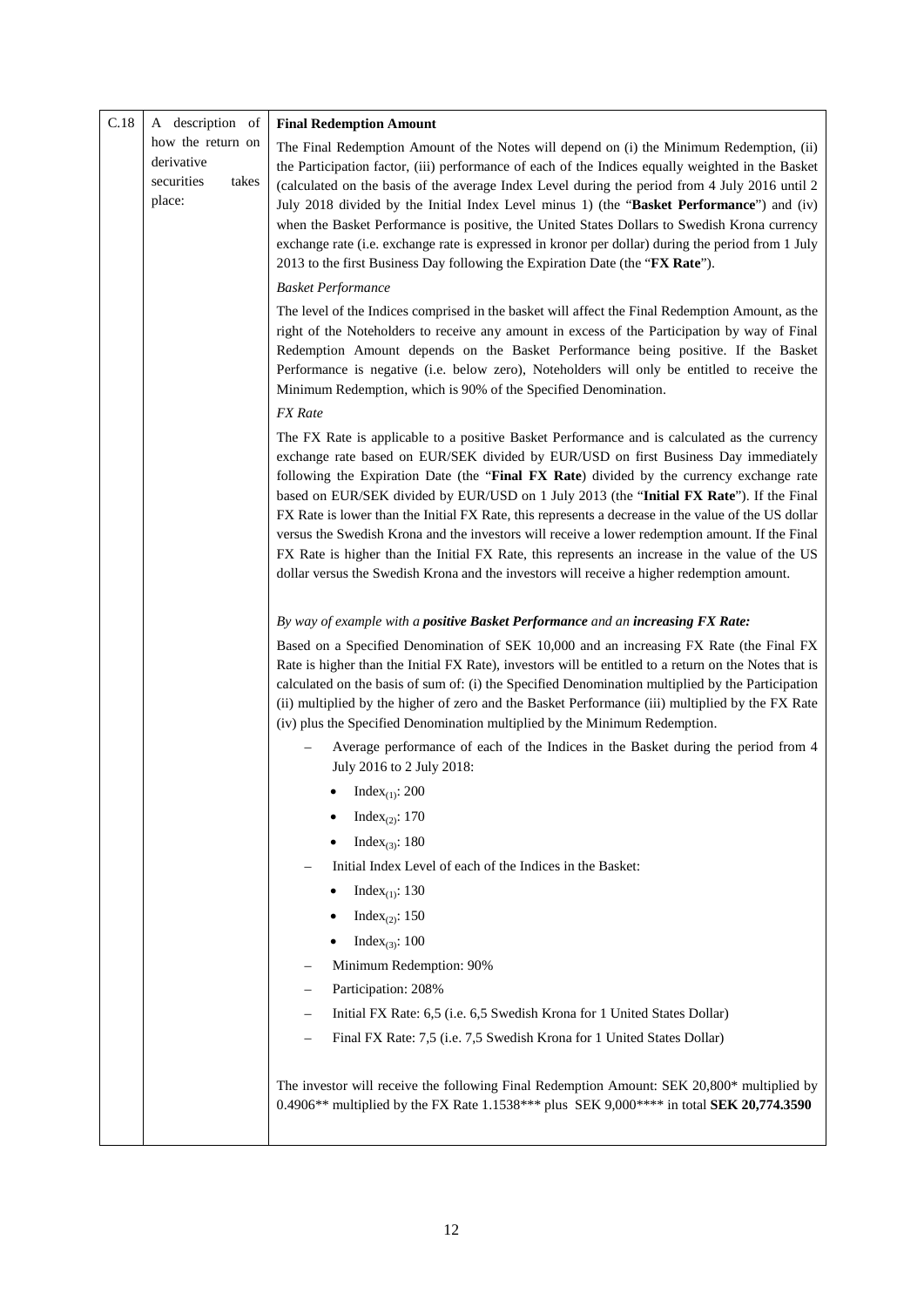\*SEK 20,800 is de product of the Specified Denomination (SEK 10,000) multiplied by the Participation (2.08) \*\*0,49 is the outcome of the sum of the equally weighted Basket Performance, which is calculated on the average performance of each Index divided by the Initial Index Level for each of the Indices, minus 1.  $Index_{(1)}$ : 200/130 = 1,5385  $Index_{(2)}$ : 170/150 = 1,1333  $Index_{(3)}$ : 180/100 = 1,8000  $1,5385 + 1,1333 + 1,8000 = 1,49$  minus  $1 = 0,4906$  3 \*\*\* 1,1538 is the result of Final FX Rate (7,5) divided by the Initial FX Rate (6,5)). \*\*\*\* SEK 9,000 is the result of the Specified Denomination multiplied by the Minimum Redemption. *By way of example with a positive Basket Performance and an decreasing FX Rate* Based on a Specified Denomination of SEK 10,000 and an decreasing FX Rate (the Final FX Rate is lower than the Initial FX Rate), investors will be entitled to a return on the Notes that is calculated on the basis of sum of: (i) the Specified Denomination multiplied by the Participation (ii) multiplied by the higher of zero and the Basket Performance (iii) multiplied by the FX Rate (iv) plus the Specified Denomination multiplied by the Minimum Redemption. – Average performance of each of the Indices in the Basket during the period from 4 July 2016 to 2 July 2018:  $\bullet$  Index<sub>(1)</sub>: 200 Index<sub>(2)</sub>: 170  $\bullet$  Index<sub>(3)</sub>: 180 – Initial Index Level of each of the Indices in the Basket:  $\bullet$  Index<sub>(1)</sub>: 130 Index<sub>(2)</sub>: 150 Index<sub>(3)</sub>: 100 – Minimum Redemption: 90% – Participation: 208% – Initial FX Rate: 6,5 (i.e. 6,5 Swedish Krona for 1 United States Dollar) – Final FX Rate: 5 (i.e. 5 Swedish Krona for 1 United States Dollar The investor will receive the following Final Redemption Amount: SEK 20,800\* multiplied by the Basket Performance 0.4906\*\* multiplied by the FX Rate 0,7692\*\*\* plus SEK 9,000\*\*\*\* in total **SEK 16,849.5726** \*SEK 20,800 is de product of the Specified Denomination (SEK 10,000) multiplied by the Participation (2.08) \*\*0,4906 is the outcome of the sum of the equally weighted Basket Performance, which is calculated on the average performance of each Index divided by the Initial Index Level for each of the Indices, minus 1.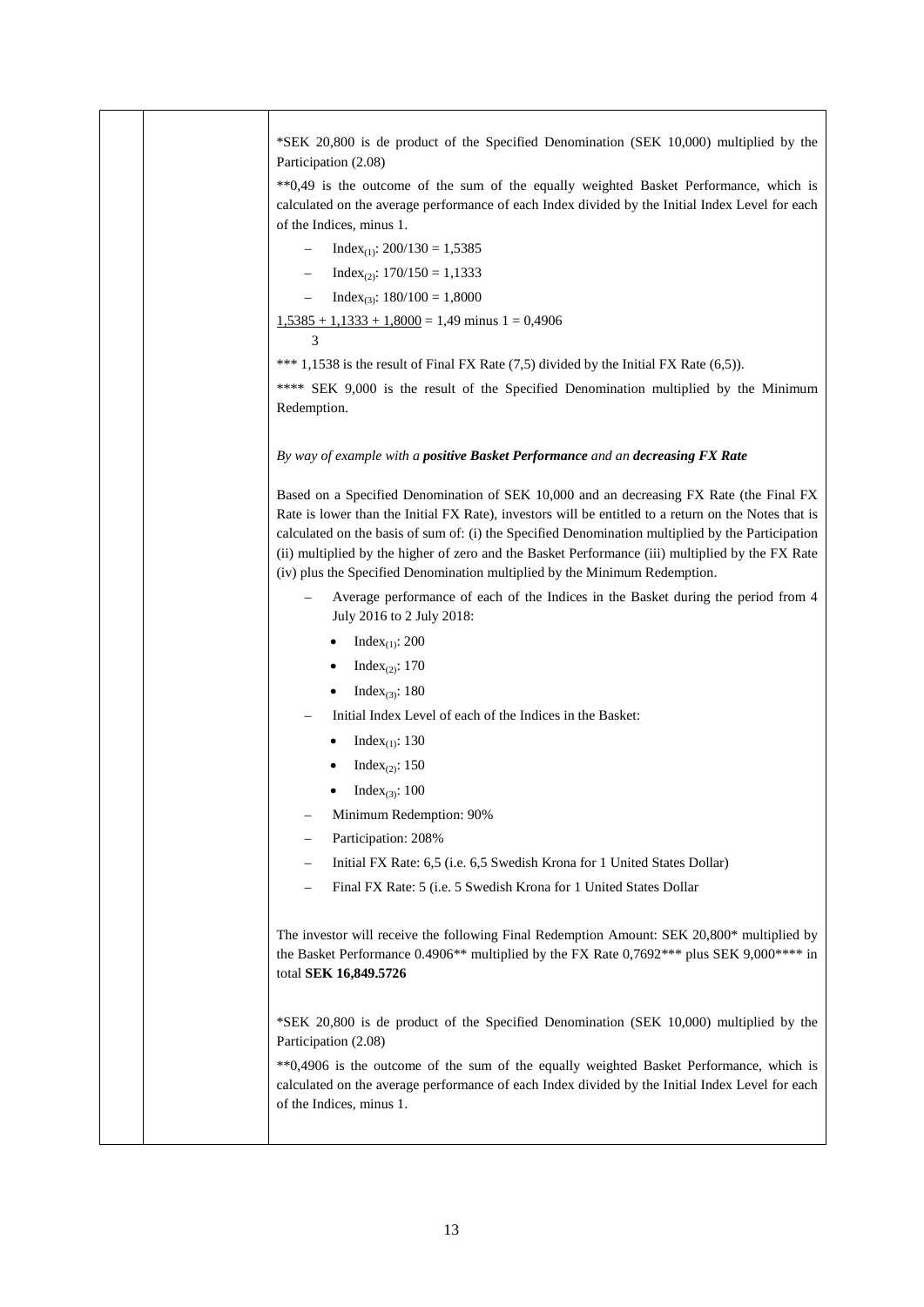| $Index_{(1)}$ : 200/130 = 1,5385                                                                               |
|----------------------------------------------------------------------------------------------------------------|
| $Index_{(2)}$ : 170/150 = 1,1333                                                                               |
| $Index_{(3)}$ : 180/100 = 1,8000                                                                               |
| $1,5385 + 1,1333 + 1,8000 = 1,4906$ minus $1 = 0,4906$                                                         |
| 3                                                                                                              |
| *** $0,7692$ is the result of Final FX Rate (5) divided by the Initial FX Rate (6,5)).                         |
| **** SEK 9,000 is the result of the Specified Denomination multiplied by the Minimum                           |
| Redemption.                                                                                                    |
|                                                                                                                |
| By way of example with a negative Basket Performance                                                           |
| Based on a Specified Denomination of SEK 10,000 whereby the outcome of the Basket                              |
| Performance is below zero, the investors will be entitled to a return on the Notes that equal to               |
| the Specified Denomination multiplied by the Minimum Redemption which is calculated on the                     |
| basis of sum of: (i) the Specified Denomination multiplied by the Participation (ii) multiplied by             |
| 0 (iii) plus the Specified Denomination multiplied by the Minimum Redemption.                                  |
| Average performance of each of the Indices in the Basket during the period from 4<br>July 2016 to 2 July 2018: |
| Index <sub>(1)</sub> : 140                                                                                     |
| Index <sub>(2)</sub> : 150                                                                                     |
| Index <sub>(3)</sub> : 100                                                                                     |
| Initial Index Level of each of the Indices in the Basket:                                                      |
| Index <sub>(1)</sub> : 130                                                                                     |
| Index <sub>(2)</sub> : 150                                                                                     |
| Index <sub>(3)</sub> : 130                                                                                     |
| Minimum Redemption: 90%                                                                                        |
| Participation: 2.08%                                                                                           |
| The investor will receive the following Final Redemption Amount: SEK *20,800 multiplied by                     |
| the Basket Performance ** 0 plus *** SEK 9,000 in total SEK 9,000                                              |
|                                                                                                                |
| *SEK 20,800 is de product of the Specified Denomination (SEK 10,000) multiplied by the<br>Participation (2.08) |
| ** 0 due to the fact that the outcome of the sum of the equally weighted Basket Performance is                 |
| below zero (calculated as the average performance of each Index divided by the relevant Initial                |
| Index Level for each of the Indices minus 1), the Noteholders are not entitles to receive any                  |
| amount in excess of the Participation.                                                                         |
| Index <sub>(1)</sub> : $140/130 = 1,07$                                                                        |
| $Index_{(2)}$ : 150/150 = 1,00                                                                                 |
| $Index_{(3)}$ : $100/130 = 0,79$<br>$\qquad \qquad -$                                                          |
| $1,07 + 1,00 + 0,79 = 0,95$ minus 1 = -0,05<br>3                                                               |
| *** SEK 9,000 is the result of the Specified Denomination multiplied by the Minimum                            |
| Redemption.                                                                                                    |
|                                                                                                                |
| The examples set out in this paragraph C.18 are no indication, prediction or guarantee of                      |
| future performance of the Notes. No rights may be derived from these examples.                                 |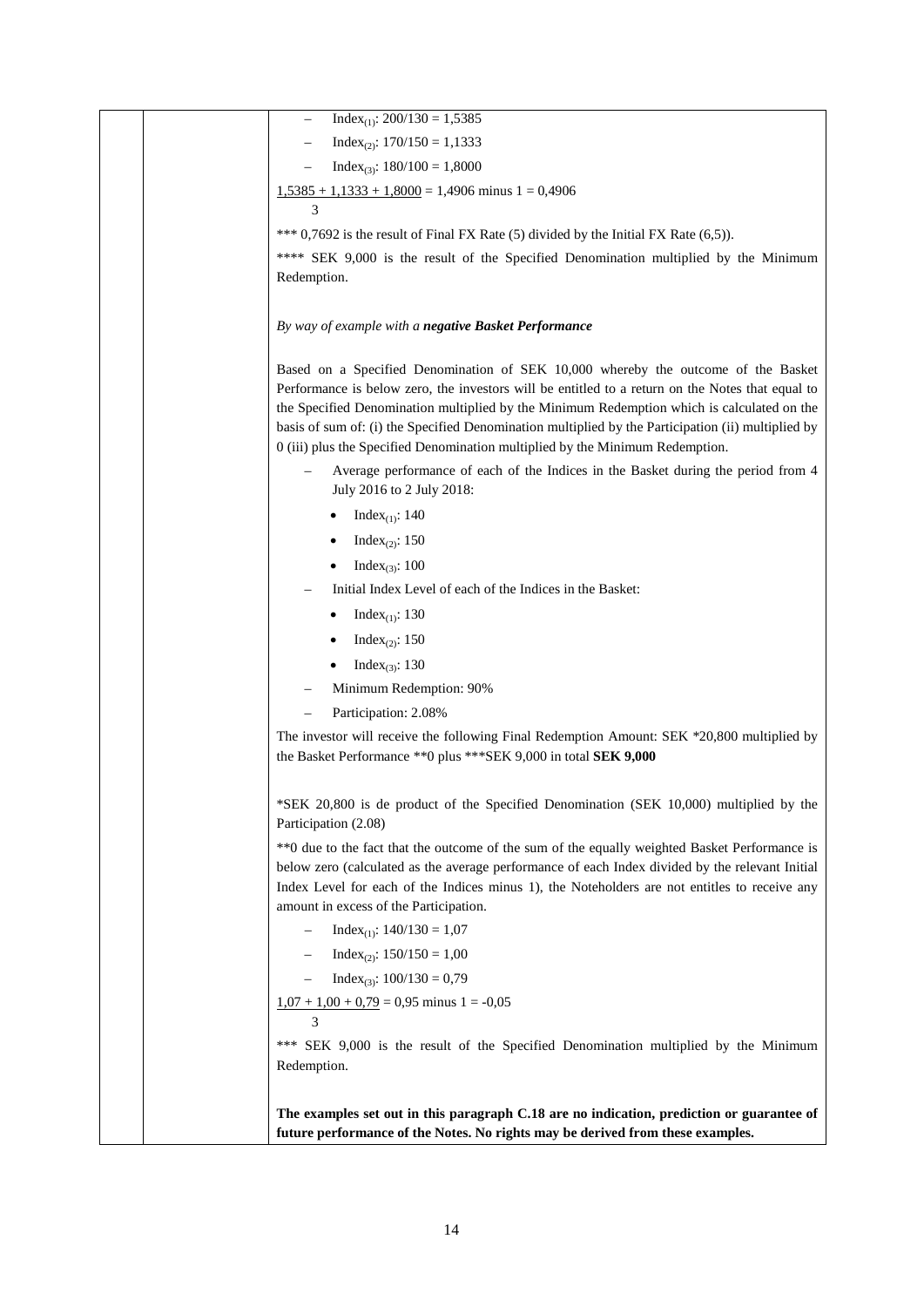| C.19 | The exercise price                    | Not Applicable; the Notes do not contain an exercise option or reference price.                                                                                                                  |
|------|---------------------------------------|--------------------------------------------------------------------------------------------------------------------------------------------------------------------------------------------------|
|      | the<br>final<br>or                    |                                                                                                                                                                                                  |
|      | reference price of<br>the underlying: |                                                                                                                                                                                                  |
| C.20 | A description of<br>the type of the   | The return on the Notes is linked to the performance of the Hang Seng Index, the Taiwan<br>TAIEX Index and the S&P/ASX 200 Index (the "Indices").                                                |
|      | underlying<br>and                     |                                                                                                                                                                                                  |
|      | where<br>the                          | <b>Hang Seng Index</b><br>The Hang Seng Index is used to record and monitor daily changes of the 48 largest companies of                                                                         |
|      | information on the                    | the Hong Kong stock market and is the main indicator of the overall market performance in                                                                                                        |
|      | underlying can be<br>found:           | Hong Kong. These 48 constituent companies represent about 60% of capitalisation of the Hong                                                                                                      |
|      |                                       | Kong Stock Exchange. Details of the past and further performance of the Hang Seng Index can<br>be obtained from Bloomberg (HSI <index>) and the website: http://www.hsi.com.hk/HSI-Net/;</index> |
|      |                                       | Taiwan TAIEX Index                                                                                                                                                                               |
|      |                                       | The Taiwan TAIEX Index is a stock market index for companies traded on the Taiwan Stock<br>Exchange. The index covers all of the listed stocks excluding preferred stocks, full-delivery         |
|      |                                       | stocks and newly listed stocks, which are listed for less than one calendar month. Details of the<br>past and further performance of the Taiwan TAIEX Index can be obtained from Bloomberg       |
|      |                                       | (TWSE <index>) and the website: http://www.twse.com.tw/en/;</index>                                                                                                                              |
|      |                                       | S&P / ASX 200 Index                                                                                                                                                                              |
|      |                                       | The S&P/ASX 200 index is a market-capitalization weighted and float-adjusted stock market<br>index of Australian stocks listed on the Australian Securities Exchange from Standard & Poor's.     |
|      |                                       | The ASX 200 is capitalization-weighted, meaning a company's contribution to the index is                                                                                                         |
|      |                                       | relative to its total market value i.e. share price x number of tradeable shares. The ASX 200 is                                                                                                 |
|      |                                       | also float adjusted, meaning the absolute numerical contribution to the index is relative to the<br>stock's value at the float of the stock. Details of the past and further performance of the  |
|      |                                       | S&P/ASX 200 Index can be from Bloomberg (AS51 <index>) and the website:</index>                                                                                                                  |
|      |                                       | http://www.standardandpoors.com/indices/sp-asx-                                                                                                                                                  |
|      |                                       | 200/en/us/?indexId=spausta200audff--p-au----.                                                                                                                                                    |
|      |                                       | The level of the Indices may go down as well as up throughout the life of the Notes.<br>Fluctuations in the level of the Indices will affect the value of the Notes.                             |
|      |                                       | The return on the Notes is case of a positive scenario may be impacted (positively or negatively)<br>by the USD for SEK exchange rate.                                                           |
|      |                                       | The Initial FX Rate USD/SEK (based on EUR/SEK divided by EUR/USD), will be displayed on                                                                                                          |
|      |                                       | Reuters Page "ECB37" on the first Business Day preceding the Strike Date. The Final FX Rate<br>(based on EUR/SEK divided by EUR/USD) will be displayed on Reuters Page "ECB37" on the            |
|      |                                       | first Business Day following the Expiration Date.                                                                                                                                                |
|      |                                       | <b>Section D - Risks</b>                                                                                                                                                                         |
| D.2  | information<br>Key                    | Because the Issuer is part of a financial services company conducting business on a global<br>$\bullet$                                                                                          |
|      | on the key risks                      | basis, the revenues and earnings of the Issuer are affected by the volatility and strength of                                                                                                    |
|      | that are specific to<br>the issuer:   | the economic, business and capital markets environments specific to the geographic regions<br>in which it conducts business. The ongoing turbulence and volatility of such factors have          |
|      |                                       | adversely affected, and may continue to adversely affect the profitability and solvency of<br>the Issuer.                                                                                        |
|      |                                       | Adverse capital and credit market conditions may impact the Issuer's ability to access<br>liquidity and capital, as well as the cost of credit and capital.                                      |
|      |                                       | The default of a major market participant could disrupt the markets.                                                                                                                             |
|      |                                       |                                                                                                                                                                                                  |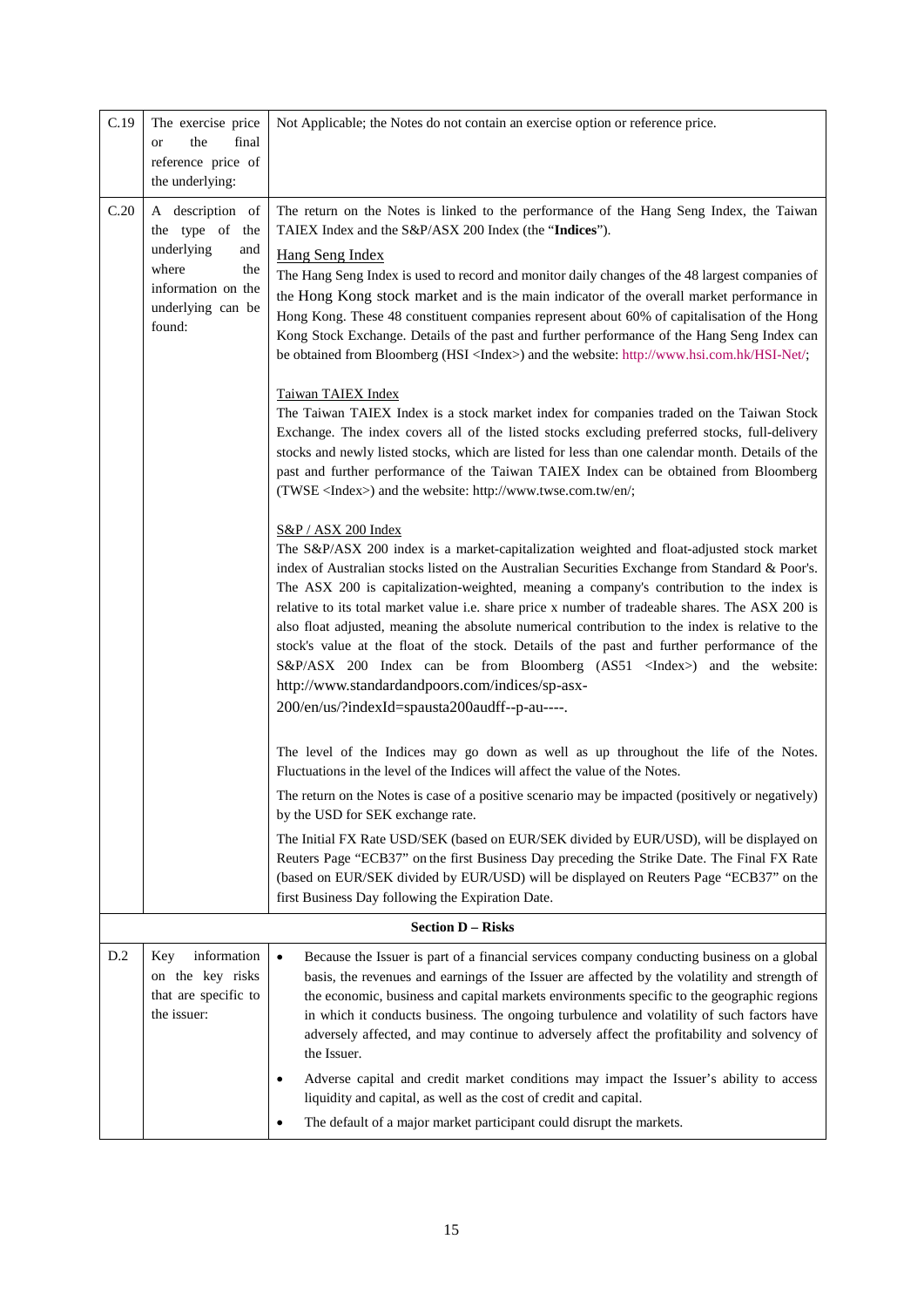|  | $\bullet$ | Because the Issuer's businesses are subject to losses from unforeseeable and/or catastrophic<br>events, which are inherently unpredictable, the Issuer may experience an abrupt<br>interruption of activities, which could have an adverse effect on its financial condition.         |
|--|-----------|---------------------------------------------------------------------------------------------------------------------------------------------------------------------------------------------------------------------------------------------------------------------------------------|
|  | $\bullet$ | The Issuer operates in highly regulated industries. There could be an adverse change or<br>increase in the financial services laws and/or regulations governing the Issuer's business.                                                                                                |
|  | $\bullet$ | Continued turbulence and volatility in the financial markets and the economy generally<br>have adversely affected the Issuer, and may continue to affect its business and results of<br>operations.                                                                                   |
|  | $\bullet$ | Because the Issuer operates in highly competitive markets, including its home market, it<br>may not be able to increase or maintain its market share, which may have an adverse effect<br>on its results of operations.                                                               |
|  | $\bullet$ | Because the Issuer does business with many counterparties, the inability of these<br>counterparties to meet their financial obligations could have a material adverse effect on<br>the Issuer's results of operations.                                                                |
|  | $\bullet$ | Market conditions observed over the past few years may increase the risk of loans being<br>impaired. The Issuer is exposed to declining property values on the collateral supporting<br>residential and commercial real estate lending.                                               |
|  | $\bullet$ | Interest rate volatility and other interest rate changes may adversely affect the Issuer's<br>profitability.                                                                                                                                                                          |
|  | $\bullet$ | The Issuer may incur losses due to failures of banks falling under the scope of state<br>compensation schemes.                                                                                                                                                                        |
|  | $\bullet$ | The Issuer may be unable to manage its risks successfully through derivatives.                                                                                                                                                                                                        |
|  | $\bullet$ | The Issuer may be unable to retain key personnel.                                                                                                                                                                                                                                     |
|  | $\bullet$ | The Issuer may not be able to protect its intellectual property and may be subject to<br>infringement claims.                                                                                                                                                                         |
|  | $\bullet$ | Because the Issuer uses assumptions to model client behaviour for the purpose of its market<br>risk calculations, the difference between the realisation and the assumptions may have an<br>adverse impact on the risk figures and future results.                                    |
|  | $\bullet$ | The Issuer may incur further liabilities in respect of its defined benefit retirement plans if<br>the value of plan assets is not sufficient to cover potential obligations, including as a result<br>of differences between results and underlying actuarial assumptions and models. |
|  | $\bullet$ | The Issuer's risk management policies and guidelines may prove inadequate for the risks its<br>faces.                                                                                                                                                                                 |
|  | $\bullet$ | The Issuer is subject to a variety of regulatory risks as a result of its operations in certain<br>countries.                                                                                                                                                                         |
|  | $\bullet$ | Because the Issuer is continually developing new financial products, it might be faced with<br>claims that could have an adverse effect on its operations and net results if clients'<br>expectations are not met.                                                                    |
|  | $\bullet$ | Ratings are important to the Issuers' businesses for a number of reasons. A downgrade or a<br>potential downgrade in the Issuer's credit ratings could have an adverse impact on its<br>operations and net result.                                                                    |
|  | $\bullet$ | The Issuer's business may be negatively affected by a sustained increase in inflation.                                                                                                                                                                                                |
|  | $\bullet$ | Operational risks are inherent in the Issuer's business.                                                                                                                                                                                                                              |
|  | $\bullet$ | The Issuer's business may be negatively affected by adverse publicity, regulatory actions or<br>litigation with respect to such businesses, other well-known companies or the financial<br>services industry in general.                                                              |
|  |           |                                                                                                                                                                                                                                                                                       |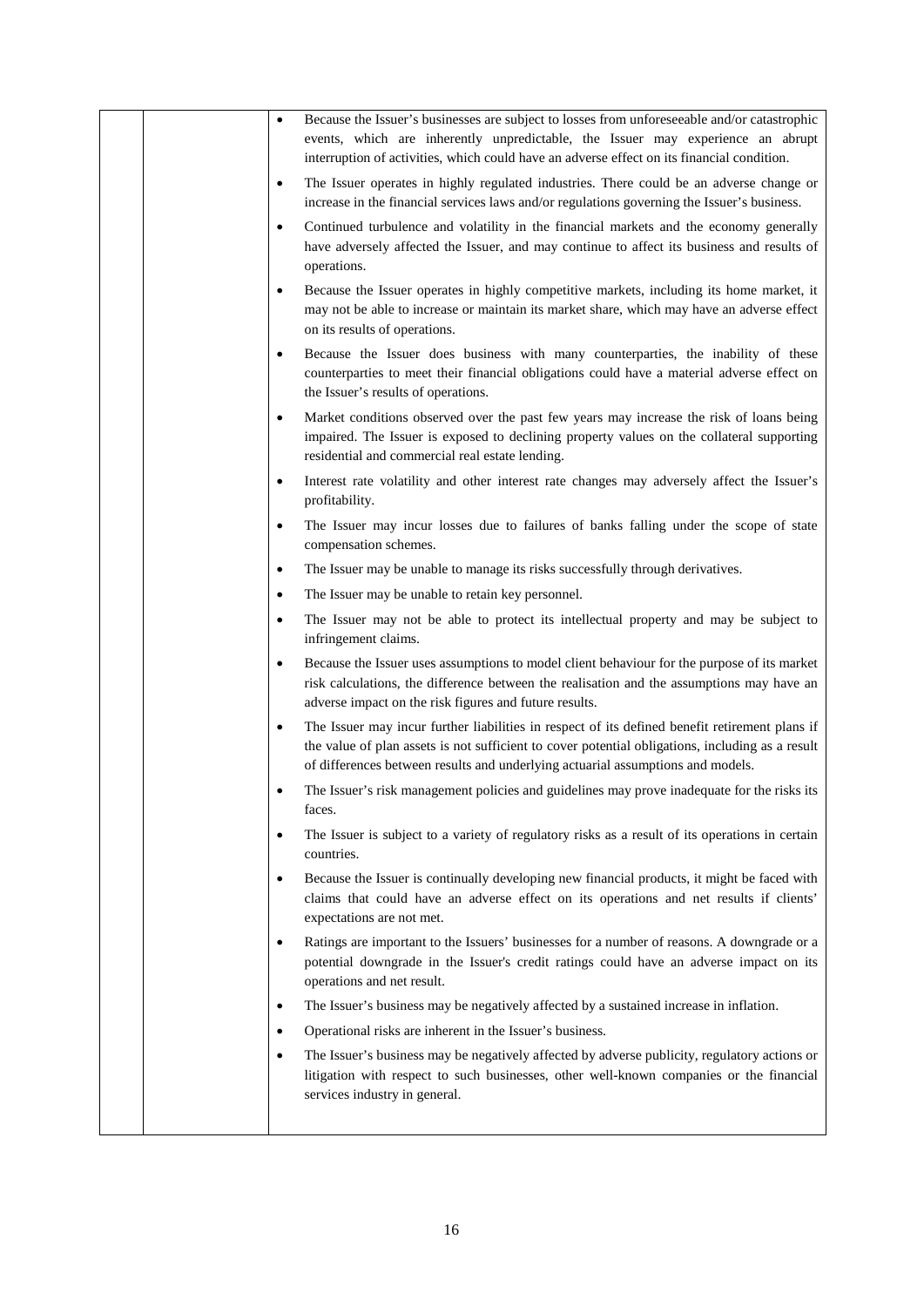|     |                                                                              | The implementation of ING's restructuring plan and the divestments anticipated in<br>$\bullet$<br>connection with the Restructuring Plan have and will significantly alter the size and<br>structure of ING and involve significant costs and uncertainties that could materially<br>impact the Issuer.<br>The limitations required by the European Commission on ING's ability to compete and to<br>٠<br>make acquisitions or call certain debt instruments could materially impact the Issuer.<br>Upon the implementation of its restructuring plan, ING will be less diversified and the<br>$\bullet$<br>Issuer may experience competitive and other disadvantages.<br>ING's Restructuring Plan may not yield intended reductions in costs, risk and leverage.<br>$\bullet$<br>ING's agreements with the Dutch State impose certain restrictions regarding the issuance<br>٠<br>or repurchase of its shares and the compensation of certain senior management positions.<br>Whenever the overall return on the (remaining) Core Tier 1 Securities issued to the Dutch<br>State is expected to be lower than 10% per annum, and/or in the event that ING does not<br>repay the remaining Core Tier 1 Securities in accordance with the repayment schedule that<br>was submitted to the European Commission as part of the Amended Restructuring Plan, the<br>European Commission may consider the imposition of additional behavioural constraints. |
|-----|------------------------------------------------------------------------------|-------------------------------------------------------------------------------------------------------------------------------------------------------------------------------------------------------------------------------------------------------------------------------------------------------------------------------------------------------------------------------------------------------------------------------------------------------------------------------------------------------------------------------------------------------------------------------------------------------------------------------------------------------------------------------------------------------------------------------------------------------------------------------------------------------------------------------------------------------------------------------------------------------------------------------------------------------------------------------------------------------------------------------------------------------------------------------------------------------------------------------------------------------------------------------------------------------------------------------------------------------------------------------------------------------------------------------------------------------------------------------------------------------------------------------------------------------|
| D.6 | Risk warning that                                                            | Warning:                                                                                                                                                                                                                                                                                                                                                                                                                                                                                                                                                                                                                                                                                                                                                                                                                                                                                                                                                                                                                                                                                                                                                                                                                                                                                                                                                                                                                                              |
|     | investors may lose<br>value of entire<br>investment or part<br>of it and key | Investing in the Notes involves risks. The Notes are partially principal protected and the<br>market value of the Notes may fluctuate during their term. Prospective investors risk losing<br>their entire investment or part of it. Potential investors are strongly recommended to<br>consult with their financial advisers before making any investment decision.                                                                                                                                                                                                                                                                                                                                                                                                                                                                                                                                                                                                                                                                                                                                                                                                                                                                                                                                                                                                                                                                                  |
|     | information on the<br>key risks that are                                     | Key information on the key risks that are specific to the Notes:                                                                                                                                                                                                                                                                                                                                                                                                                                                                                                                                                                                                                                                                                                                                                                                                                                                                                                                                                                                                                                                                                                                                                                                                                                                                                                                                                                                      |
|     | specific<br>the<br>to<br>issuer:                                             | The Notes may redeem prior to their Maturity Date due to certain events set forth in the<br>$\bullet$<br>conditions applicable to the Notes, which events include events of default in respect of the<br>Issuer.                                                                                                                                                                                                                                                                                                                                                                                                                                                                                                                                                                                                                                                                                                                                                                                                                                                                                                                                                                                                                                                                                                                                                                                                                                      |
|     |                                                                              | All payments made by the Issuer in respect of the Notes shall be made subject to any tax,<br>duty, withholding or other payment which may be required to be made, paid, withheld or<br>deducted. Noteholders will not be entitled to receive grossed-up amounts to compensate for<br>any such tax, duty, withholding or other payment.                                                                                                                                                                                                                                                                                                                                                                                                                                                                                                                                                                                                                                                                                                                                                                                                                                                                                                                                                                                                                                                                                                                |
|     |                                                                              | Even though the Notes may be listed there can be no assurance that a secondary market for<br>$\bullet$<br>the Notes will develop or, if it does, that it will provide holders with liquidity for the life of<br>the Notes. A decrease in the liquidity of the Notes may cause, in turn, an increase in the<br>volatility associated with the price of the Notes. Any investor in the Notes must be<br>prepared to hold the Notes for an indefinite period of time or until redemption of the Notes.<br>If any person begins making a market for the Notes, it is under no obligation to continue to<br>do so and may stop making a market at any time. Illiquidity may have a severely adverse<br>effect on the market value of Notes.                                                                                                                                                                                                                                                                                                                                                                                                                                                                                                                                                                                                                                                                                                                |
|     |                                                                              | The Final Redemption Amount of the Notes is an amount per Note which depends on (i),<br>٠<br>the Minimum Redemption, (ii) the Participation factor, (iii) the Basket Performance and<br>(iv) the FX Rate.                                                                                                                                                                                                                                                                                                                                                                                                                                                                                                                                                                                                                                                                                                                                                                                                                                                                                                                                                                                                                                                                                                                                                                                                                                             |
|     |                                                                              | The return on the Notes is linked to the performance of the Indices. The level of the Indices<br>$\bullet$<br>may go down as well as up throughout the life of the Notes. Fluctuations in the level of the<br>Index may affect the value of the Notes.                                                                                                                                                                                                                                                                                                                                                                                                                                                                                                                                                                                                                                                                                                                                                                                                                                                                                                                                                                                                                                                                                                                                                                                                |
|     |                                                                              | Any positive performance of the Notes is exposed to the currency exchange rate for<br>$\bullet$<br>converting United States Dollars into Swedish Krona. A decreasing USD/SEK exchange<br>rate has a negative impact on the final redemption amount of the Notes.                                                                                                                                                                                                                                                                                                                                                                                                                                                                                                                                                                                                                                                                                                                                                                                                                                                                                                                                                                                                                                                                                                                                                                                      |
|     |                                                                              | The level of the Indices comprised in the basket will affect the Final Redemption Amount<br>$\bullet$<br>as the right of the Noteholders to receive any amount in excess of the Participation by way<br>of Final Redemption Amount depends on the Basket Performance being positive. If the                                                                                                                                                                                                                                                                                                                                                                                                                                                                                                                                                                                                                                                                                                                                                                                                                                                                                                                                                                                                                                                                                                                                                           |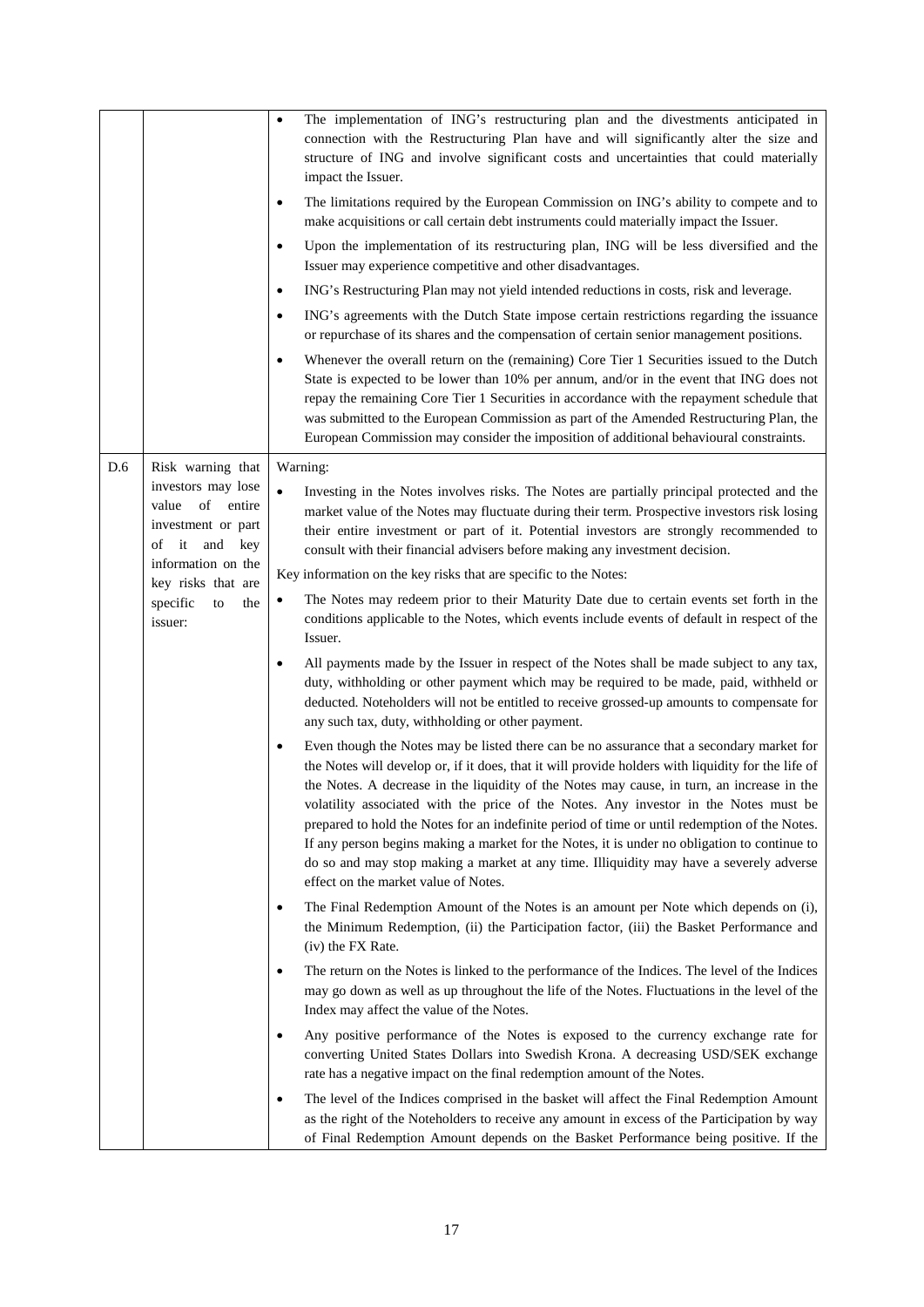|      |                                                                                                                                               | Basket Performance is negative (i.e. below zero), Noteholders will only be entitled to<br>receive the Minimum Redemption, which is 90% of the Specified Denomination. |
|------|-----------------------------------------------------------------------------------------------------------------------------------------------|-----------------------------------------------------------------------------------------------------------------------------------------------------------------------|
|      |                                                                                                                                               | <b>Section E - Offer</b>                                                                                                                                              |
| E.2b | Reasons<br>for the<br>offer and use of<br>proceeds:                                                                                           | The net proceeds of the offer will be applied by the Issuer for its general corporate purposes.                                                                       |
| E.3  | description of<br>A<br>terms<br>and<br>the<br>conditions of the<br>offer:                                                                     | The Notes have already been the subject of a public offer in Sweden for which the subscription<br>period closed on 14 June 2013 (17:00 CET).                          |
| E.4  | Interests of natural<br>and legal persons<br>involved in the<br>offer and issue of<br>Notes.<br>the<br>including<br>conflicting<br>interests: | So far as the Issuer is aware, no person involved in the offer of the Notes has an interest material<br>to the offer.                                                 |
| E.7  | Estimated<br>charged<br>expenses<br>to investors by the<br>Issuer:                                                                            | Not Applicable; no expenses are charged to investors by the Issuer.                                                                                                   |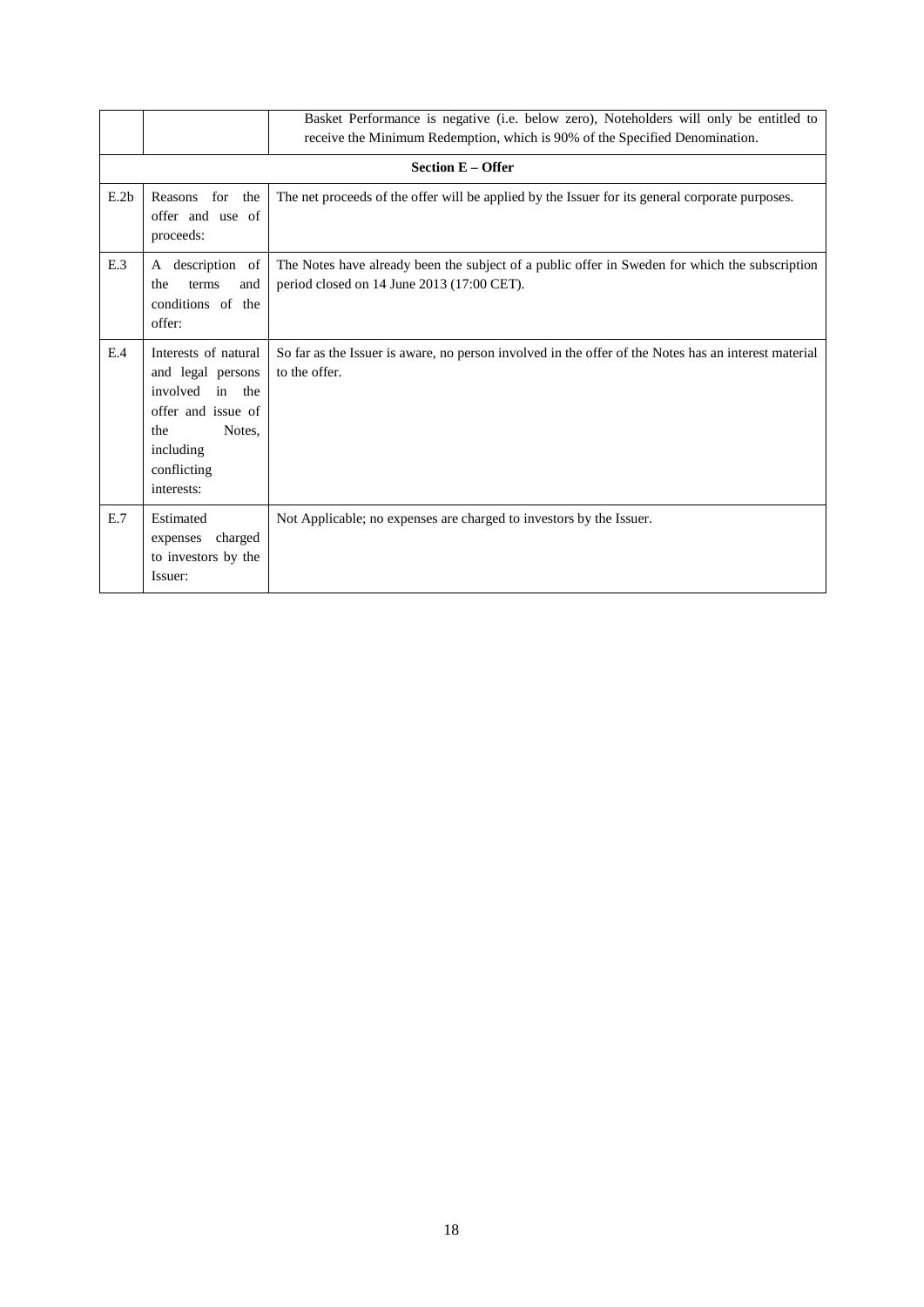# **PART TWO: SECURITIES NOTE**

#### **RISK FACTORS**

*Investing in the Notes involves risks. The Notes are partially principal protected (see paragraph below "Partial principal protection") and the market value of the Notes may fluctuate during their term. Prospective investors risk losing their entire investment or part of it. See Parts 1 and 2 of the "Risk Factors" section of Chapter 1 of the Base Prospectus (incorporated by reference into this Securities Note) and, in addition, the risk factors below for information on the risk factors to be taken into account when considering an investment in the Notes. Potential investors are strongly recommended to consult with their independent financial advisers before making any investment decision.*

#### **Risk Factor in relation to Index Linkage**

# *Terms used but not defined below are as defined in the Terms and Conditions of the Notes linked to a Basket of Indices, as set out in Chapter 2, Part 1 and Chapter 4, Part 1(B) of the Base Prospectus.*

The return on the Notes is linked to the performance of the Hang Seng Index, the Taiwan TAIEX Index and the S&P/ASX 200 Index (the "**Indices**"). The level of the Indices may go down as well as up throughout the life of the Notes. Fluctuations in the level of the Indices will affect the value of the Notes. The Final Redemption Amount of the Notes will depend among others (i) the Minimum Redemption, (ii) the Participation factor, (iii) performance of each of the Indices equally weighted in the Basket (calculated on the basis of the average Index Level during the period from 4 July 2016 until 2 July 2018) divided by the Initial Index Level minus 1) and (iv) when the Basket Performance is positive, the United States Dollars Dollar to Swedish Krona currency exchange rate (i.e. exchange rate is expressed in kronor per dollar) during the period from 1 July 2013 to the first business day following the Expiration Date.

#### **The return of the Notes may be linked to the average Index Level**

The return on the Notes is based on the average Index Level during the period from 4 July 2016 to 2 July 2018 of the Notes instead of the Final Index Level. The average Index Level may be higher or lower than the Final Index Level. If the average Index Level is lower than the Final Index Level, the return on the Notes will also be lower. Investors are thus exposed to the risk that the average Index Level is lower than the Final Index Level. On the other hand, if the average Index Level is higher than the Final Index Level, investors will participate in the higher average Index level instead of the Final Index level.

#### **Currency exchange risk**

Any positive performance of the Notes is exposed to the currency exchange rate for converting United States Dollars into Swedish Krona. A decreasing USD/SEK exchange rate has a negative impact on the final redemption amount of the Notes.

#### **A credit rating reduction may result in a reduction in the trading value of the Notes**

The value of the Notes may be expected to be affected, in part, by Noteholders' general appraisal of the creditworthiness of the Issuer and/or the ING Group. Such perceptions are generally influenced by the ratings accorded to the outstanding securities of the Issuer by standard statistical rating services, such as Moody's, Standard & Poor's and Fitch. A reduction in the rating, if any, accorded to outstanding debt securities of the Issuer by one of these or other rating agencies could result in a reduction in the trading value of the Notes.

## **Partially principal protection**

The Notes are partially capital protected and investors may therefore lose up to 10% of their investment in the Notes.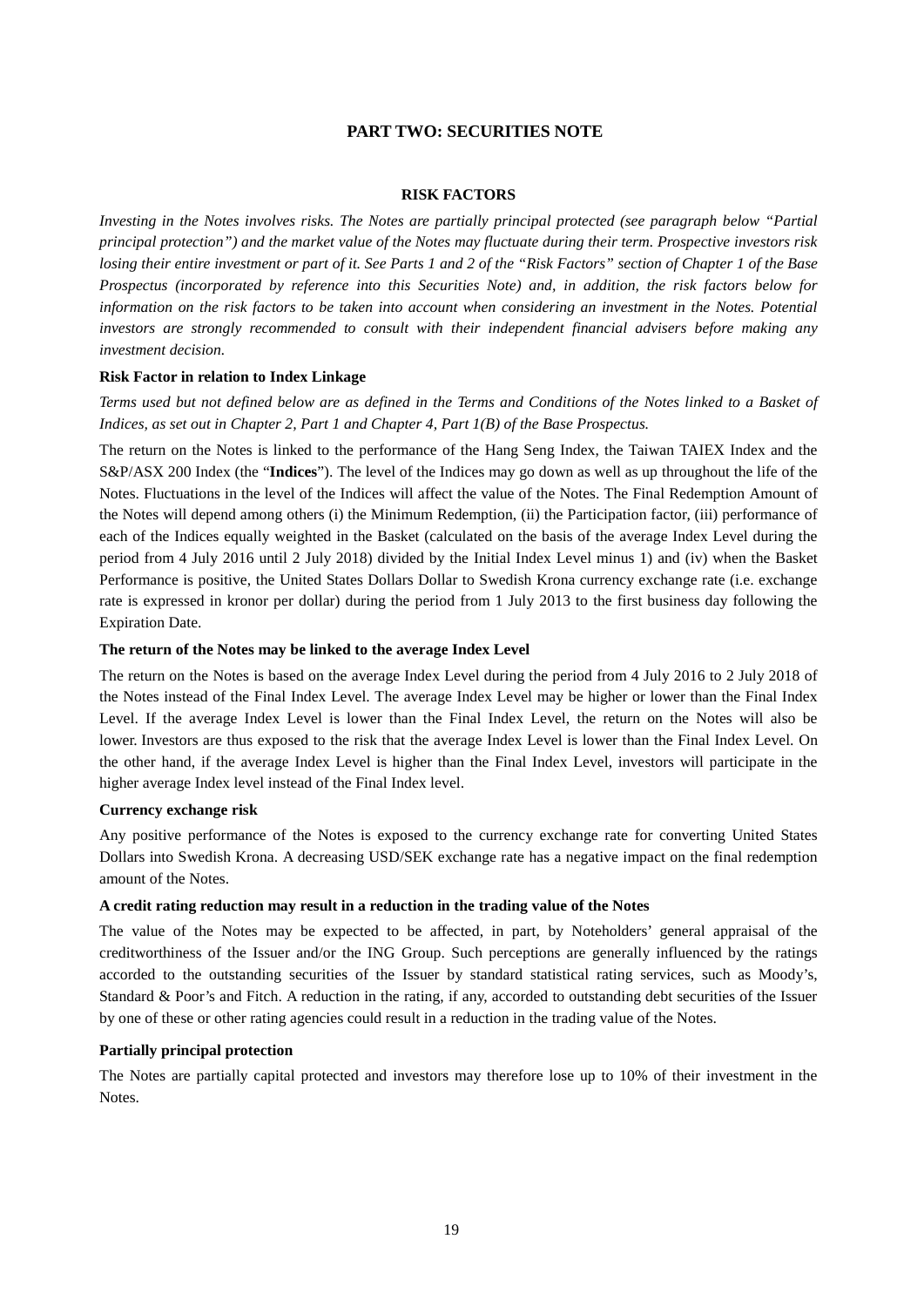#### **Conflicts of Interest**

The Issuer and its affiliates may engage in trading activities (including hedging activities) related to securities composing the Index underlying the Notes (the "**Securities**") and other instruments or derivative products based on or related to the Securities for their proprietary accounts or for other accounts under their management. The Issuer and its affiliates may also issue other derivative instruments in respect of the Securities. The Issuer and its affiliates may also act as underwriter in connection with future offerings of the Securities or may act as financial adviser to companies whose Securities impact the return on Notes. Such activities could present certain conflicts of interest, could influence the prices of such Securities and could adversely affect the value of such Notes.

The Issuer and its affiliates may have acquired, or during the term of Notes may acquire, non-public information with respect to Securities (or their issuers) which will not be provided to holders of such Notes. The Issuer makes no representation or warranty about, give no guarantee of, the performance of the Index underlying the Notes. Past performance of the Index cannot be considered to be a guarantee of, or guide to, future performance.

#### **Limited Liquidity and Restrictions on Transfer**

Though Application will be made for the Notes to be admitted to trading on Nordic Derivatives Exchange and to be listed on the Official List of Nordic Derivatives Exchange, there may not be any market for the Notes and, as a result, a purchaser must be prepared to hold such Notes for an indefinite period of time or until the maturity thereof. It is unlikely that an active secondary market for the Notes will develop and purchasers of the Notes may find it difficult or uneconomic to liquidate their investment at any particular time. The Notes may be subject to certain transfer restrictions and may only be transferable to certain transferees and in limited circumstances. Such transfer restrictions may further limit the liquidity of the Notes.

#### **Early Redemption**

The Notes may redeem prior to their Maturity Date due to certain events set forth in the conditions applicable to the Notes, which events include events of default in respect of the Issuer. In such instances, amounts payable to the Noteholders will be dependent, among other factors, the prevailing fair market value of the notes, taking into account (without limitation) the cost or gain to the Issuer in amending or liquidating any related hedging or trading position(s) and any additional costs, fees or taxes relating thereto. It should be understood that in such circumstances, it is likely that the amount due to holders of the Notes may be less than the outstanding principal amount of the Notes.

#### **Taxation and no gross-up**

Each investor in the Notes will assume and be solely responsible for any and all taxes of any jurisdiction or governmental or regulatory authority including, without limitation, any state or local taxes or other similar assessment or charges that may be applicable to any payment to such holder in respect of the Notes. In the event that any withholding tax or deduction for tax is imposed on payments on the Notes by the Issuer to the Noteholders, it should be understood that such Noteholders will not be entitled to receive amounts to compensate for such withholding tax.

All payments made by the Issuer in respect of the Notes shall be made subject to any tax, duty, withholding or other payment which may be required to be made, paid, withheld or deducted. Noteholders will not be entitled to receive grossed-up amounts to compensate for any such tax, duty, withholding or other payment.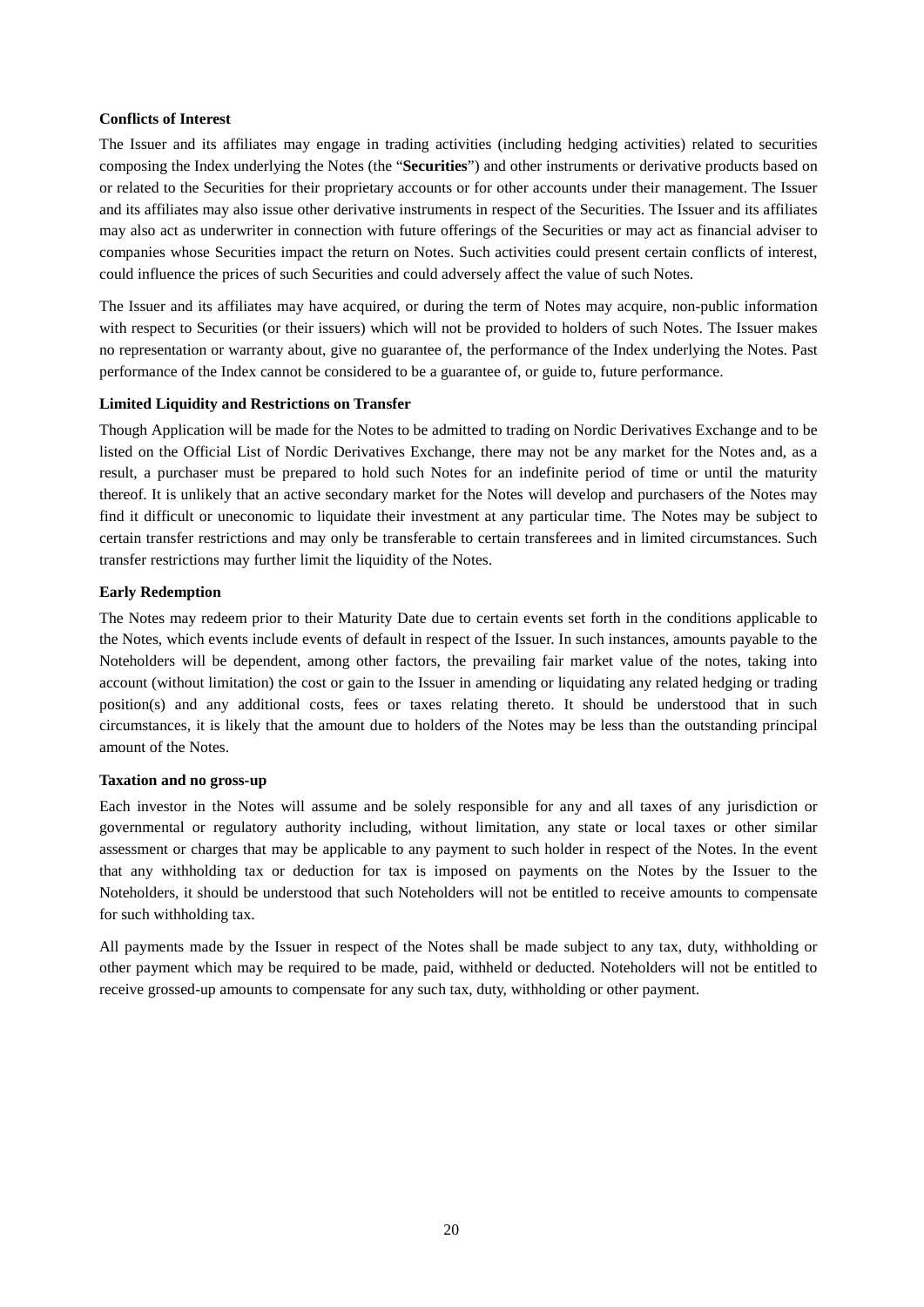#### **DOCUMENTS INCORPORATED BY REFERENCE**

The Prospectus should be read and construed in conjunction with the following documents (or part thereof) as listed in (a) to (e) below, which (a) have previously been published (or are published simultaneously with the Prospectus) and (b) have been approved by the AFM or filed with it, and shall be deemed to be incorporated in, and to form part of, the Prospectus:

- (a) the following parts of the Base Prospectus:
	- (i) the List of Parties;
	- (ii) the section headed "Summary of the Programme" in Chapter 1 of the Base Prospectus;
	- (iii) Parts 1 and 2 of the section headed "Risk Factors" in Chapter 1 of the Base Prospectus
	- (iv) the section headed "Form of Notes" in Chapter 1 of the Base Prospectus;
	- (v) the section headed "Use of Proceeds" in Chapter 1 of the Base Prospectus;
	- (vi) the section headed "Taxation" in Chapter 1 of the Base Prospectus;
	- (vii) the section headed "Subscription and Sale" in Chapter 1 of the Base Prospectus;
	- (viii) the section headed "General Information" in Chapter 1 of the Base Prospectus;
	- (ix) Part 1 headed "General Terms and Conditions of the Notes" of Chapter 2 of the Base Prospectus; and
	- (x) Part 1(A) headed "Terms and Conditions of Notes Linked to a Single Index" of Chapter 4, Part 1 (A) of the Base Prospectus;
- (b) the Articles of Association (*statuten*) of the Issuer;
- (c) the publicly available annual reports of the Issuer in respect of the years ended 31 December 2010, 2011 and 2012, including the audited financial statements and auditors' reports in respect of such years;
- (d) the press release published by ING on 19 November 2012 entitled "ING reaches agreement on amended EC Restructuring Plan"; and
- (e) pages 11 and 13 to 28 (inclusive) of the unaudited ING Group 2013 quarterly report for the first quarter of 2013, as published by ING Group on 8 May 2013 (the "**Q1 Report**"). The Q1 Report contains, among other things, the consolidated unaudited interim results of ING Group as at, and for the three month period ended, 31 March 2013, as well as information about recent developments during this period in the banking business of ING Group, which is conducted substantially through the Issuer and its consolidated group, in each case where and to the extent such document refers to the Issuer and to Notes (as defined in the Base Prospectus). Terms used but not defined herein shall have the meanings given to them in the Base Prospectus. References in the Base Prospectus to "Final Terms" shall be deemed to be references to the Terms and Conditions of the Notes as set out in this Securities Note and Summary.

With respect to the Q1 Report, prospective investors should note that the Issuer's consolidated operations, while materially the same, are not identical with the reported financial and statistical information on a segment basis for the banking business of ING Group as described in the Q1 Report. ING Group is not responsible for the preparation of this Prospectus.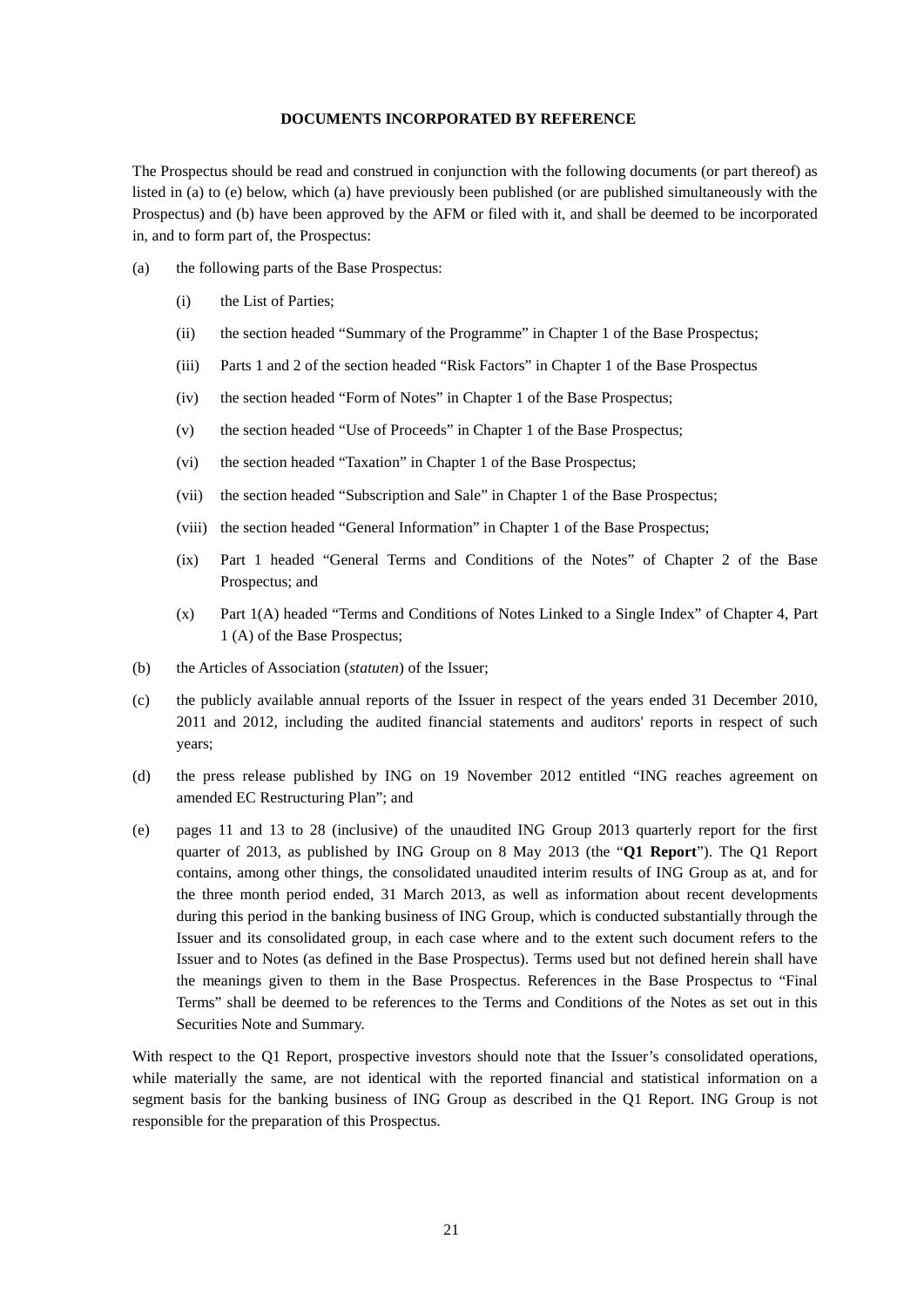The non-incorporated parts of the Base Prospectus and the Q1 Report are not relevant for investors in the Notes.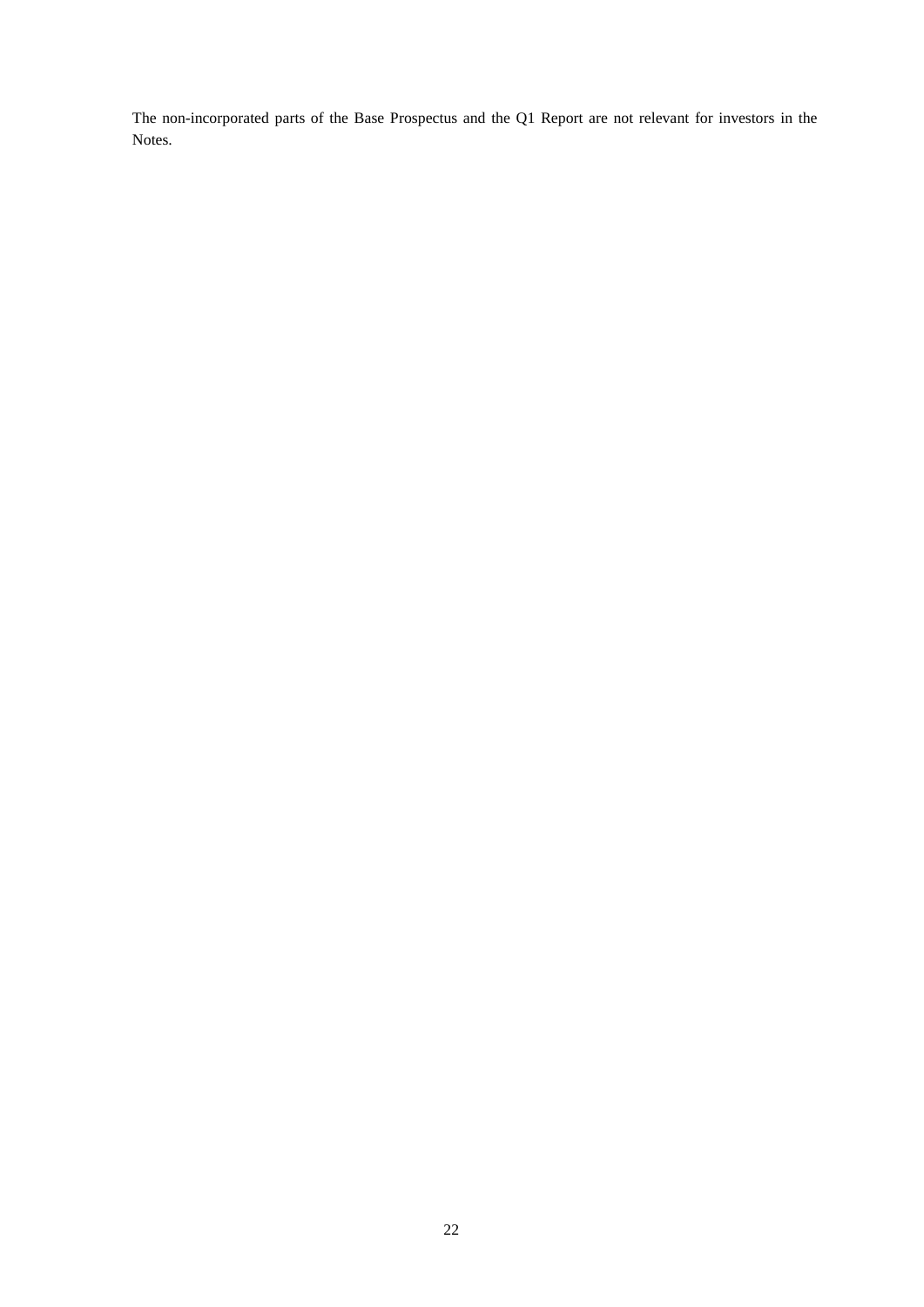# **TERMS AND CONDITIONS OF THE NOTES**

# **Part A – Contractual Terms**

Terms used herein shall be deemed to be defined as such for the purposes of the general terms and conditions of the Notes set forth in Chapter 2, Part 1 (the "**General Conditions**") and the terms and conditions of the basket index linked notes set forth in Chapter 4, Part 1(b) (the "**Basket Index Linked Conditions**") of the Base Prospectus.

References in the Base Prospectus to "Final Terms" shall be deemed to be references to the Terms and Conditions of the Notes as set out in this Securities Note.

Prospective investors should carefully consider the sections entitled "Risk Factors" in the Base Prospectus and within this Securities Note.

# **GENERAL DESCRIPTION OF THE NOTES**

| 1  | Issuer:                                                    | ING Bank N.V.                                                                                                                       |  |
|----|------------------------------------------------------------|-------------------------------------------------------------------------------------------------------------------------------------|--|
| 2  | Series Number:                                             | 5650                                                                                                                                |  |
| 3  | Specified Currency or Currencies:                          | <b>SEK</b>                                                                                                                          |  |
| 4  | <b>Aggregate Nominal Amount:</b>                           | SEK 30,000,000                                                                                                                      |  |
| 5  | <b>Issue Price:</b>                                        | 100 per cent. of the Aggregate Nominal Amount.                                                                                      |  |
| 6  | Offer price, offer period and application                  |                                                                                                                                     |  |
|    | process:                                                   | The Notes have already been the subject of a<br>public offer in Sweden for which the subscription<br>period closed on 14 June 2013. |  |
| 7  | Details of minimum and maximum                             |                                                                                                                                     |  |
|    | amount of application:                                     | Not Applicable                                                                                                                      |  |
| 8  | <b>Specified Denominations:</b><br>(i)                     | <b>SEK 10,000</b>                                                                                                                   |  |
|    | <b>Calculation Amount:</b><br>(ii)                         | Not Applicable                                                                                                                      |  |
| 9  | <b>Issue Date:</b>                                         | 12 July 2013                                                                                                                        |  |
| 10 | <b>Maturity Date:</b>                                      | 16 July 2018                                                                                                                        |  |
| 11 | <b>Interest Basis:</b>                                     | Not Applicable                                                                                                                      |  |
| 12 | Redemption/Payment Basis:                                  | As specified in paragraph 23 below.                                                                                                 |  |
| 13 | Change of Interest Basis or Redemption/                    |                                                                                                                                     |  |
|    | Payment Basis:                                             | Not Applicable                                                                                                                      |  |
| 14 | Put/Call Options:                                          | Not Applicable                                                                                                                      |  |
| 15 | <b>Status of the Notes:</b>                                | Senior                                                                                                                              |  |
| 16 | Method of distribution:                                    | Non-syndicated                                                                                                                      |  |
|    | PROVISIONS RELATING TO INTEREST (IF ANY) PAYABLE           |                                                                                                                                     |  |
| 17 | <b>Fixed Rate Note Provisions:</b>                         | Not Applicable                                                                                                                      |  |
| 18 | <b>Variable-linked Interest Note</b><br><b>Provisions:</b> | Not Applicable                                                                                                                      |  |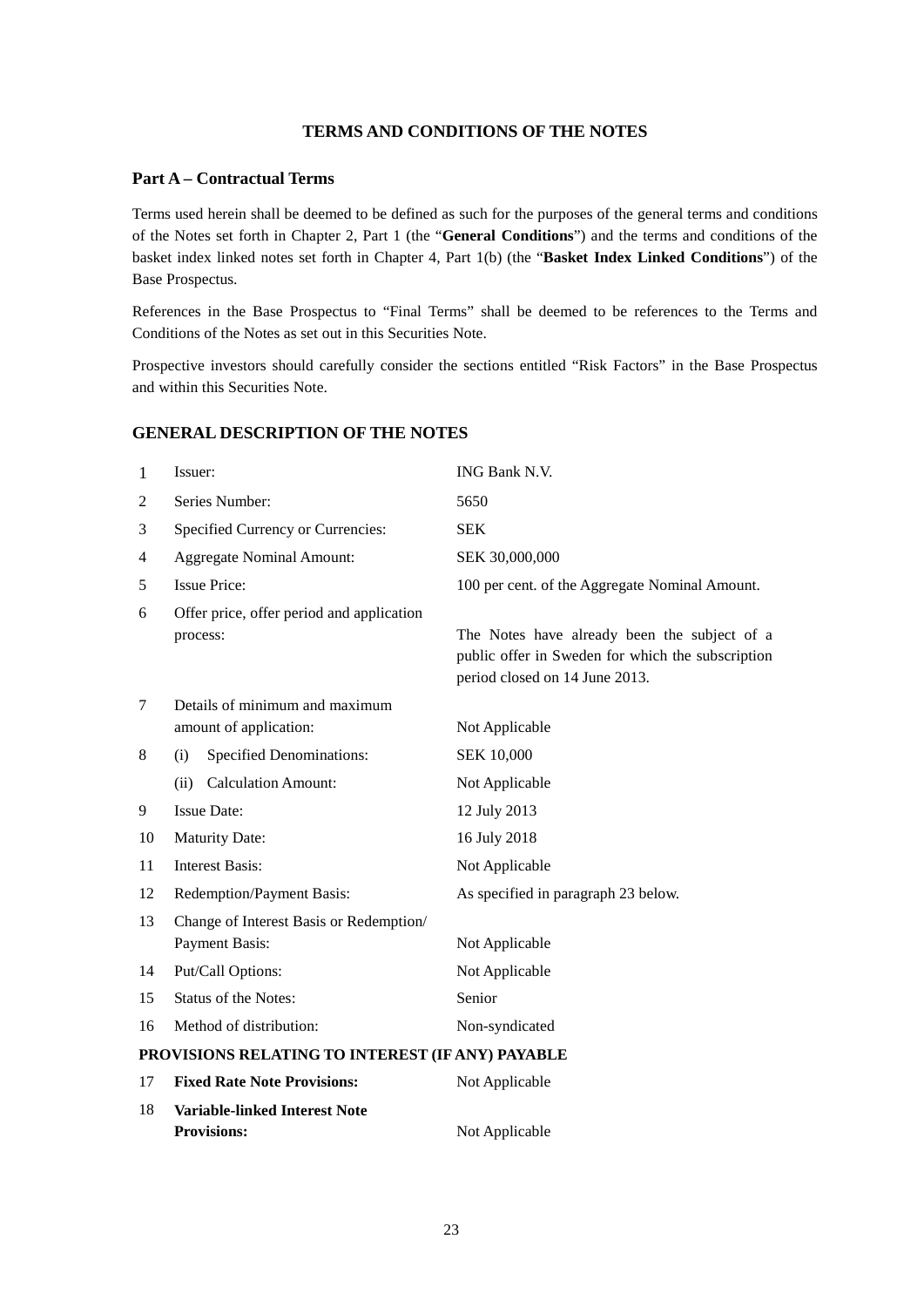19 **Zero Coupon Note Provisions:** Not Applicable

20 **Dual Currency Interest Note Provisions:** Not Applicable

## **PROVISIONS RELATING TO REDEMPTION**

- 21 Issuer Call: Not Applicable
- 22 Noteholder Put: Not Applicable
- 

23 Final Redemption Amount of each Note: An amount per Note calculated in accordance with the following formula:

> (Specified Denomination  $\times$  90%) + (Specified Denomination  $\times$  Participation)  $\times$

$$
\text{MAX}\left[0.00;\sum_{i=1}^{3}\frac{1}{3}\left(\frac{\text{Index}_{i}\left(\text{end}\right)}{\text{Index}_{i}\left(\text{start}\right)}-1\right)\right] \times \left(\frac{\text{FX}_{\text{end}}}{\text{FX}_{\text{start}}}\right)
$$

#### Where:

"**EURSEK**" means the published foreign exchange rate on the Relevant Date expressed as the amount of SEK per one EUR as displayed on Reuters page "ECB37", or on such other information service, as determined by the Calculation Agent in its sole and absolute discretion. If EURSEK however does not appear on its relevant Reuters page (or on any other information service as determined by the Calculation Agent) on the Relevant Date, EURSEK shall be determined by the Calculation Agent in its sole and absolute discretion in good faith and in a commercially reasonable manner, having regard to any relevant market practice;

"**EURUSD**" means the published foreign exchange rate on the Relevant Date expressed as the amount of USD per one EUR as displayed on Reuters page "ECB37", or on such other information service, as determined by the Calculation Agent in its sole and absolute discretion. If EURUSD however does not appear on its relevant Reuters page (or on any other information service as determined by the Calculation Agent) on the Relevant Date, EURUSD shall be determined by the Calculation Agent in its sole and absolute discretion in good faith and in a commercially reasonable manner, having regard to any relevant market practice;

"**Final Date**" means the first Business Day immediately following the Expiration Date;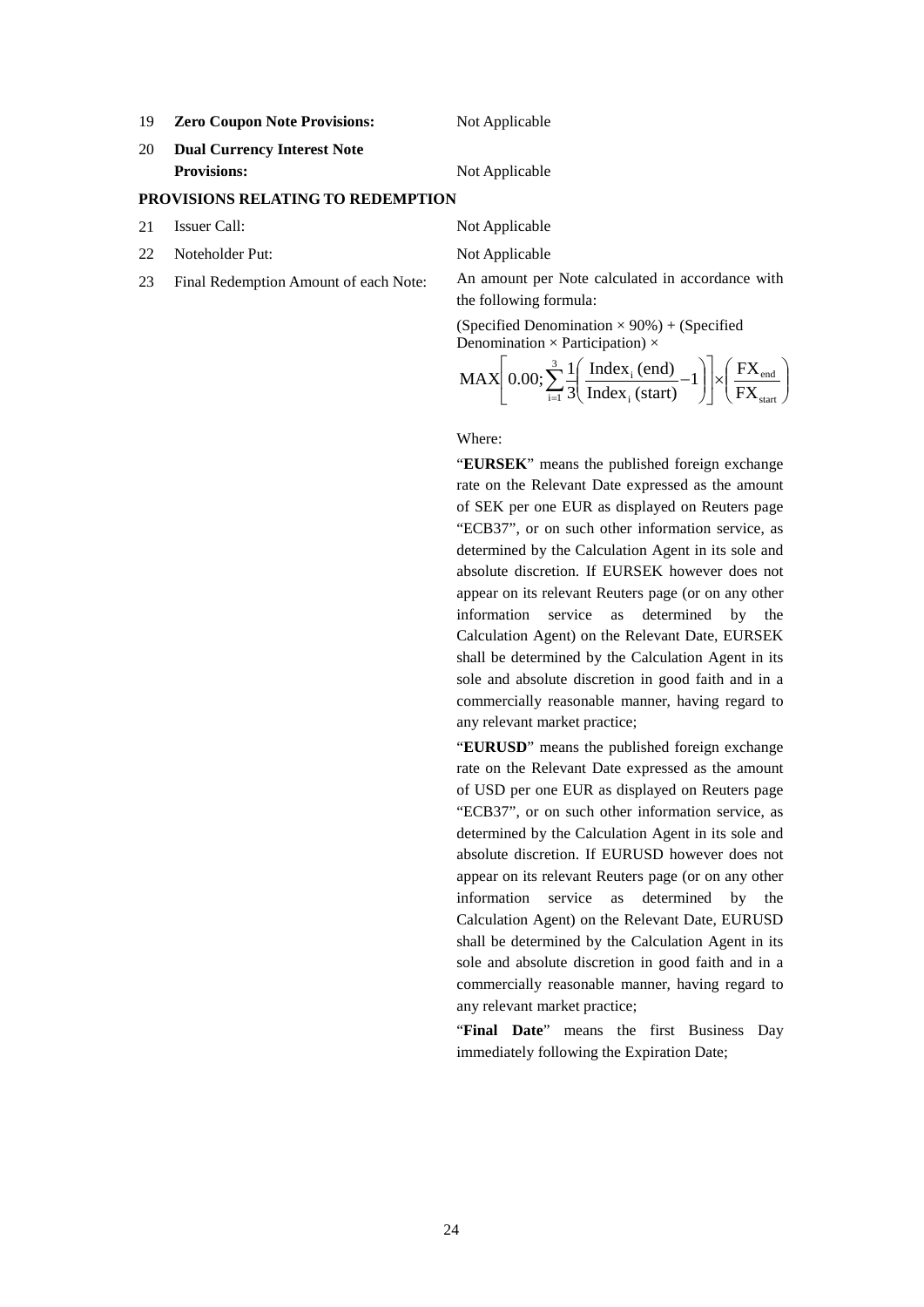24 Other:

- (i) Early Redemption Amount of each Note payable on redemption for taxation reasons or on Issuer event of default and/or the method of calculating the same (if required or if different from that set out in Condition 6*(f)* of the General Conditions): Early Redemption Amount to be equal to Fair
- (ii) Notice period (if other than as set out in the General Conditions): As set out in the General Conditions.

General Conditions.

(iii) Other (Condition 6(m) of the General Conditions): Not Applicable

#### **GENERAL PROVISIONS APPLICABLE TO THE NOTES**

| 25 | Form of Notes:                                                                                                                 | Swedish Notes  |
|----|--------------------------------------------------------------------------------------------------------------------------------|----------------|
|    | New Global Note:                                                                                                               | No             |
| 26 | Additional Financial Centre(s) or other<br>special provisions relating to Payment<br>Days:                                     | <b>TARGET</b>  |
| 27 | Talons for future Coupons or Receipts to<br>be attached to Definitive Bearer Notes<br>(and dates on which such Talons mature): | N <sub>0</sub> |
| 28 | Details relating to Partly Paid Notes:                                                                                         |                |

"**FX**<sub>end</sub>" means the outcome of the following formula, rounded to 4 decimals: J  $\left(\text{EURUSD on the Final Date}\right)$  $\left(\frac{\text{EURSEK on the Final Date}}{\text{ELINLEA}}\right);$ 

"**FX**<sub>start</sub>" means the outcome of the following formula, rounded to 4 decimals:

 $\left(\frac{\text{EURSEK on the Start Date}}{\text{ELUNLSP}_{1.5} + \text{ELUAP}_{2.5}}\right);$  $\left(\right.$  EURUSD on the Start Date  $\left.\right/$ ſ

"Index<sub>i</sub> (end)" means in respect of Index<sub>i</sub>, the arithmetic mean of the Index Level across all Averaging Dates;

"Index<sub>i</sub> (start)" means in respect of Index<sub>i</sub>, the Initial Index Level of such Index<sub>i</sub>;

"**Participation**" means 208%;

"Relevant Date" means (i) in respect of FX<sub>end</sub>, the Final Date and (ii) in respect of  $FX<sub>start</sub>$ , the Start Date; and

"**Start Date**" means the first Business Day immediately preceding the Strike Date.

Market Value as set out in Condition 6(*f*) of the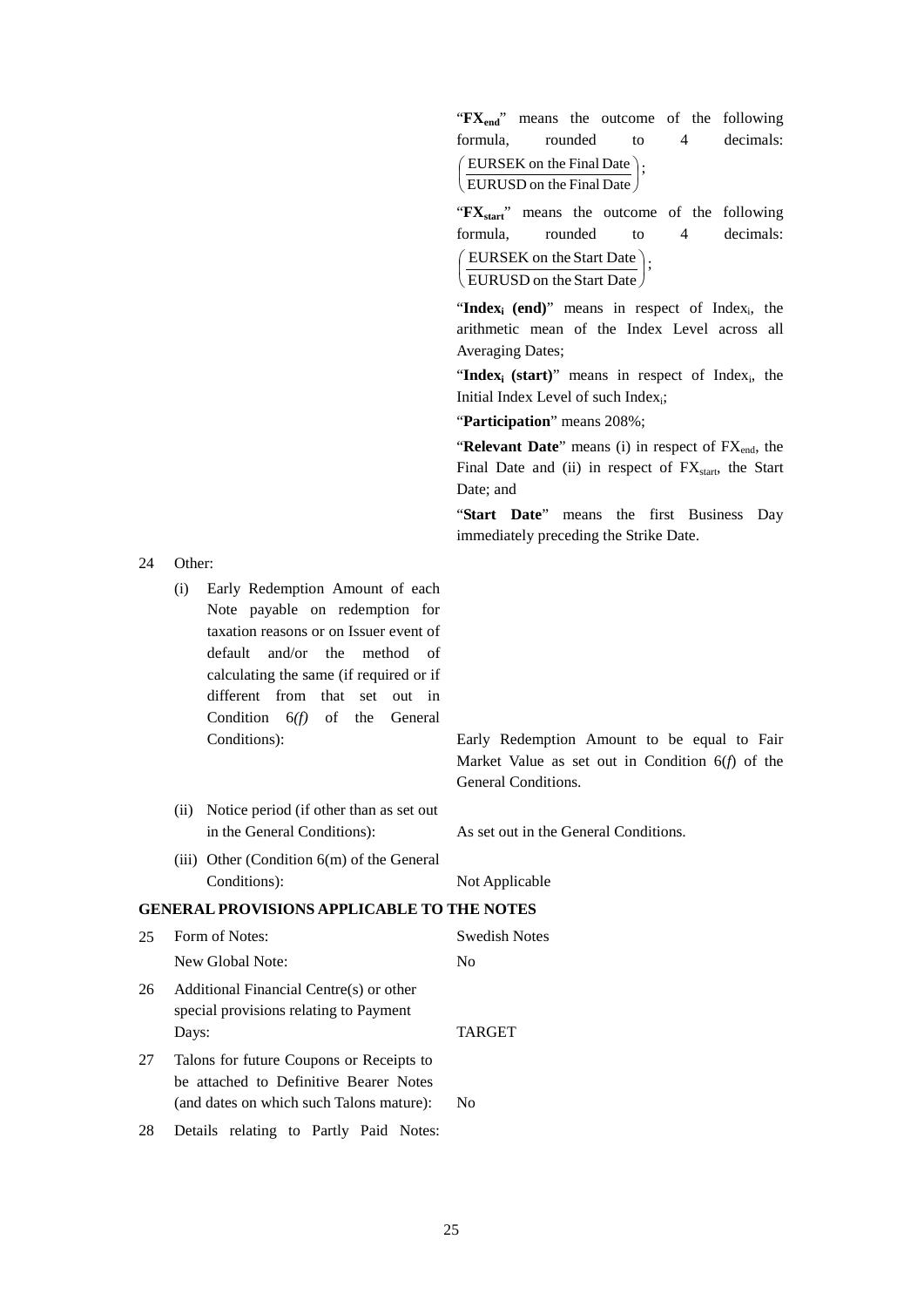amount of each payment comprising the Issue Price and date on which each payment is to be made and, if different from those specified in the Temporary Global Note, consequences of failure to pay, including any right of the Issuer to forfeit the Notes and interest due on late payment: Not Applicable

- (i) Instalment Amount(s): Not Applicable (ii) Instalment Date(s): Not Applicable 30 Redenomination: Redenomination not applicable
- 31 Other final terms: Not Applicable

# **DISTRIBUTION**

32 If syndicated, names of Managers: Not Applicable

29 Details relating to Instalment Notes:

- 33 If non-syndicated, name of relevant Dealer:
- 34 Total commission and concession: (i) Distribution fee: 5.97%; and

Applicable. The Notes are being issued (in)directly by the Issuer to investors and may from time to time be sold via one or more Dealer(s).

(ii) A commission may be charged to investors by the distributor and/or financial intermediary. Further information can be obtained from the distributor.

- 35 Whether TEFRA D or TEFRA C rules applicable or TEFRA rules not applicable: TEFRA rules not applicable
- 36 Additional selling restrictions: Not Applicable
- 37 (i) Simultaneous offer:
	- (ii) Non-exempt offer:
- 38 Process for notification to applicants of amount allotted and indication whether dealing may begin before notification is made: Investors will be notified of the amount of Notes

Not Applicable

The Notes have been the subject of a public offer in Sweden for which the subscription period closed on 14 June 2013.

allotted to them either directly by the Issuer or through their financial intermediaries. Dealings in the Notes will not begin until the Issue Date.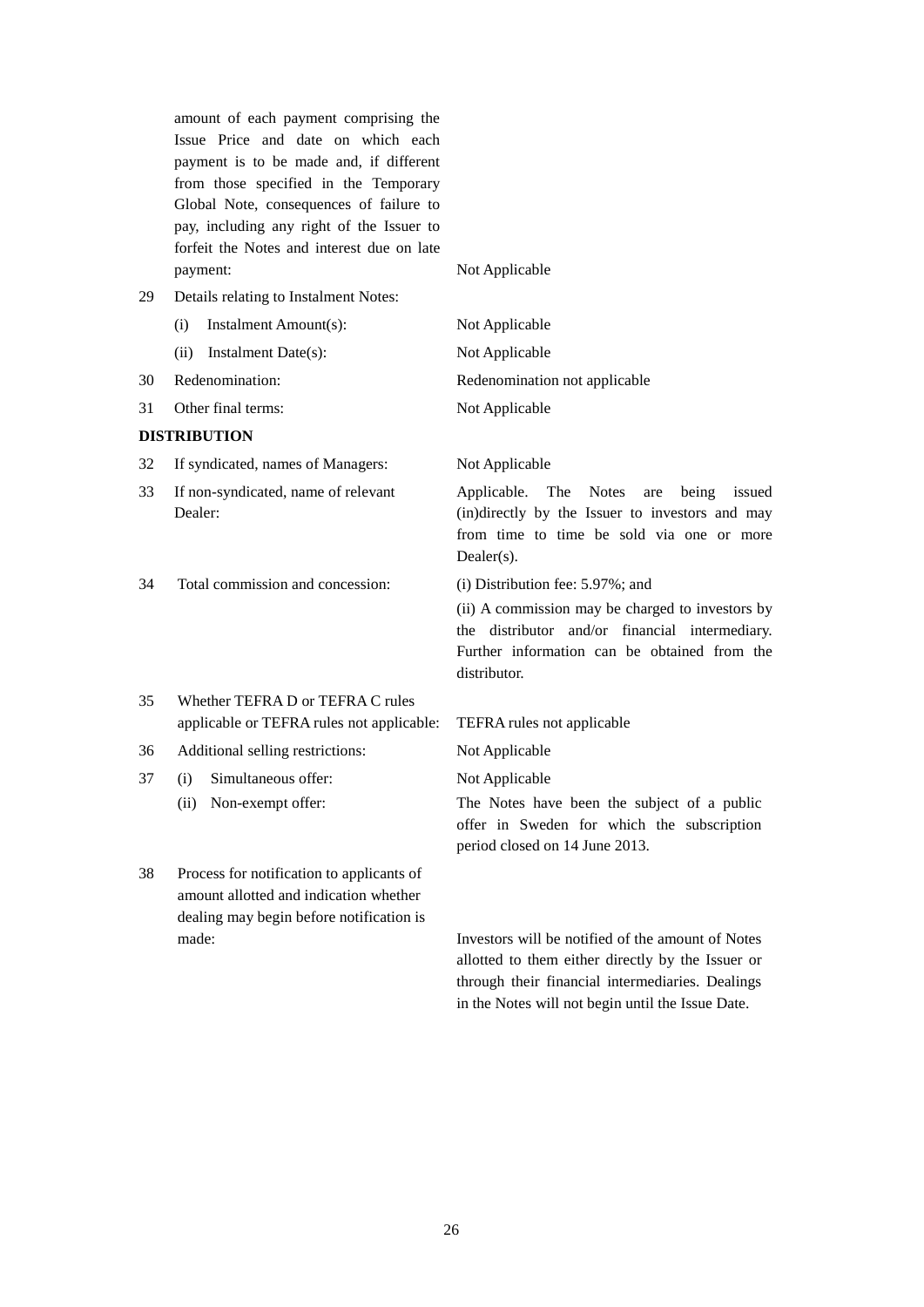# 39 **FX, BENCHMARK, FX CONVERTIBILITY EVENT, FX TRANSFERABILITY EVENT AND TAX EVENT PROVISIONS**

|    | <b>FX Provisions:</b><br>(i)                        | Not Applicable                                                                                                                                         |
|----|-----------------------------------------------------|--------------------------------------------------------------------------------------------------------------------------------------------------------|
|    | (ii) Benchmark Provisions:                          | Not Applicable                                                                                                                                         |
|    | (iii) FX Convertibility Event<br><b>Provisions:</b> | Not Applicable                                                                                                                                         |
|    | (iv) FX Transferability Event<br><b>Provisions:</b> | Not Applicable                                                                                                                                         |
|    | (v) Tax Event Provisions:                           | Not Applicable                                                                                                                                         |
| 40 | <b>INDEX LINKED PROVISIONS</b>                      |                                                                                                                                                        |
|    | Change in Law:                                      | Applicable                                                                                                                                             |
|    | Hedging Disruption:                                 | Applicable                                                                                                                                             |
|    | Other Additional Disruption Events, if<br>any:      | None                                                                                                                                                   |
|    | Automatic Early Redemption:                         | Not Applicable                                                                                                                                         |
|    | <b>Averaging Dates:</b>                             | 4 July 2016, 3 October 2016, 2 January 2017, 3<br>April 2017, 3 July 2017, 2 October 2017, 2<br>January 2018, 3 April 2018 and the Expiration<br>Date. |
|    | <b>Barrier Level:</b>                               | Not Applicable                                                                                                                                         |

Basket:

Basket means a basket composed of the following Indices:

| <b>Index</b>            | <b>Bloomberg Code</b>  |
|-------------------------|------------------------|
| Hang Seng Index         | $HSI$ <index></index>  |
| ("Index <sub>1</sub> ") |                        |
| Taiwan TAIEX Index      | $TWSE$ <index></index> |
| ("Index <sub>2</sub> ") |                        |
| $S\&P / ASX 200$ Index  | $AS51$ <index></index> |
| ("Index <sub>3</sub> ") |                        |

Each Index in the Basket may be referred to as Index<sub>i</sub>, where "i" means the number 1 to 3 corresponding to the relevant Index as specified in the table above.

| <b>Business Day:</b>        | A day (i) on which commercial banks and          |
|-----------------------------|--------------------------------------------------|
|                             | foreign exchange markets settle payments and     |
|                             | are open for general business (including dealing |
|                             | in foreign exchange and foreign currency         |
|                             | deposits) in Stockholm and (ii) on which the     |
|                             | <b>TARGET</b> System is operating.               |
| <b>Constant Monitoring:</b> | Not Applicable                                   |
| <b>Expiration Date:</b>     | 2 July 2018                                      |
| Final Index Level:          | Not Applicable                                   |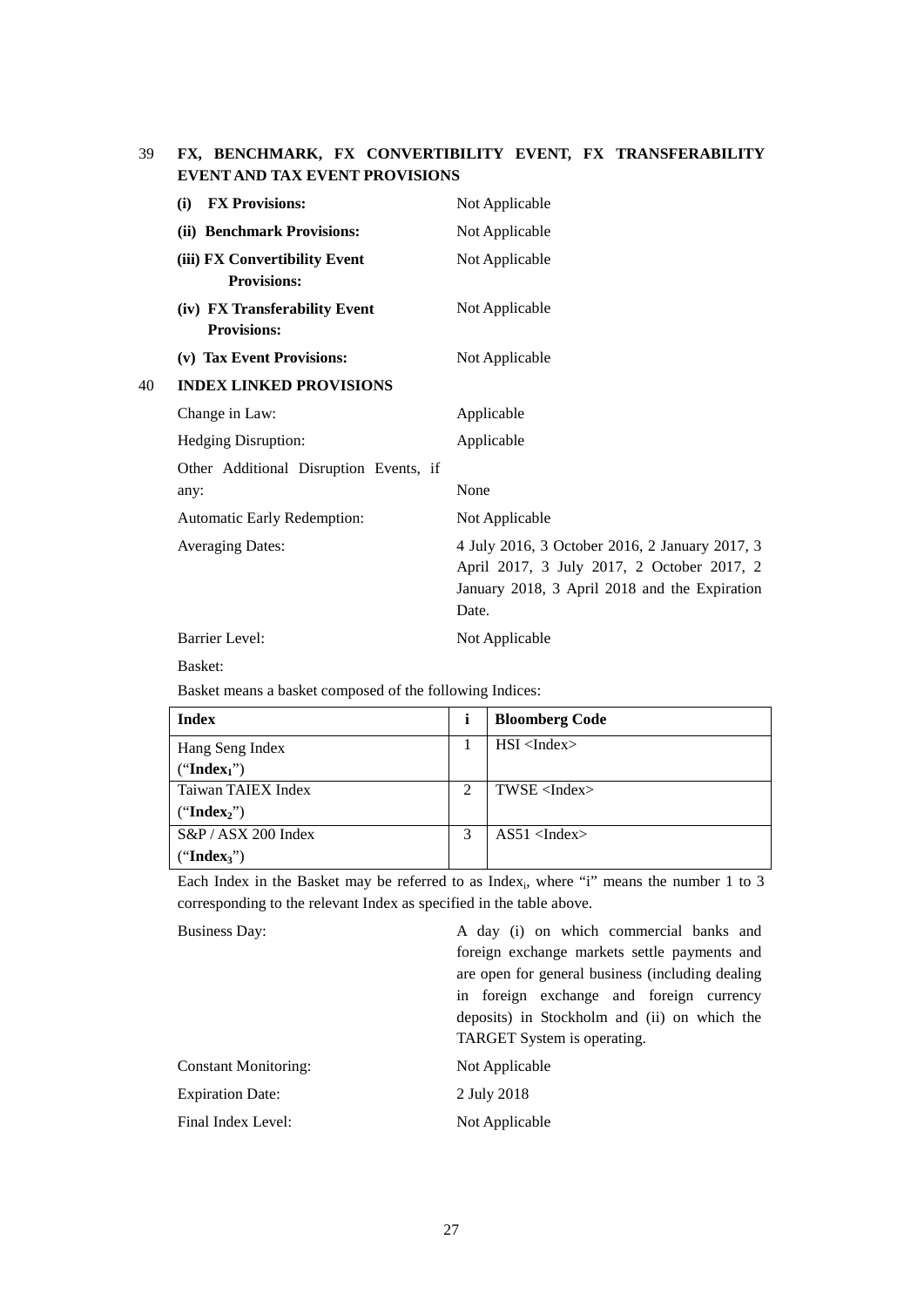| Index Sponsor:               | Shall have the meaning given to it in Chapter 4,<br>Part $1(B)$ . |
|------------------------------|-------------------------------------------------------------------|
| Initial Index Level:         | Shall have the meaning given to it in Chapter 4,<br>Part $1$ (B). |
| <b>Observation Date(s):</b>  | Not Applicable                                                    |
| <b>Observation Period:</b>   | Not Applicable                                                    |
| Official Closing Level Only: | Applicable                                                        |
| Strike Date:                 | 2 July 2013                                                       |
| Strike Price:                | Not Applicable                                                    |
|                              |                                                                   |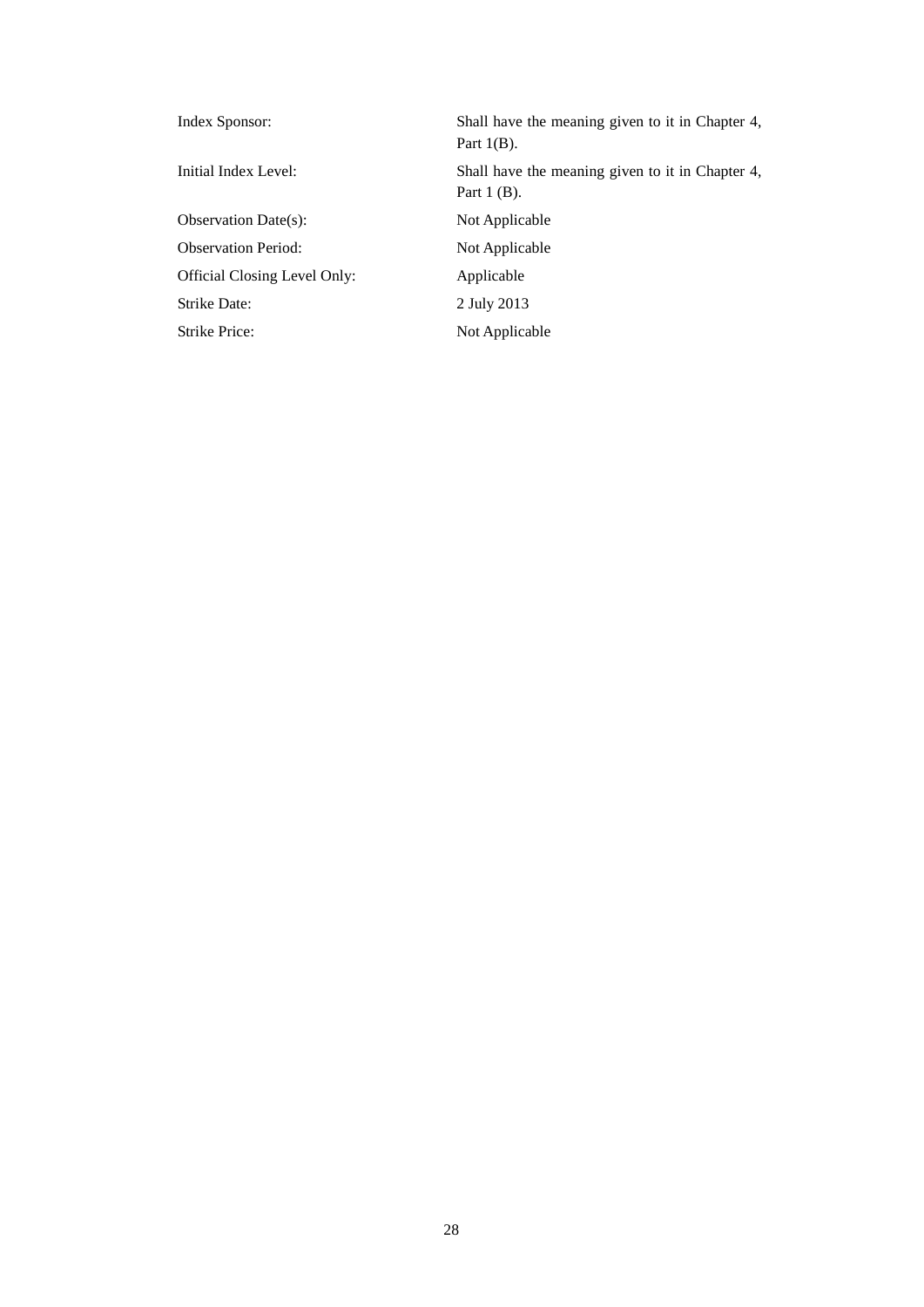# **PART B – OTHER INFORMATION**

## **1 LISTING**

- (i) Listing: Nordic Derivatives Exchange
- 

(ii) Admission to trading: Application will be made for the Notes to be admitted to trading on the Nordic Derivatives Exchange with effect from the Issue Date or as soon as possible thereafter.

## **2 RATINGS**

Ratings: The Notes will not be rated.

# **3 NOTIFICATION**

The Netherlands Authority for Financial Markets has provided the competent authorities in each of Austria, Belgium, Denmark, Finland, France, Germany, Italy, Luxembourg, Norway, Spain and Sweden with a certificate of approval attesting that the Base Prospectus has been drawn up in accordance with the Prospectus Directive. Notwithstanding the foregoing, no offer of Notes to the public may be made in any Relevant Member State which requires the Issuer to undertake any action in addition to the filing of the Final Terms with the Netherlands Authority for the Financial Markets unless and until the Issuer advises such action has been taken.

## **4 INTERESTS OF NATURAL AND LEGAL PERSONS INVOLVED IN THE OFFER**

Save as discussed in "Subscription and Sale" in Chapter 1 of the Base Prospectus in respect of any appointed Dealer, so far as the Issuer is aware, no person involved in the offer of the Notes has an interest material to the offer.

# **5 REASONS FOR THE OFFER, ESTIMATED NET PROCEEDS AND TOTAL EXPENSES**

| (i) | Reasons for the offer:                                | See "Use of Proceeds" wording in Chapter 1 of the |
|-----|-------------------------------------------------------|---------------------------------------------------|
|     |                                                       | <b>Base Prospectus</b>                            |
|     | (ii) Estimated total expenses related to admission to |                                                   |
|     | trading:                                              | SEK 25.000                                        |

## **6 INFORMATION CONCERNING THE UNDERLYING**

The return on the Notes is linked to (i) the performance of the underlying Indices and (ii) the development of the EURSEK foreign exchange rate and the EURUSD foreign exchange rate. Each of the levels of the Indices, the EURSEK foreign exchange rate and the EURUSD foreign exchange rate may go down as well as up throughout the life of the Notes. Fluctuations in the levels of the Indices and the EURSEK foreign exchange rate and the EURUSD foreign exchange rate will affect the value of the Notes. Details of the past and further performance of the Indices in the Basket and their volatility can be obtained from:

- in respect of Index<sub>1</sub>, Bloomberg (HSI <Index>) and the website http://www.hsi.com.hk/HSI-Net/;
- in respect of Index<sub>2</sub>, Bloomberg (TWSE <Index>) and the website http://www.twse.com.tw/en/; and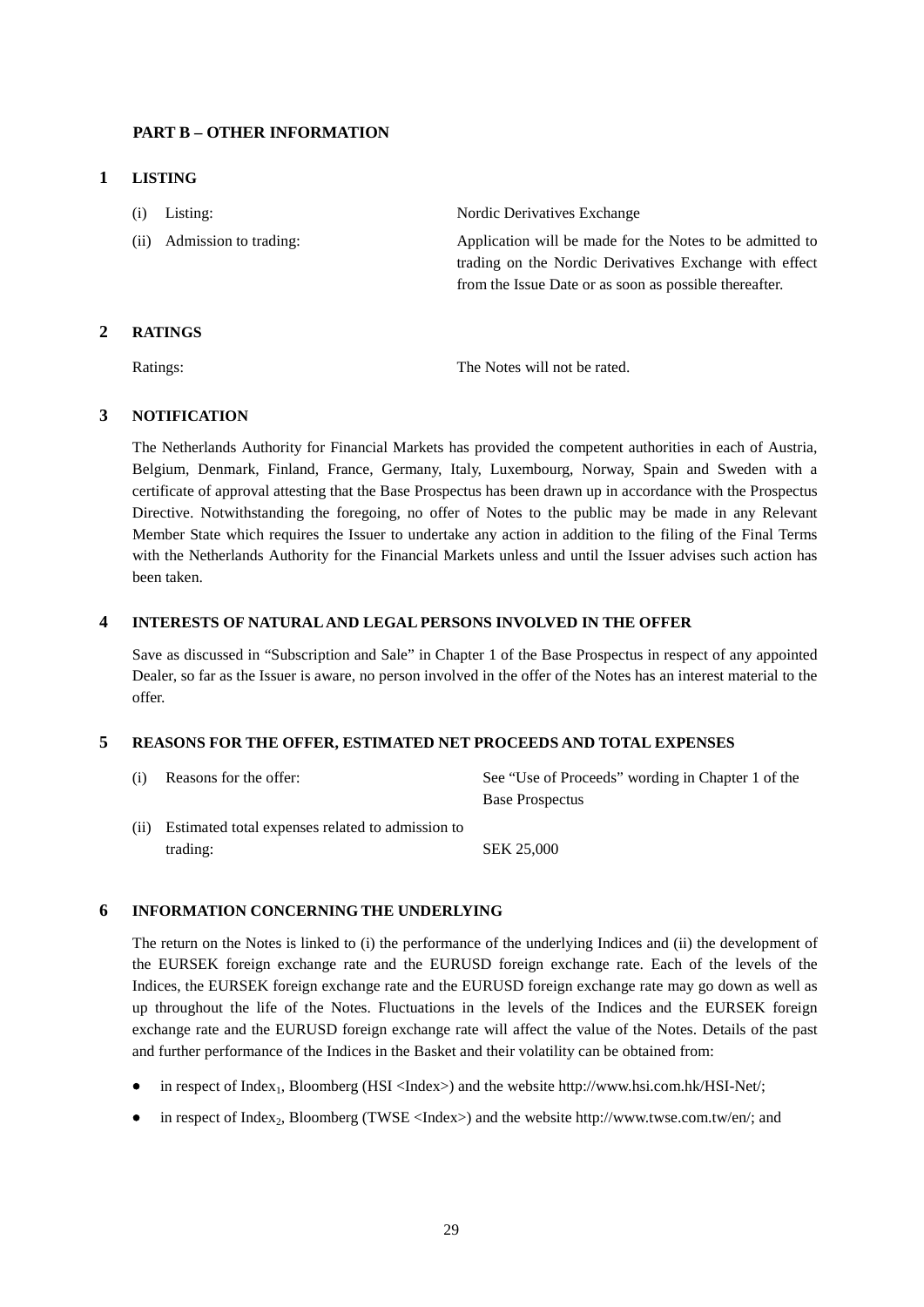• in respect of Index<sub>3</sub>, Bloomberg (AS51 <Index>) and the website http://www.standardandpoors.com/indices/sp-asx-200/en/us/?indexId=spausta200audff--p-au----.

Information and details of the past and further performance of each of the EURSEK foreign exchange rate and the EURUSD foreign exchange rate can be obtained from the website of the European Central Bank: <http://www.ecb.int/stats/exchange/> or any successor website

## **7 RESULTS OF THE OFFER**

Results of the offer will be published by the Issuer on www.ingmarkets.com following the close of the subscription period (results of the offer are expected to be published on or about the Strike Date, although the Issuer reserves the right to close the subscription period earlier).

# **8 POST-ISSUANCE INFORMATION**

Post-issuance information in relation to the Notes will be made available on www.ingmarkets.com. There is no assurance that the Issuer will continue to provide such information for the life of the Notes.

## **9 OPERATIONAL INFORMATION**

| (i)   | Intended to be held in a manner which would<br>allow Eurosystem eligibility: | N <sub>o</sub>                           |
|-------|------------------------------------------------------------------------------|------------------------------------------|
| (ii)  | ISIN CODE:                                                                   | SE0005190261                             |
| (iii) | Common Code:                                                                 | Not Applicable                           |
| (iv)  | Other relevant code:                                                         | AE4158                                   |
| (v)   | Clearing system(s):                                                          | Euroclear Sweden AB                      |
|       |                                                                              | <b>Box 191</b>                           |
|       |                                                                              | 101 23 Stockholm                         |
|       |                                                                              | Sweden.                                  |
|       | (vi) Delivery:                                                               | Delivery against payment.                |
|       | (vii) Names and addresses of additional Paying                               |                                          |
|       | Agent $(s)$ (if any):                                                        | Not Applicable                           |
|       | (viii) Name and address of Calculation Agent (if other                       |                                          |
|       | than the Issuer):                                                            | Not Applicable                           |
|       | (ix) Name and address of Finnish Registrar/                                  |                                          |
|       | Norwegian Registrar/Swedish Registrar:                                       | Euroclear Sweden AB                      |
|       |                                                                              | <b>Box 191</b>                           |
|       |                                                                              | 101 23 Stockholm                         |
|       |                                                                              | Sweden                                   |
| (x)   | Name and address of Finnish Issuing Agent/                                   |                                          |
|       | Norwegian Issuing Agent/Swedish Issuing                                      |                                          |
|       | Agent:                                                                       | Skandinaviska Enskilda Banken AB (publ.) |
|       |                                                                              | Kungsträdgårdsgatan                      |
|       |                                                                              | 106 40 Stockholm                         |
|       |                                                                              | Sweden.                                  |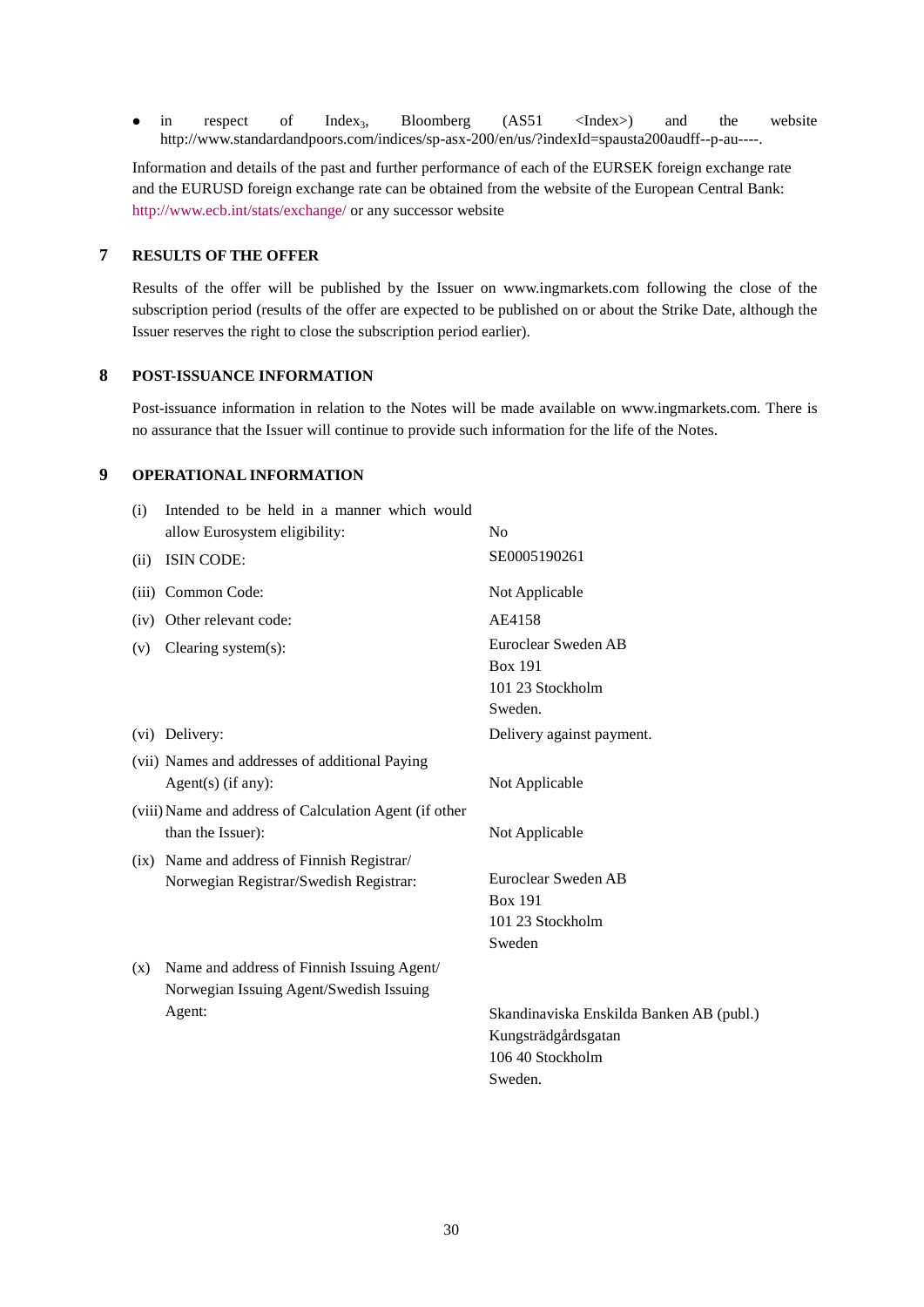#### **Description of how the return on the Notes takes place**

#### **Final Redemption Amount**

The Final Redemption Amount of the Notes will depend on (i) the Minimum Redemption, (ii) the Participation factor, (iii) performance of each of the Indices equally weighted in the Basket (calculated on the basis of the average Index Level during the period from 4 July 2016 until 2 July 2018 divided by the Initial Index Level minus 1) (the "**Basket Performance**") and (iv) when the Basket Performance is positive, the United States Dollars to Swedish Krona currency exchange rate (i.e. exchange rate is expressed in kronor per dollar) during the period from 1 July 2013 to the first Business Day following the Expiration Date (the "**FX Rate**").

#### *Basket Performance*

The level of the Indices comprised in the basket will affect the Final Redemption Amount, as the right of the Noteholders to receive any amount in excess of the Participation by way of Final Redemption Amount depends on the Basket Performance being positive. If the Basket Performance is negative (i.e. below zero), Noteholders will only be entitled to receive the Minimum Redemption, which is 90% of the Specified Denomination.

#### *FX Rate*

The FX Rate is applicable to a positive Basket Performance and is calculated as the currency exchange rate based on EUR/SEK divided by EUR/USD on first Business Day immediately following the Expiration Date (the "**Final FX Rate**) divided by the currency exchange rate based on EUR/SEK divided by EUR/USD on 1 July 2013 (the "**Initial FX Rate**"). If the Final FX Rate is lower than the Initial FX Rate, this represents a decrease in the value of the US dollar versus the Swedish Krona and the investors will receive a lower redemption amount. If the Final FX Rate is higher than the Initial FX Rate, this represents an increase in the value of the US dollar versus the Swedish Krona and the investors will receive a higher redemption amount.

#### *By way of example with a positive Basket Performance and an increasing FX Rate:*

Based on a Specified Denomination of SEK 10,000 and an increasing FX Rate (the Final FX Rate is higher than the Initial FX Rate), investors will be entitled to a return on the Notes that is calculated on the basis of sum of: (i) the Specified Denomination multiplied by the Participation (ii) multiplied by the higher of zero and the Basket Performance (iii) multiplied by the FX Rate (iv) plus the Specified Denomination multiplied by the Minimum Redemption.

- Average performance of each of the Indices in the Basket during the period from 4 July 2016 to 2 July 2018:
	- $\bullet$  Index<sub>(1)</sub>: 200
	- $\bullet$  Index<sub>(2)</sub>: 170
	- $\bullet$  Index<sub>(3)</sub>: 180
- Initial Index Level of each of the Indices in the Basket:
	- $\bullet$  Index<sub>(1)</sub>: 130
	- $\bullet$  Index<sub>(2)</sub>: 150
	- Index<sub>(3)</sub>: 100
- Minimum Redemption: 90%
- Participation: 208%
- Initial FX Rate: 6,5 (i.e. 6,5 Swedish Krona for 1 United States Dollar)
- Final FX Rate: 7,5 (i.e. 7,5 Swedish Krona for 1 United States Dollar)

The investor will receive the following Final Redemption Amount: SEK 20,800\* multiplied by 0.4906\*\* multiplied by the FX Rate 1.1538\*\*\* plus SEK 9,000\*\*\*\* in total **SEK 20,774.3590**

\*SEK 20,800 is de product of the Specified Denomination (SEK 10,000) multiplied by the Participation (2.08)

\*\*0,49 is the outcome of the sum of the equally weighted Basket Performance, which is calculated on the average performance of each Index divided by the Initial Index Level for each of the Indices, minus 1.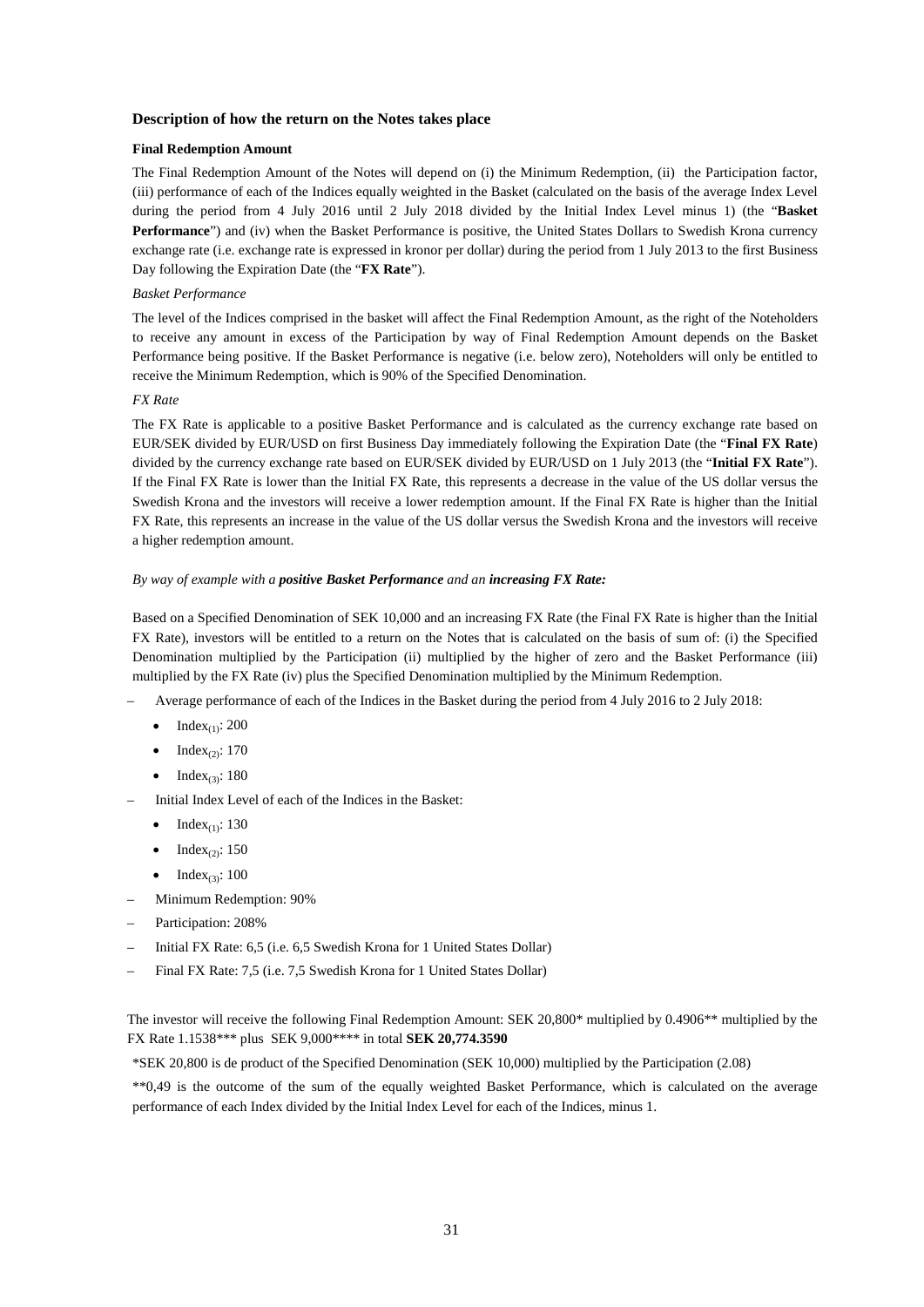- $Index_{(1)}$ : 200/130 = 1,5385
- $Index_{(2)}$ : 170/150 = 1,1333
- $Index_{(3)}$ : 180/100 = 1,8000
- $1,5385 + 1,1333 + 1,8000 = 1,49$  minus  $1 = 0,4906$

3

\*\*\* 1,1538 is the result of Final FX Rate (7,5) divided by the Initial FX Rate (6,5)).

\*\*\*\* SEK 9,000 is the result of the Specified Denomination multiplied by the Minimum Redemption.

#### *By way of example with a positive Basket Performance and an decreasing FX Rate*

Based on a Specified Denomination of SEK 10,000 and an decreasing FX Rate (the Final FX Rate is lower than the Initial FX Rate), investors will be entitled to a return on the Notes that is calculated on the basis of sum of: (i) the Specified Denomination multiplied by the Participation (ii) multiplied by the higher of zero and the Basket Performance (iii) multiplied by the FX Rate (iv) plus the Specified Denomination multiplied by the Minimum Redemption.

- Average performance of each of the Indices in the Basket during the period from 4 July 2016 to 2 July 2018:
	- $\bullet$  Index<sub>(1)</sub>: 200
	- $\bullet$  Index<sub>(2)</sub>: 170
	- $\bullet$  Index<sub>(3)</sub>: 180
- Initial Index Level of each of the Indices in the Basket:
	- $\bullet$  Index<sub>(1)</sub>: 130
	- $\bullet$  Index<sub>(2)</sub>: 150
	- Index<sub>(3)</sub>:  $100$
- Minimum Redemption: 90%
- Participation: 208%
- Initial FX Rate: 6,5 (i.e. 6,5 Swedish Krona for 1 United States Dollar)
- Final FX Rate: 5 (i.e. 5 Swedish Krona for 1 United States Dollar

The investor will receive the following Final Redemption Amount: SEK 20,800\* multiplied by the Basket Performance 0.4906\*\* multiplied by the FX Rate 0,7692\*\*\* plus SEK 9,000\*\*\*\* in total **SEK 16,849.5726**

\*SEK 20,800 is de product of the Specified Denomination (SEK 10,000) multiplied by the Participation (2.08)

\*\*0,4906 is the outcome of the sum of the equally weighted Basket Performance, which is calculated on the average performance of each Index divided by the Initial Index Level for each of the Indices, minus 1.

- $Index_{(1)}$ : 200/130 = 1,5385
- $-$  Index<sub>(2)</sub>:  $170/150 = 1,1333$
- $Index_{(3)}$ : 180/100 = 1,8000

 $1,5385 + 1,1333 + 1,8000 = 1,4906$  minus  $1 = 0,4906$ 

3

\*\*\* 0,7692 is the result of Final FX Rate (5) divided by the Initial FX Rate (6,5)).

\*\*\*\* SEK 9,000 is the result of the Specified Denomination multiplied by the Minimum Redemption.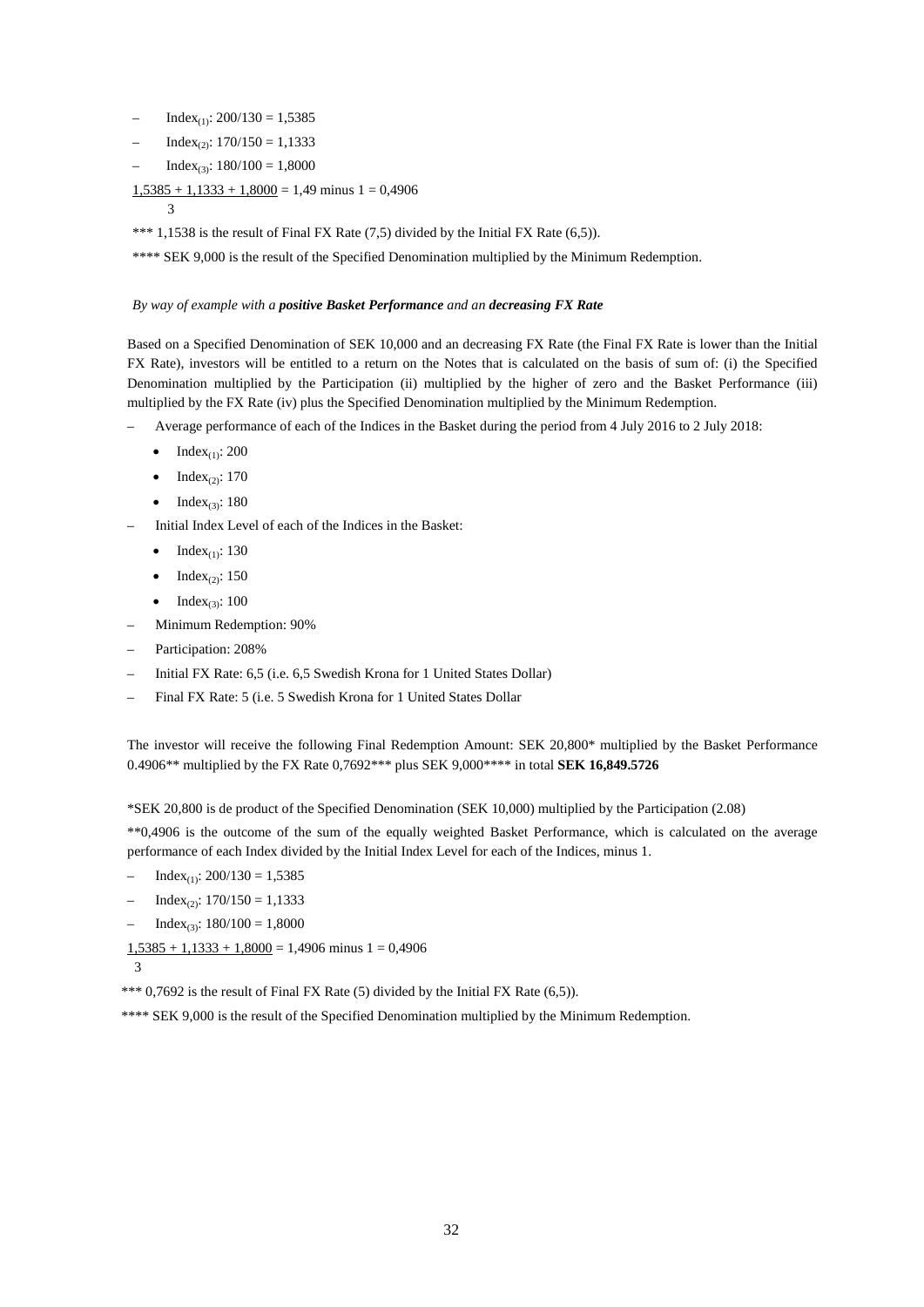#### *By way of example with a negative Basket Performance*

Based on a Specified Denomination of SEK 10,000 whereby the outcome of the Basket Performance is below zero, the investors will be entitled to a return on the Notes that equal to the Specified Denomination multiplied by the Minimum Redemption which is calculated on the basis of sum of: (i) the Specified Denomination multiplied by the Participation (ii) multiplied by 0 (iii) plus the Specified Denomination multiplied by the Minimum Redemption.

- Average performance of each of the Indices in the Basket during the period from 4 July 2016 to 2 July 2018:
- Index<sub>(1)</sub>: 140
- $Index_{(2)}$ : 150
- $Index_{(3)}$ : 100
- Initial Index Level of each of the Indices in the Basket:
- Index $\alpha$ : 130
- $Index_{(2)}$ : 150
- Index $_{(3)}$ : 130
- Minimum Redemption: 90%
- Participation: 2.08%

The investor will receive the following Final Redemption Amount: SEK \*20,800 multiplied by the Basket Performance \*\*0 plus \*\*\*SEK 9,000 in total **SEK 9,000**

\*SEK 20,800 is de product of the Specified Denomination (SEK 10,000) multiplied by the Participation (2.08)

\*\*0 due to the fact that the outcome of the sum of the equally weighted Basket Performance is below zero (calculated as the average performance of each Index divided by the relevant Initial Index Level for each of the Indices minus 1), the Noteholders are not entitles to receive any amount in excess of the Participation.

- $Index_{(1)}$ :  $140/130 = 1,07$
- $Index_{(2)}$ :  $150/150 = 1,00$
- $Index_{(3)}$ :  $100/130 = 0,79$
- $1,07 + 1,00 + 0,79 = 0,95$  minus 1 = -0,05

\*\*\* SEK 9,000 is the result of the Specified Denomination multiplied by the Minimum Redemption.

#### **Participation**

3

The Participation (208 per cent.) ensures that investors will benefit from the full extent of any positive performance of the Index.

**The examples set out in this paragraph are no indication, prediction or guarantee of future performance of the Notes. No rights may be derived from these examples.**

#### **Index Disclaimer**

The Notes are not sponsored, endorsed, sold or promoted by the Index or the Index Sponsor and the Index Sponsor has made no representation whatsoever, whether express or implied, either as to the results to be obtained from the use of the relevant Index and/or the levels at which any such Index stands at any particular time on any particular date or otherwise. The Index Sponsor shall not be liable (whether in negligence or otherwise) to any person for any error in any relevant Index and the Index Sponsor is under no obligation to advise any person of any error therein. The Index Sponsor has made no representation whatsoever, whether express or implied, as to the advisability of purchasing or assuming any risk in connection with the Notes. Neither the Issuer nor the Calculation Agent shall have any liability to any person for any act or failure to act by the Index Sponsor in connection with the calculation, adjustment or maintenance of any Index. Neither the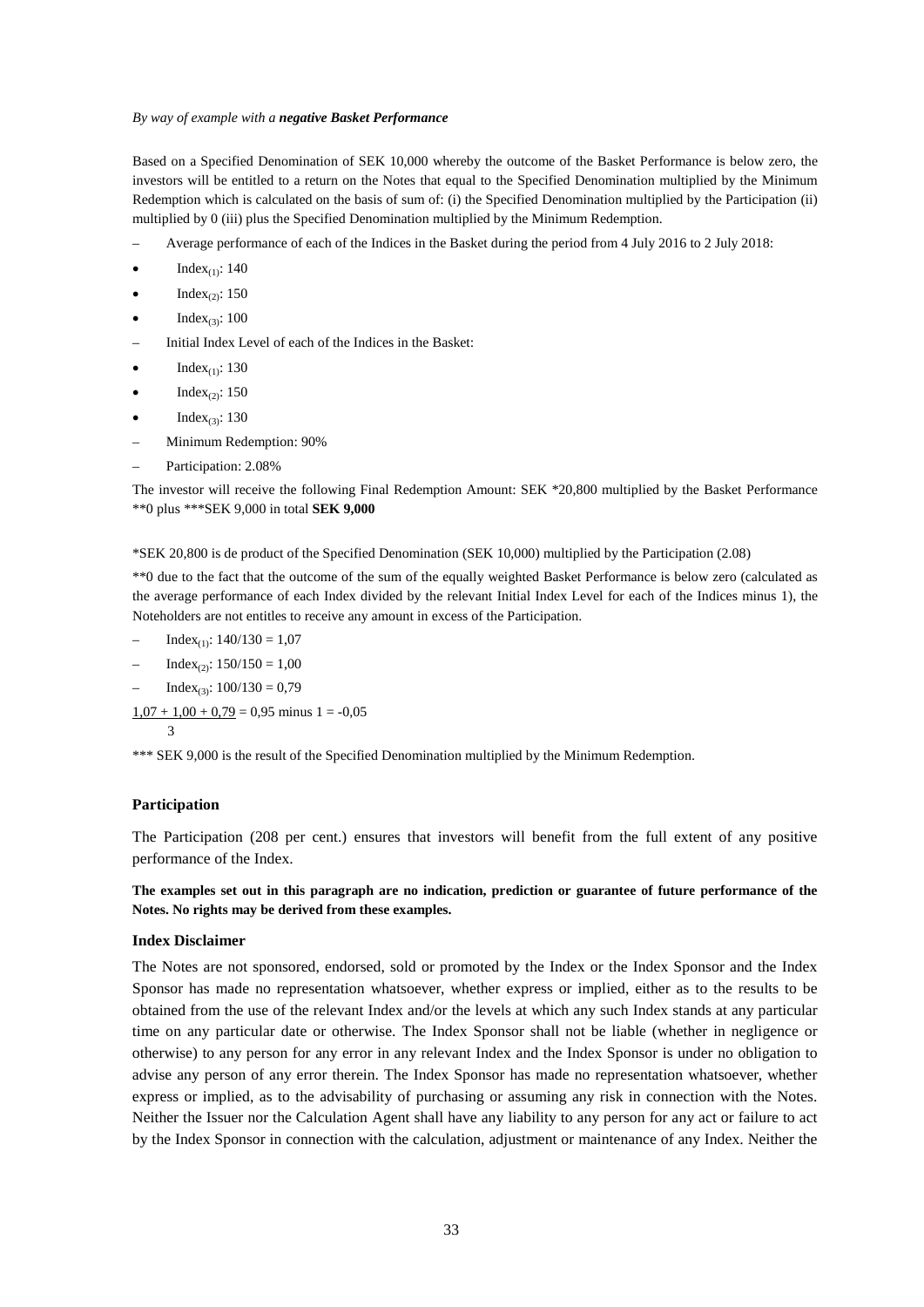Issuer nor the Calculation Agent has any affiliation with or control over the Index or the Index Sponsor or any control over the computation, composition or dissemination of the Index. Although the Issuer and the Calculation Agent will obtain information concerning the Index from publicly available sources they believe to be reliable, they will not independently verify this information.

# **10 OPERATIONAL INFORMATION**

| (i)   | Intended to be held in a manner which<br>would allow Eurosystem eligibility:                                 | No                                                                                             |
|-------|--------------------------------------------------------------------------------------------------------------|------------------------------------------------------------------------------------------------|
| (i)   | ISIN CODE:                                                                                                   | SE0005189651                                                                                   |
| (ii)  | Other relevant code:                                                                                         | AE4159                                                                                         |
| (iii) | Clearing system $(s)$ :                                                                                      | Euroclear Sweden AB<br><b>Box 191</b><br>101 23 Stockholm<br>Sweden.                           |
| (iv)  | Delivery:                                                                                                    | Delivery against payment                                                                       |
| (v)   | Names and addresses of additional<br>Paying Agent(s) (if any):                                               | Not Applicable                                                                                 |
| (vi)  | Name and address of Calculation Agent<br>(if other than the Issuer):                                         | Not Applicable                                                                                 |
|       | (vii) Name and address of Finnish<br>Registrar/Norwegian Registrar/Swedish<br>Registrar:                     | Euroclear Sweden AB<br><b>Box 191</b><br>101 23 Stockholm<br>Sweden                            |
|       | (viii) Name and address of Finnish Issuing<br>Agent/Norwegian Issuing Agent/Swedish<br><b>Issuing Agent:</b> | Skandinaviska Enskilda Banken AB (publ.)<br>Kungsträdgårdsgatan<br>106 40 Stockholm<br>Sweden. |

# **11 SWEDISH TAXATION**

*The following summary of certain tax issues that may arise as a result of holding Notes is based on current Swedish tax legislation and is intended only as general information for holders of Notes who are resident in Sweden for tax purposes, unless otherwise indicated. This description does not deal comprehensively with all tax consequences that may occur for holders of Notes, nor does it cover the specific rules where Notes are held by a partnership or as current assets in a business operation. Special tax consequences that are not described below may also apply for certain categories of taxpayers, including investment companies and mutual funds. Prospective applicants for Notes should consult their own tax advisers for information with respect to the special tax consequences that may arise as a result of holding Notes, including the applicability and effect of foreign income tax rules, provisions contained in double taxation treaties and other rules which may be applicable.*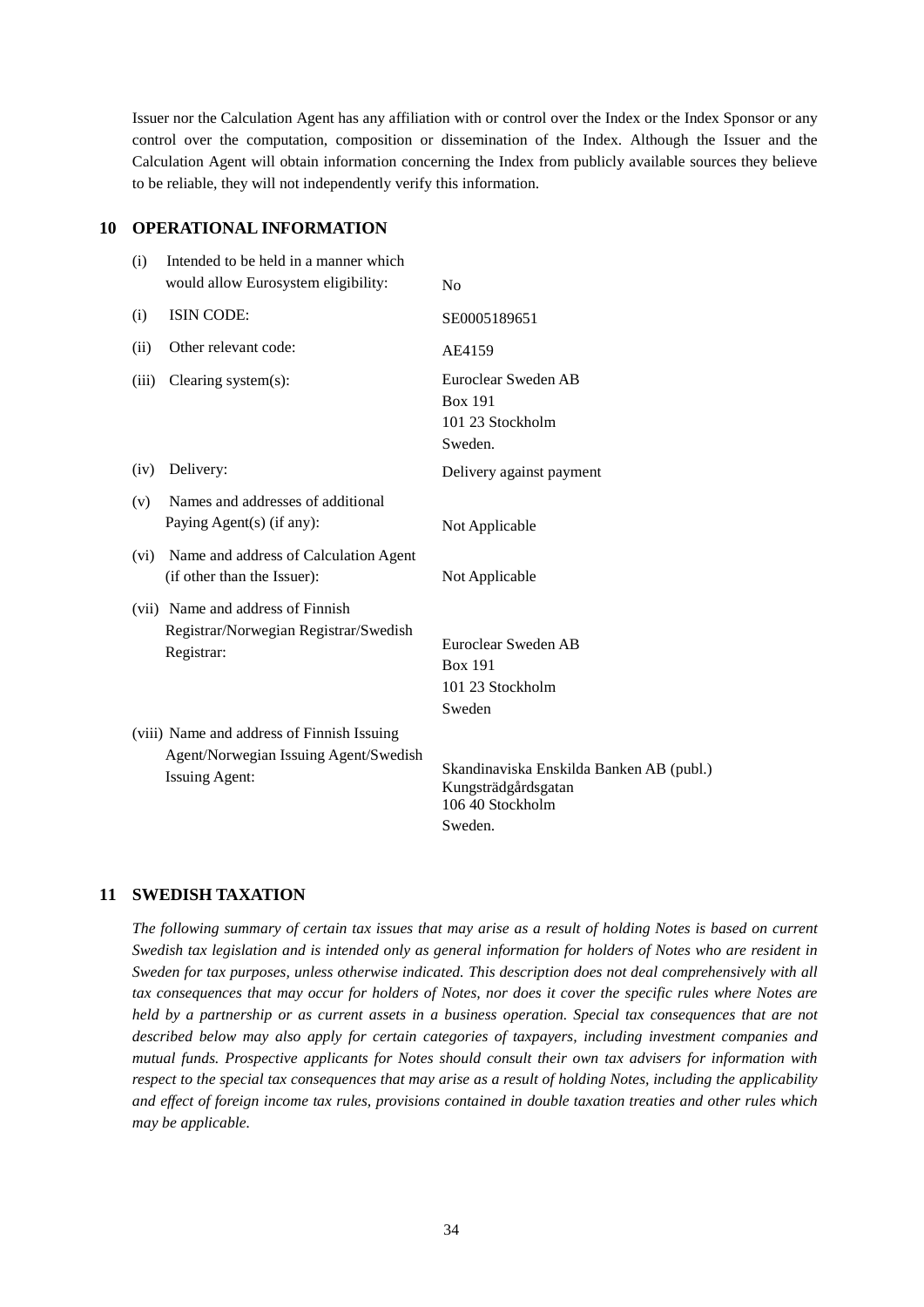## *Taxation of Individuals Resident in Sweden*

## *Capital Gains and Losses*

Individuals who sell their Notes, or have their Notes redeemed or bought back, are subject to capital gains tax. The tax rate is 30%.

The capital gain or loss is calculated as the difference between the sales (or redemption) proceeds, after deduction of sales costs, and the Notes' acquisition cost for tax purposes. The acquisition cost is determined according to the "average method". This means that the costs of acquiring all Notes of the same type and class as the sold Notes are added together and the average acquisition cost is calculated collectively, with respect to changes to the holding.

Gains or losses on currency exchange rate fluctuations may arise in relation to Notes where the sales proceeds received are in a foreign currency. However, no special calculations are required if the sales proceeds are exchanged into SEK within 30 days from the time of disposal. In such case, the exchange rate on the date of exchange shall be used when calculating the value of the sales proceeds. The exchange rate on the date of acquisition is generally used when determining the acquisition cost for tax purposes.

The Notes could be defined as;

- (a) receivables (*Sw. fordringsrätt*);
- (b) listed shares and other listed securities that are taxed in the same manner as shares (*Sw. delägarrätt*); or
- (c) non-financial items (*Sw. andra tillgångar*).

As a general rule, 70% of a capital loss is deductible against any other taxable income from capital. However, capital losses on listed Swedish receivables are fully deductible in the income from capital category. According to Swedish case law, full deductibility also applies to capital losses on listed foreign receivables.

Capital losses on listed shares and other listed securities that are taxed in the same manner as shares (except for listed shares in mutual funds containing only Swedish receivables), are fully deductible against taxable gains on such assets and on non-listed shares in Swedish limited liability companies and foreign legal entities. On non-listed shares in Swedish limited liability companies and foreign legal entities only five sixths of capital losses are deductible. If capital losses pertain to both listed and non-listed shares, the losses pertaining to the listed shares are deductible prior to the losses on the non-listed shares. 70% of any excess amount is deductible according to the general rule or five sixths of 70% is deductible if the capital loss relates to nonlisted shares. Capital losses on listed shares in mutual funds containing only Swedish receivables are fully deductible in the income from capital category.

If a deductible deficit arises in the income from capital category, a reduction of the tax on income from employment and from business operations, as well as the tax on real estate and the municipal real estate fee, is allowed. The tax reduction is 30% of any part of the deficit not exceeding SEK 100,000 and 21% of any part of the deficit in excess of SEK 100,000. Deficits may not be carried forward to a subsequent fiscal year.

## **Interest/Dividends**

Any interest income received by an individual holder during the life of a financial instrument is subject to Swedish tax at a tax rate of 30% in the income from capital category. Interest is taxable when the income can be disposed of. The same applies to dividends.

There are no specific Swedish tax rules defining what constitutes debt or equity, nor is there a definition of interest. However, where a payment during the life of the instrument is made at the discretion of the Issuer, such payment should generally be considered a dividend. It is further generally held, that where the terms and